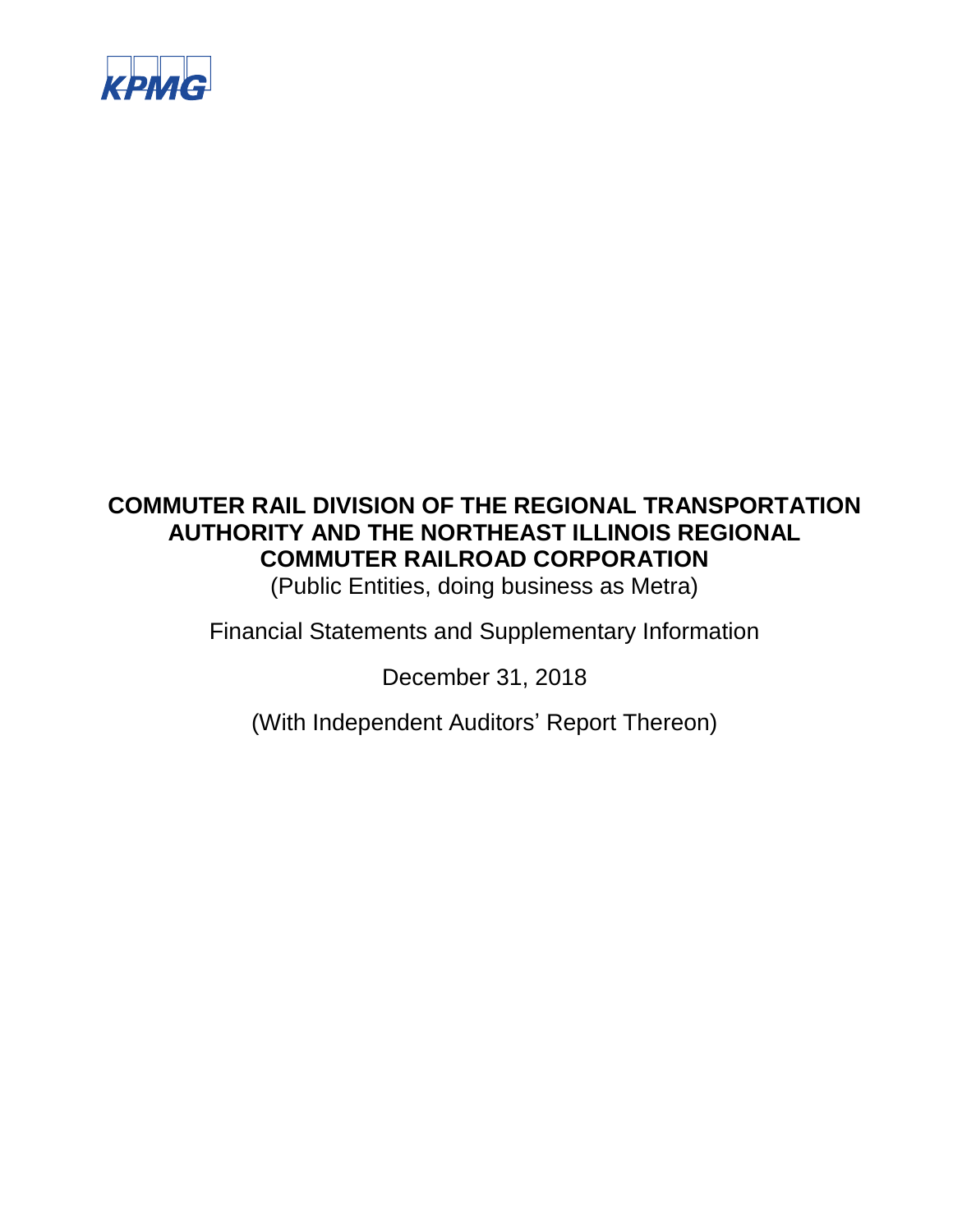(Public Entities, doing business as Metra)

# **Table of Contents**

|                                                                                           | Page(s)   |
|-------------------------------------------------------------------------------------------|-----------|
| Independent Auditors' Report                                                              | $1 - 2$   |
| Management's Discussion and Analysis (Unaudited)                                          | $3 - 16$  |
| <b>Basic Financial Statements:</b>                                                        |           |
| <b>Statement of Net Position</b>                                                          | $17 - 18$ |
| Statement of Revenues, Expenses, and Changes in Net Position                              | 19        |
| <b>Statement of Cash Flows</b>                                                            | $20 - 21$ |
| <b>Notes to Financial Statements</b>                                                      | $22 - 43$ |
| Required Supplementary Information:                                                       |           |
| Schedule of Proportionate Share of Net Pension Liability and Related Ratios - (Unaudited) | 44        |
| Schedule of Pension Contributions - (Unaudited)                                           | 45        |
| Schedule of Changes in Metra's Total OPEB Liability and Related Ratios - (Unaudited)      | 46        |
| <b>Other Information</b>                                                                  |           |
| Schedule of Revenue and Expenses - Budget to Actual (Budgetary Basis) - (Unaudited)       | 47        |
| Budgetary Basis Schedule of Operations - (Unaudited)                                      | 48        |
| Notes to Supplementary Information (Unaudited)                                            | 49        |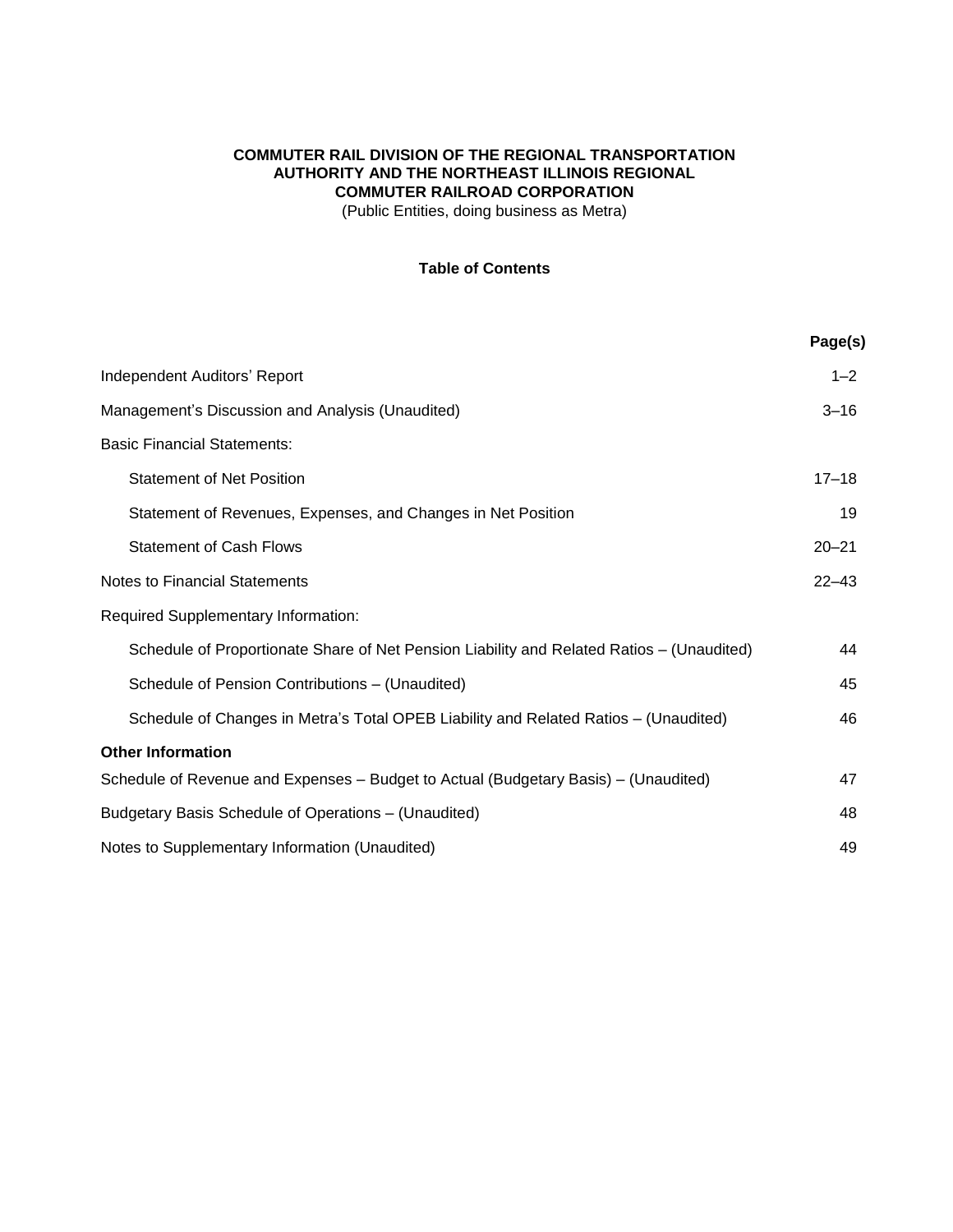

KPMG LLP Aon Center Suite 5500 200 E. Randolph Street Chicago, IL 60601-6436

## **Independent Auditors' Report**

The Board of Directors Commuter Rail Division of the Regional Transportation Authority and the Northeast Illinois Regional Commuter Railroad Corporation (Public Entities, doing business as Metra):

#### *Report on the Financial Statements*

We have audited the accompanying financial statements of the Commuter Rail Division of the Regional Transportation Authority and the Northeast Illinois Regional Commuter Railroad Corporation, both doing business as Metra (Metra), as of and for the year ended December 31, 2018, and the related notes to the financial statements, which collectively comprise Metra's basic financial statements as listed in the table of contents.

#### *Management's Responsibility for the Financial Statements*

Management is responsible for the preparation and fair presentation of these financial statements in accordance with U.S. generally accepted accounting principles; this includes the design, implementation, and maintenance of internal control relevant to the preparation and fair presentation of financial statements that are free from material misstatement, whether due to fraud or error.

#### *Auditors' Responsibility*

Our responsibility is to express an opinion on these financial statements based on our audits. We conducted our audits in accordance with auditing standards generally accepted in the United States of America and the standards applicable to financial audits contained in *Government Auditing Standards*, issued by the Comptroller General of the United States. Those standards require that we plan and perform the audit to obtain reasonable assurance about whether the financial statements are free from material misstatement.

An audit involves performing procedures to obtain audit evidence about the amounts and disclosures in the financial statements. The procedures selected depend on the auditors' judgment, including the assessment of the risks of material misstatement of the financial statements, whether due to fraud or error. In making those risk assessments, the auditor considers internal control relevant to the entity's preparation and fair presentation of the financial statements in order to design audit procedures that are appropriate in the circumstances, but not for the purpose of expressing an opinion on the effectiveness of the entity's internal control. Accordingly, we express no such opinion. An audit also includes evaluating the appropriateness of accounting policies used and the reasonableness of significant accounting estimates made by management, as well as evaluating the overall presentation of the financial statements.

We believe that the audit evidence we have obtained is sufficient and appropriate to provide a basis for our audit opinion.

#### *Opinion*

In our opinion, the financial statements referred to above present fairly, in all material respects, the financial position of the Commuter Rail Division of the Regional Transportation Authority and the Northeast Illinois Regional Commuter Railroad Corporation, both doing business as Metra, as of December 31, 2018, and the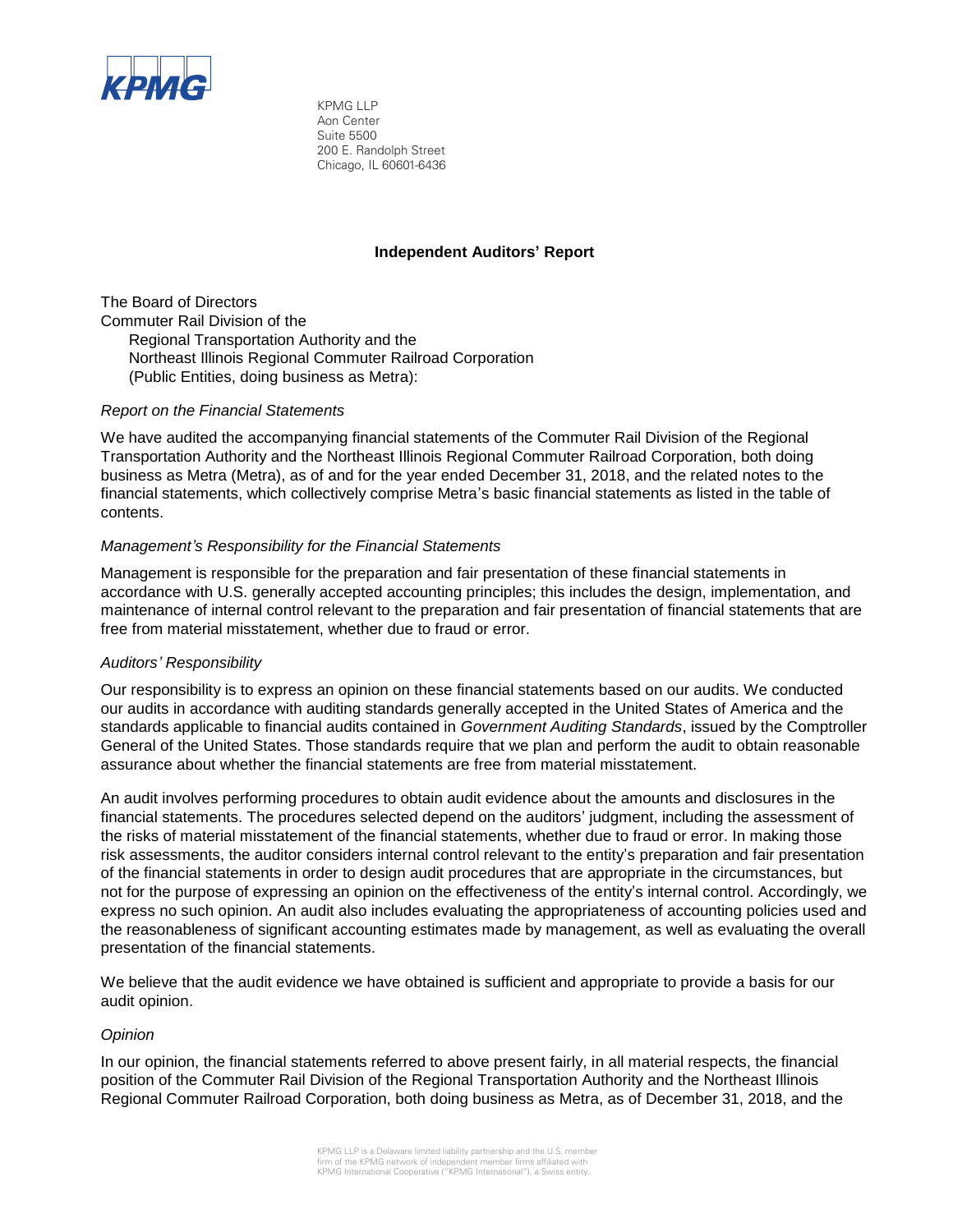

changes in its financial position and its cash flows for the year then ended, in accordance with U.S. generally accepted accounting principles.

#### *Emphasis of Matter*

As discussed in notes 7 and 12 to the basic financial statements, Metra adopted Governmental Accounting Standards Board (GASB) Statement No. 75, *Accounting and Financial Reporting for Postemployment Benefits Other Than Pensions*, during the year ended December 31, 2018. Our opinion is not modified with respect to this matter.

#### *Other Matters*

#### Required Supplementary Information

U.S. generally accepted accounting principles require that management's discussion and analysis on pages 3 through 16, and required supplementary information on pages 44 through 46, be presented to supplement the basic financial statements. Such information, although not a part of the basic financial statements, is required by the Governmental Accounting Standards Board who considers it to be an essential part of financial reporting for placing the basic financial statements in an appropriate operational, economic, or historical context. We have applied certain limited procedures to the required supplementary information in accordance with auditing standards generally accepted in the United States of America, which consisted of inquiries of management about the methods of preparing the information and comparing the information for consistency with management's responses to our inquiries, the basic financial statements, and other knowledge we obtained during our audits of the basic financial statements. We do not express an opinion or provide any assurance on the information because the limited procedures do not provide us with sufficient evidence to express an opinion or provide any assurance.

#### Other Information

Our audit was conducted for the purpose of forming an opinion on Metra's basic financial statements. The schedule of revenue and expenses – budget to actual (budgetary basis), the budgetary basis schedule of operations, and notes to supplementary information are presented for purposes of additional analysis and are not a required part of the basic financial statements. The schedule of revenue and expenses – budget to actual (budgetary basis), the budgetary basis schedule of operations, and notes to supplementary information have not been subjected to the auditing procedures applied in the audit of the basic financial statements, and accordingly, we do not express an opinion or provide any assurance on them.

#### Other Reporting Required by *Government Auditing Standards*

In accordance with *Government Auditing Standards*, we have also issued our report dated June 19, 2019 on our consideration of Metra's internal control over financial reporting and on our tests of its compliance with certain provisions of laws, regulations, contracts, and grant agreements and other matters. The purpose of that report is solely to describe the scope of our testing of internal control over financial reporting and compliance and the results of that testing, and not to provide an opinion on the effectiveness of Metra's internal control over financial reporting or on compliance. That report is an integral part of an audit performed in accordance with *Government Auditing Standards* in considering Metra's internal control over financial reporting and compliance.



Chicago, Illinois June 19, 2019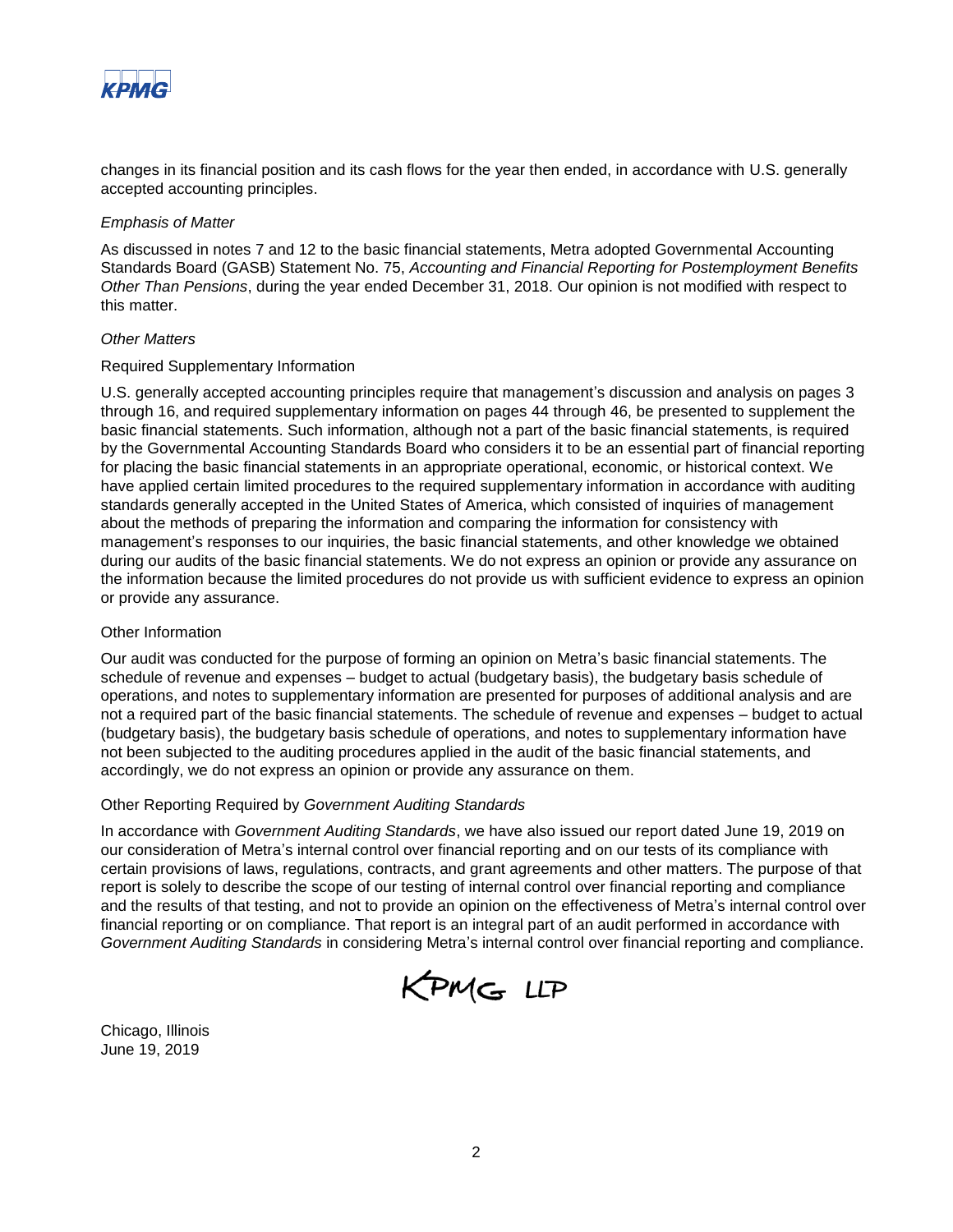(Public Entities, doing business as Metra)

Management's Discussion and Analysis (Unaudited)

December 31, 2018

#### **Management's Discussion and Analysis**

Management's Discussion and Analysis (MD&A) relates to the financial position and results of operations of the Commuter Rail Division of the RTA (Regional Transportation Authority) and the NIRCRC (Northeast Illinois Regional Commuter Railroad Corporation – a public entity doing business as Metra).

Railroad operations performed directly by the NIRCRC as well as the results of operations of PSA (Purchase of Service Agreement – operations contracted to third parties) carriers are collectively known as "Metra." MD&A offers an analysis of Metra's financial position and results of operations during the years ended December 31, 2018 and 2017. Management's discussion and analysis is designed to focus on current activities, resulting changes, and currently known facts. Please read it in conjunction with Metra's financial statements, which begin on page 17.

Except as otherwise indicated, all financial information herein is in United States dollars and determined on the basis of United States governmental accounting standards. Metra's objective is to provide meaningful and relevant information reflecting Metra's financial position and results of operations.

In certain circumstances, Metra may make reference to certain Non-Generally Accepted Accounting Principles (GAAP) measures that from management's perspective are useful measures of performance. The reader is advised to read all information provided in the MD&A in conjunction with Metra's 2018 financial statements and accompanying notes.

#### *Business Profile*

Metra is engaged in the commuter rail business. Metra's hub-and-spoke network of 11 lines comprising approximately 1,200 miles of track spans the six county area of Northeast Illinois and extends slightly into Kenosha County, Wisconsin. Metra's network provides Metra customers access to and from downtown Chicago. Metra operates out of four major terminals in downtown Chicago.

Metra's operating revenue is largely derived from passenger fares. Smaller amounts of revenue come from advertising, trackage fees, maintenance fees charged to railroads who operate upon Metra's operating tracks and the sale of construction and related services to various entities.

Metra supports about half of its operating costs (excluding depreciation) from operating revenue and about half from state/local funding. State/local funding is partly from PTF (Public Transportation Funds) from the State of Illinois General Fund, partly from dedicated sales taxes. PTF and applicable sales tax revenue are remitted by the State of Illinois to the RTA who disburses these funds to itself, Pace (Suburban Bus), CTA (Chicago bus/subway/elevated train), and Metra according to legislated formulas. The RTA has some leeway over how these funds are distributed.

#### *Corporate Organization*

Metra manages its rail operations as follows. PSA providers (Northern Indiana Commuter Transportation District – NICTD, BNSF Railway and Union Pacific Railroad) run their operations with some guidance from Metra staff. NIRCRC operations are managed directly by Metra personnel.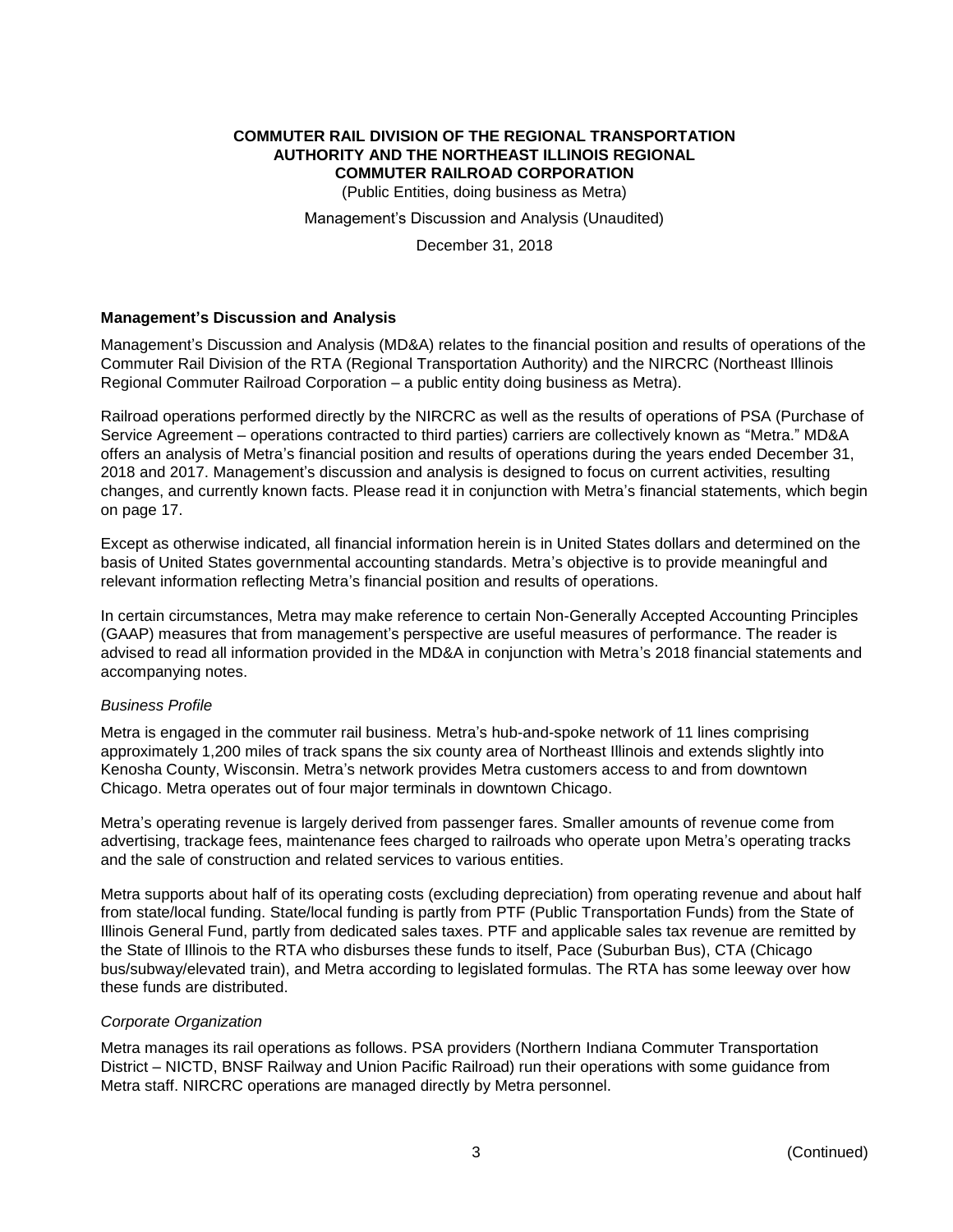(Public Entities, doing business as Metra)

Management's Discussion and Analysis (Unaudited)

December 31, 2018

Metra runs its operations by function. The Mechanical (maintain rolling stock), Transportation (operate rolling stock), and Engineering (maintain track, right of way and structures) departments report to the Deputy Director of Operations, who reports to the CEO. Finance, Legal, and HR report to the CEO. Certain other administrative functions report to the Deputy Director of Administration who reports to the CEO.

#### *Strategy Overview*

Metra's focus is on transporting the citizens of Northeast Illinois in a safe, efficient fashion. Metra's goal is to be internationally recognized as a premier commuter railroad. Metra's commitment is to create value for the taxpayers of Illinois by delivering operational excellence. Most of Metra's business is done during the rush hour, primarily from people coming from outlying areas to Downtown Chicago but also some people traveling from Downtown to outlying areas (the reverse commute).

Metra's corporate goals are generally based on the following: Achieving a solid safety record, achieving a solid on-time performance record, maintaining its assets in a state of good repair and maintaining financial viability and stability.

Metra's business model is anchored on these four core principles: providing reliable service, controlling costs, committing to safety and developing people.

The basic driver of Metra's business is demand for reliable, efficient, cost-effective commuter transportation. As such, Metra's focus is to provide a high level of service to its riders, operating safely and efficiently, meeting short- and long-term financial commitments.

In 2018, Metra missed its 95% on-time performance goal with an annual percentage of 94.8%. Metra achieved its on-time performance goal six out of 12 months of the year, with a low of 92.3% in February 2018. Metra's overall on-time performance was 94.8% in 2018 and 95.8% in 2017.

During 2018, Metra experienced an increase in fuel prices. Ridership revenue was close to budget projections in 2018 and 2017.

To continue providing quality service, Metra needs to keep its asset base in good repair. Metra continues to seek federal and state funding towards this end. No unusual state or federal grants of any size were received during 2018 and 2017. Metra also continues to seek to provide internal sources of capital funding through raising revenues and controlling costs. Metra has achieved for several years and continues to target at least \$5 million in operating efficiencies every year to further constrain fare increases.

Metra's ability to develop good people is a key factor in Metra's success. Metra is focused on recruiting well qualified people, and providing for their development so they can enjoy a long career at Metra. Metra works hard to develop its workforce through formal and on-the-job training. Metra provides many of its own skilled trades through apprenticeship programs; many Metra contract people progress through the ranks to junior and senior management positions.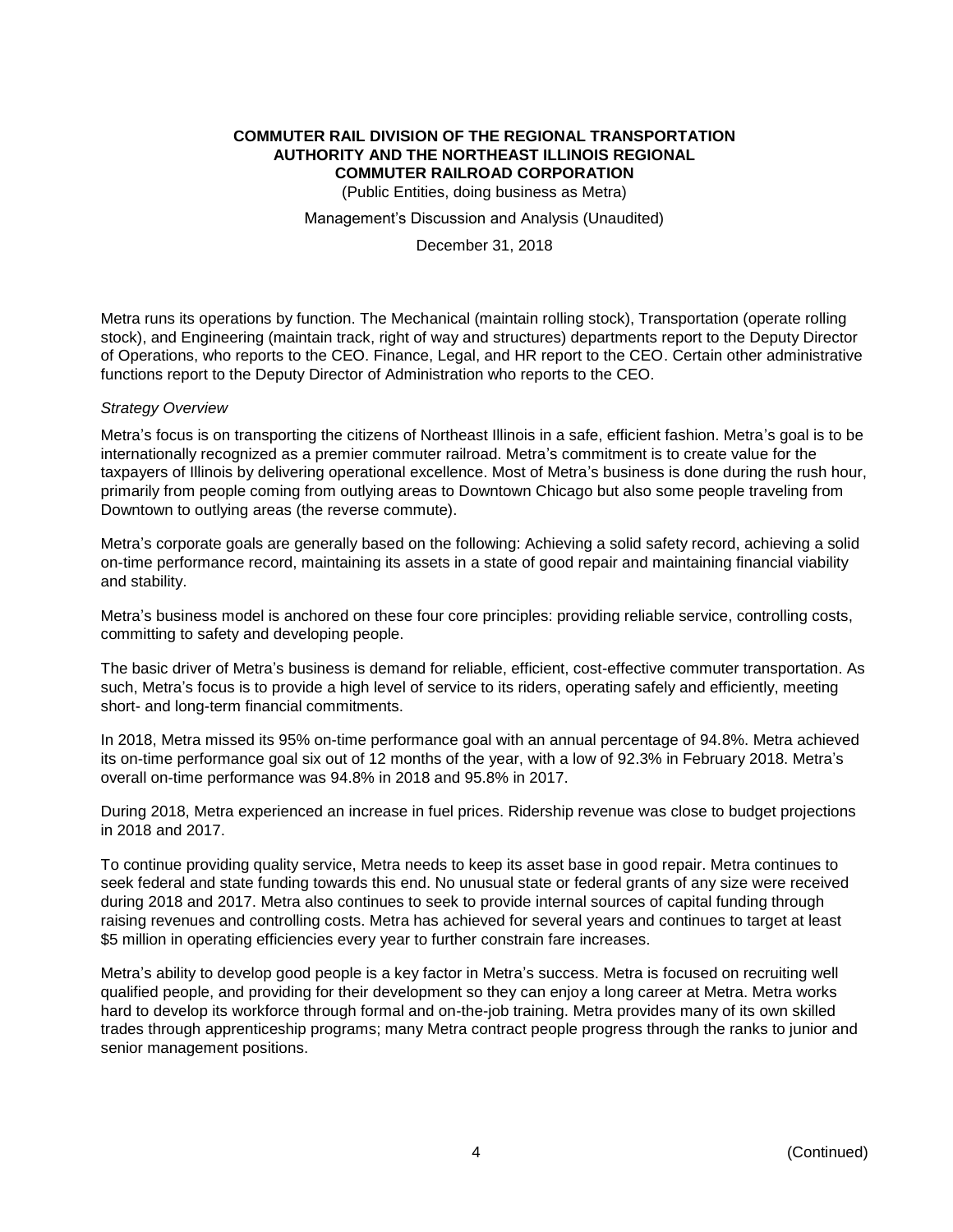(Public Entities, doing business as Metra)

Management's Discussion and Analysis (Unaudited)

December 31, 2018

Frequent renewal of equipment is a key to system reliability. Metra has an extensive program in which it rehabilitates cars and locomotives in house; locomotives are also remanufactured by external suppliers. Metra presently has in progress two families of cars being rehabilitated in-house, one family of locomotives being rehabilitated in-house and one family of locomotives being remanufactured at an external supplier.

During 2018, Metra returned several rehabilitated vehicles to service. Thirty eight cars (34 Nippon and 4 Budd) and five (5) locomotives were rehabilitated in-house and ten (10) locomotives by an outside supplier.

During 2017, Metra returned several rehabilitated vehicles to service. Forty three cars (10 Amerail, 26 Nippon, and 7 Budd) and seven (7) locomotives were rehabilitated in-house and ten locomotives by an outside supplier.

Metra is renewing its information technology (IT) systems, replacing mainframe systems with a modern enterprise resource planning (ERP) system. Phase one was successfully implemented on January 1, 2016, phase two was successfully completed June 2017, phase three payroll was completed in February 2019 and phase four to replace revenue accounting is scheduled to be completed by October 2019. Efforts will continue until the renewal of Metra's software, hardware, and networks is complete.

#### **Basic Financial Statements**

The *Statement of Net Position* presents current, noncurrent assets, deferred outflow and inflow of resources, and liabilities on a full accrual basis. Assets are recognized when acquired and liabilities are recognized when goods and services are provided to Metra.

The *Statement of Revenue, Expenses, and Changes in Net Position* presents Metra's revenue, expenses, and the net impact these activities had on its fiscal well-being, identified as "Change in net position." The timing of the recognition of revenue and expenses is often different from the related cash transactions, because under the accrual method, revenues are recognized when earned and expenses are recognized when incurred, not when the cash is received or disbursed.

The *Statement of Cash Flows* presents information relating to when cash is received or dispersed for operating activities, noncapital and related financing activities, capital and related financing activities, and investing activities. The net change in cash and cash equivalents provides a view of Metra's ability to meet financial obligations as they mature.

Notes to the financial statements are an integral component of the report, because important background information that may not be reflected on the face of the statements is disclosed. Details on Metra's accounting policies, cash holdings, capital assets, and other important areas may be found in the notes.

#### **Financial Summary**

#### *2018 Financial Summary*

 *Net position* increased \$35.9 million, or 1.1%, to \$3,160.6 million at December 31, 2018. Net position at January 1, 2018 was restated by \$7.8 million to \$3,117.0 million due to the adoption of Governmental Accounting Standards Board (GASB) Statement No. 75, *Accounting and Financial Reporting for*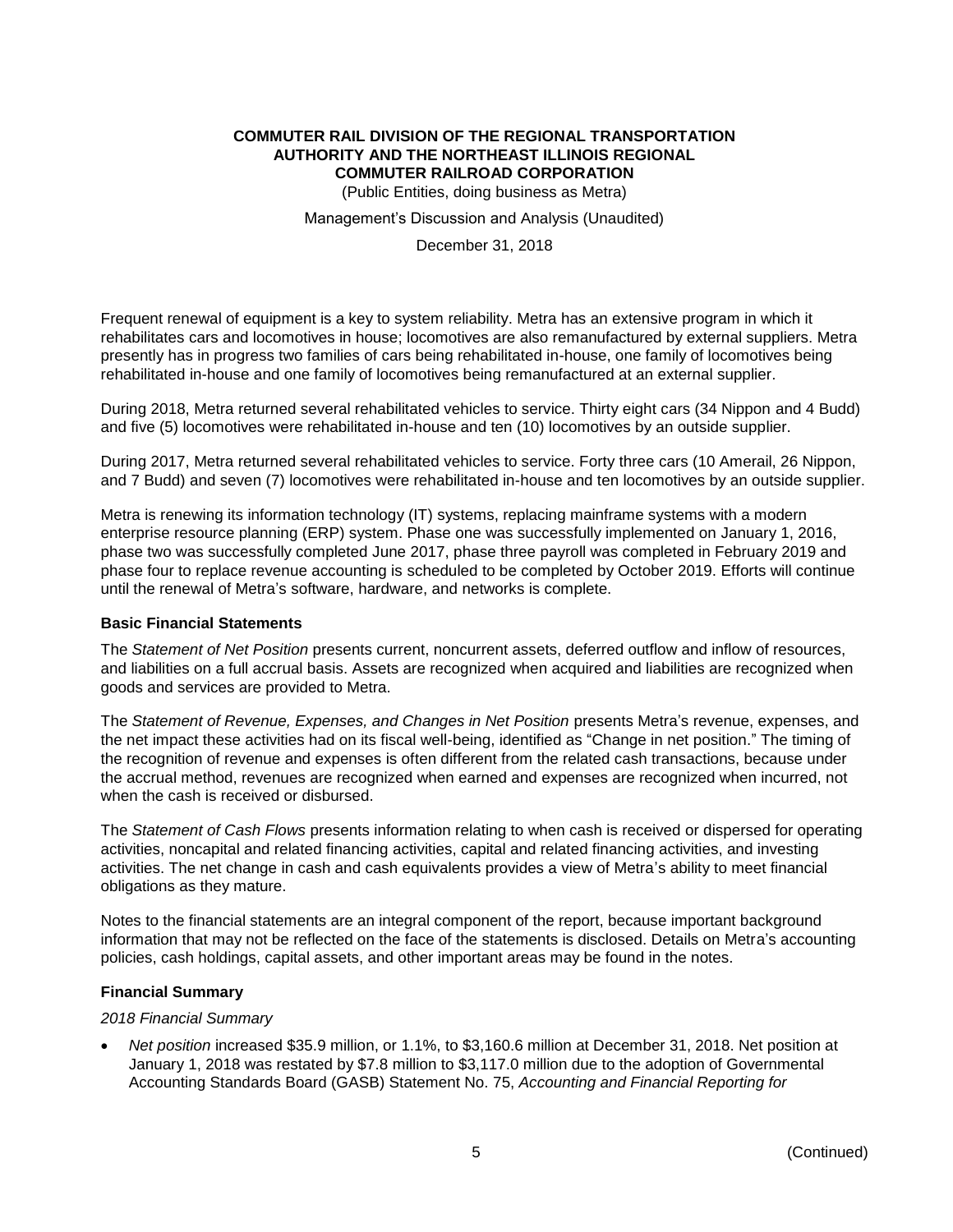(Public Entities, doing business as Metra)

Management's Discussion and Analysis (Unaudited)

December 31, 2018

*Postemployment Benefits Other Than Pensions*. Net position represents total assets plus deferred outflow of resources minus total liabilities and deferred inflow of resources.

- *Capital assets* net increased \$4.7 million, or 0.2%, to \$2,950.5 million in 2018 reflecting capital acquisitions less depreciation incurred in 2018.
- *Passenger revenue* increased \$14.7 million, or 4.1%, to \$370.0 million in 2018.
- *Other operating revenues* increased by \$5.6 million, or 13.5%, to \$47.0 million in 2018.
- *Nonoperating revenues* increased \$59.1 million, or 9.8%, to \$661.0 million in 2018.
- *Total operating expenses before depreciation* increased \$17.0 million, or 2.2%, to \$778.6 million during 2018.

#### **Financial Analysis**

Following are condensed comparative financial statements, which highlight key financial data. Certain significant year-to-year variances are discussed following each respective statement.

#### *2018 vs. 2017 Analysis*

#### *Statements of Net Position*

Total net position represents the difference between the total assets and deferred outflow of resources, and the total liabilities and deferred inflow of resources. As shown in Table 1a, Metra's total net position at December 31, 2018 increased by \$35.9 million, or 1.1%, from December 31, 2017. Current assets increased by \$68.9 million, or 15.0%, to \$528.1 million. Capital assets increased by \$4.7 million, or 0.2%, to \$2,950.5 million. Current liabilities increased \$19.1 million, or 9.0%, to \$230.5 million. Long-term liabilities increased by \$2.9 million, or 3.2%, to \$92.7 million. Due to the adoption of Governmental Accounting Standards Board (GASB) Statement No. 75, *Accounting and Financial Reporting for Postemployment Benefits Other Than Pensions,* Metra recorded deferred outflow of resources of \$9,569 and deferred inflow of resources of \$2.5 million in 2018.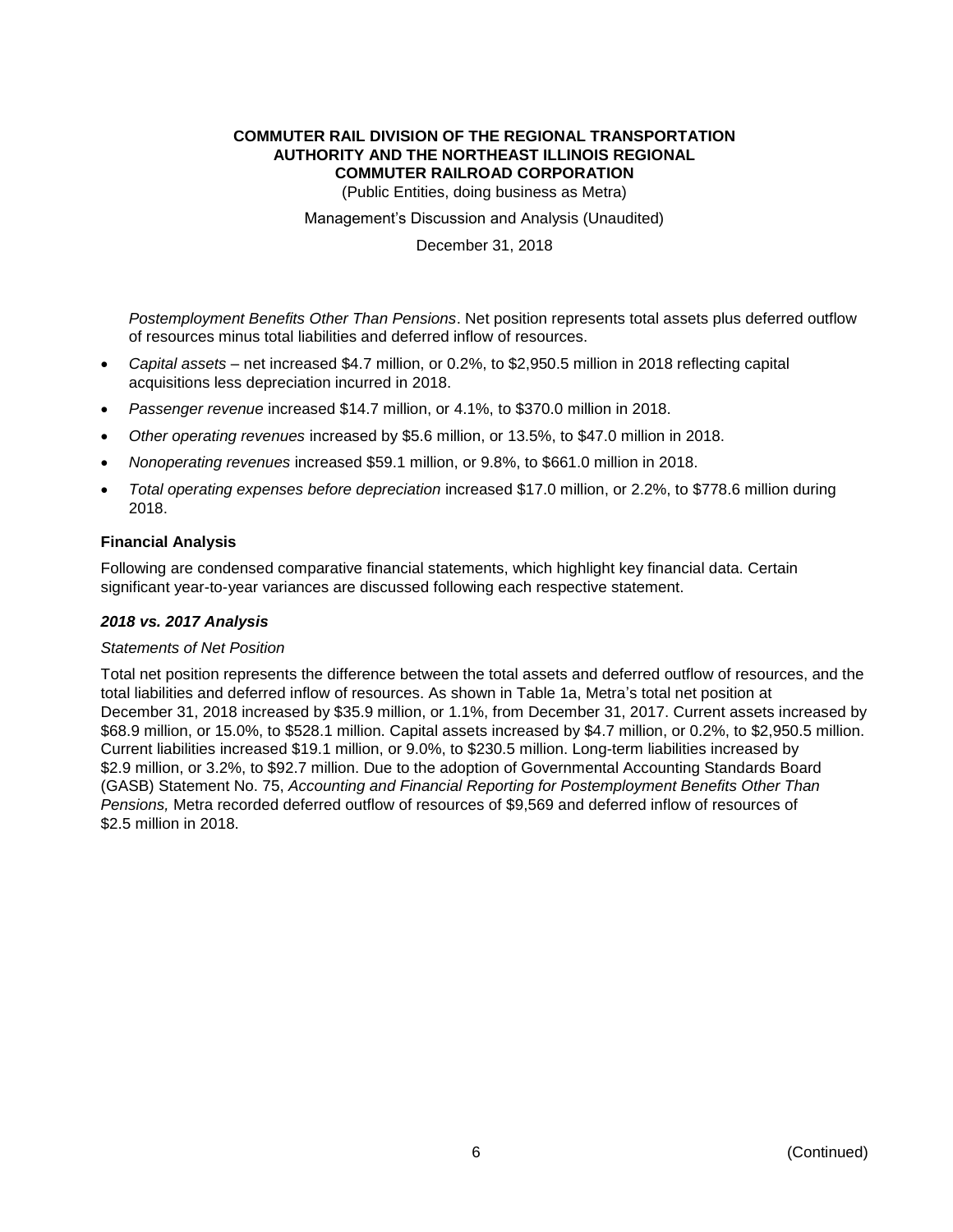(Public Entities, doing business as Metra)

Management's Discussion and Analysis (Unaudited)

December 31, 2018

## **Table 1a**

#### **Condensed Statements of Net Position**

| (Amounts in millions) |  |  |
|-----------------------|--|--|
|                       |  |  |

|                                                     |    | December 31 |         | Change increase (decrease) |                |
|-----------------------------------------------------|----|-------------|---------|----------------------------|----------------|
| <b>Assets</b>                                       |    | 2018        | 2017    | <b>Dollars</b>             | <b>Percent</b> |
| <b>Current assets</b>                               | \$ | 528.1       | 459.2   | 68.9                       | 15.0 %         |
| Capital assets - net                                |    | 2,950.5     | 2,945.8 | 4.7                        | 0.2            |
| Total assets                                        | \$ | 3,478.6     | 3,405.0 | 73.6                       | 2.2            |
| <b>Deferred Outflows of Resources</b>               |    |             |         |                            |                |
| Deferred outflows of resources – pension related \$ |    | 12.2        | 22.1    | (9.9)                      | (44.8)         |
| Deferred outflows of resources - OPEB related       |    |             |         |                            |                |
| <b>Liabilities</b>                                  |    |             |         |                            |                |
| <b>Current liabilities</b>                          | \$ | 230.5       | 211.4   | 19.1                       | 9.0            |
| Long-term liabilities                               |    | 92.7        | 89.8    | 2.9                        | 3.2            |
| <b>Total liabilities</b>                            | \$ | 323.2       | 301.2   | 22.0                       | 7.3            |
| <b>Deferred Inflows of Resources</b>                |    |             |         |                            |                |
| Deferred inflows of resources – pension related     | \$ | 4.5         | 1.3     | 3.2                        | 246.2          |
| Deferred inflows of resources - OPEB related        |    | 2.5         |         | 2.5                        | 100.0          |
| <b>Net Position</b>                                 |    |             |         |                            |                |
| Net investment in capital assets                    | \$ | 2,950.5     | 2,945.8 | 4.7                        | 0.2            |
| Unrestricted net assets                             |    | 210.1       | 178.9   | 31.2                       | 17.4           |
| Total net position                                  | \$ | 3,160.6     | 3,124.7 | 35.9                       | 1.1            |

Key changes include the following:

- *Current assets* increased by \$68.9 million, or 15.0%, to \$528.1 million primarily due to increases in cash, cash equivalents by \$15.9 million, or 50.4%, investments by \$42.4 million, or 17.5%, accounts receivable – grant projects by \$11.4 million, or 19.0%, accounts receivable – RTA financial assistance by \$5.2 million, or 5.4%, and prepaid expense by \$2.5 million, or 94.4%, which were partially offset by decreases in accounts receivable – other, net by \$6.9 million, or 63.3%, and materials and supplies by \$1.7 million, or 10.2%.
- *Capital assets – net* increased by \$4.7 million, or 0.2%, to \$2,950.5 million due to increase in capital outlays being \$4.7 million higher than the year's depreciation expense.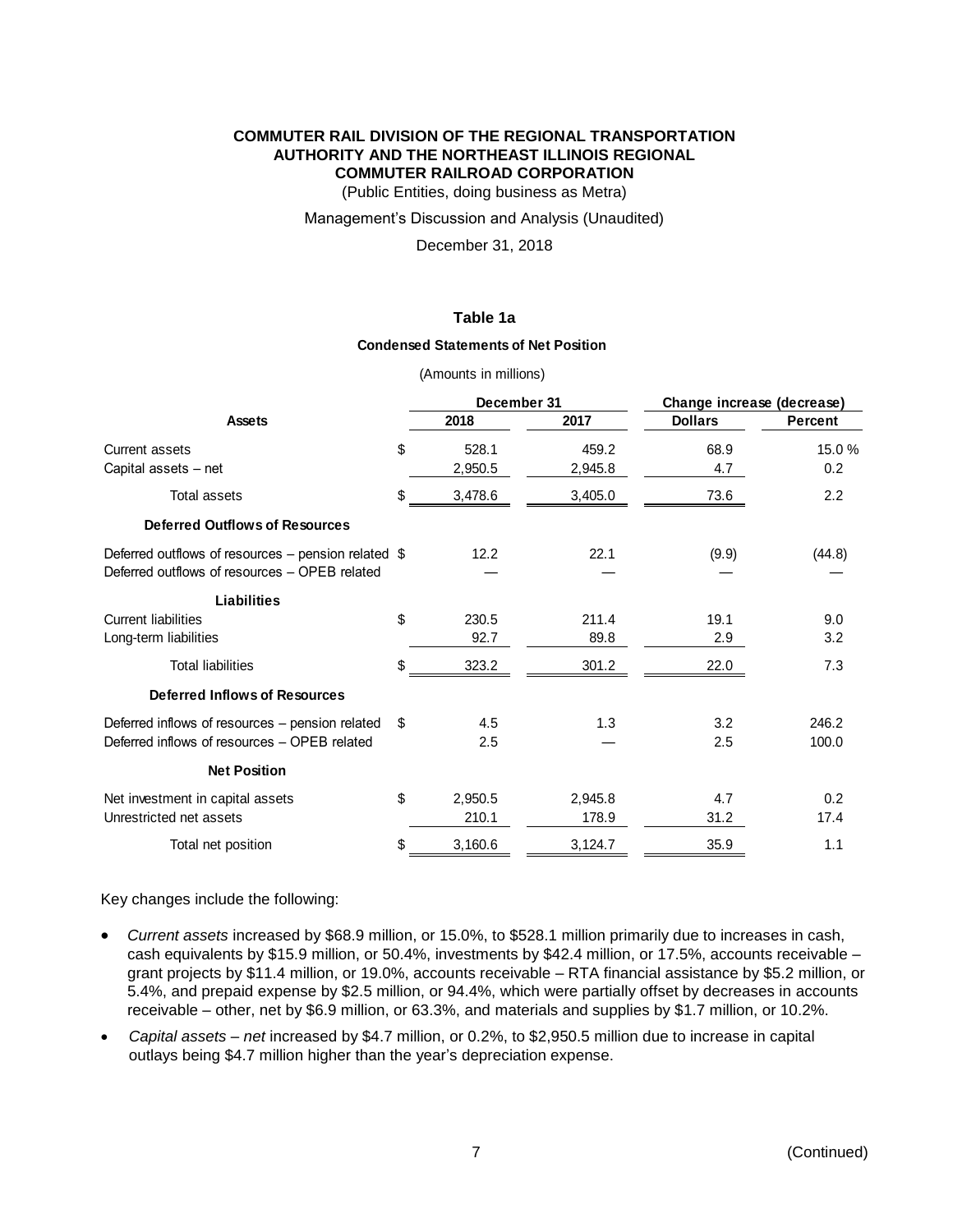(Public Entities, doing business as Metra)

Management's Discussion and Analysis (Unaudited)

December 31, 2018

- *Current liabilities* increased by \$19.1 million, or 9.0%, to \$230.5 million, primarily due to increases in accounts payable by \$24.0 million, or 18.6%, accrued claims – current by \$2.6 million, or 24.0%, and unearned revenue by \$1.7 million, or 11.5%, which were partially offset by a decrease in accrued wages and benefits payable by \$9.6 million, or 16.8%.
- *Long-term liabilities* increased by \$2.9 million, or 3.2%, to \$92.7 million, primarily due to increases in long-term portion of accrued claims by \$6.9 million, or 19.8%, which were partially offset a decrease in net pension liability by \$10.4 million, or 51.6% and provision for post-retiree health benefits by \$0.9 million, or 2.0%.

## *Statements of Revenues, Expenses, and Changes in Net Position*

Change in net position represents the difference between operating loss and financial assistance. As shown in table 2a, Metra's change in net position for years ended December 31, 2018 and 2017 was \$43.5 million and (\$11.2) million, a 488.4% increase in change in net position from the year ended December 31, 2017. Total operating revenues increased by \$20.3 million, or 5.1%, from 2017. Total operating expenses before depreciation increased by \$17.0 million, or 2.2%, from 2017. Total nonoperating revenues increased by \$59.1 million, or 9.8%, from 2017.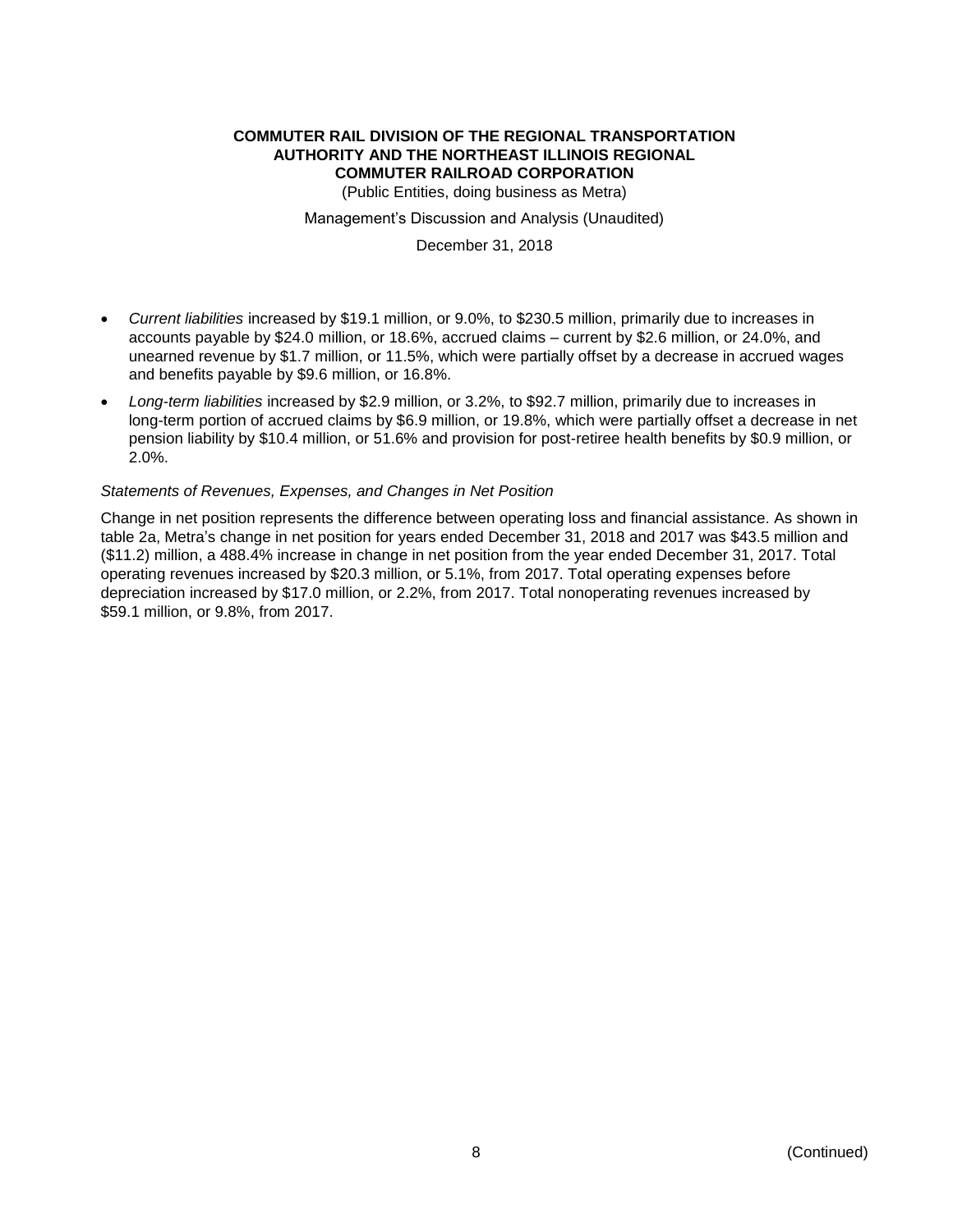(Public Entities, doing business as Metra)

#### Management's Discussion and Analysis (Unaudited)

December 31, 2018

# **Table 2a**

#### **Statements of Revenues, Expenses, and Changes in Net Position**

|                                    | December 31 |         | Change increase (decrease) |                |
|------------------------------------|-------------|---------|----------------------------|----------------|
|                                    | 2018        | 2017    | <b>Dollars</b>             | <b>Percent</b> |
| Operating revenue:                 |             |         |                            |                |
| Passenger revenue                  | \$<br>370.0 | 355.3   | 14.7                       | 4.1 %          |
| Other                              | 47.0        | 41.4    | 5.6                        | 13.5           |
| Total operating revenue            | 417.0       | 396.7   | 20.3                       | 5.1            |
| Operating expenses:                |             |         |                            |                |
| Transportation                     | 248.8       | 249.5   | (0.7)                      | (0.3)          |
| Fuel and motive power              | 63.0        | 49.5    | 13.5                       | 27.3           |
| Engineering                        | 137.6       | 149.8   | (12.2)                     | (8.1)          |
| Mechanical                         | 179.7       | 174.3   | 5.4                        | 3.1            |
| Administration                     | 106.1       | 98.8    | 7.3                        | 7.4            |
| Claims and insurance               | 28.8        | 25.4    | 3.4                        | 13.4           |
| Downtown stations                  | 14.6        | 14.3    | 0.3                        | 2.1            |
| Total operating<br>expenses before |             |         |                            |                |
| depreciation                       | 778.6       | 761.6   | 17.0                       | 2.2            |
| Operating loss before              |             |         |                            |                |
| depreciation                       | (361.6)     | (364.9) | 3.3                        | (0.9)          |
| Depreciation                       | 255.9       | 248.2   | 7.7                        | 3.1            |
| Operating loss                     | (617.5)     | (613.1) | (4.4)                      | 0.7            |
| Nonoperating revenue:              |             |         |                            |                |
| Financial assistance               | 661.0       | 601.9   | 59.1                       | 9.8            |
| Total nonoperating                 |             |         |                            |                |
| revenue                            | 661.0       | 601.9   | 59.1                       | 9.8            |
| Change in net position             | \$<br>43.5  | (11.2)  | 54.7                       | 488.4          |

(Amounts in millions)

*Total operating revenue* increased by \$20.3 million, or 5.1%, from 2017. Principal changes are discussed below: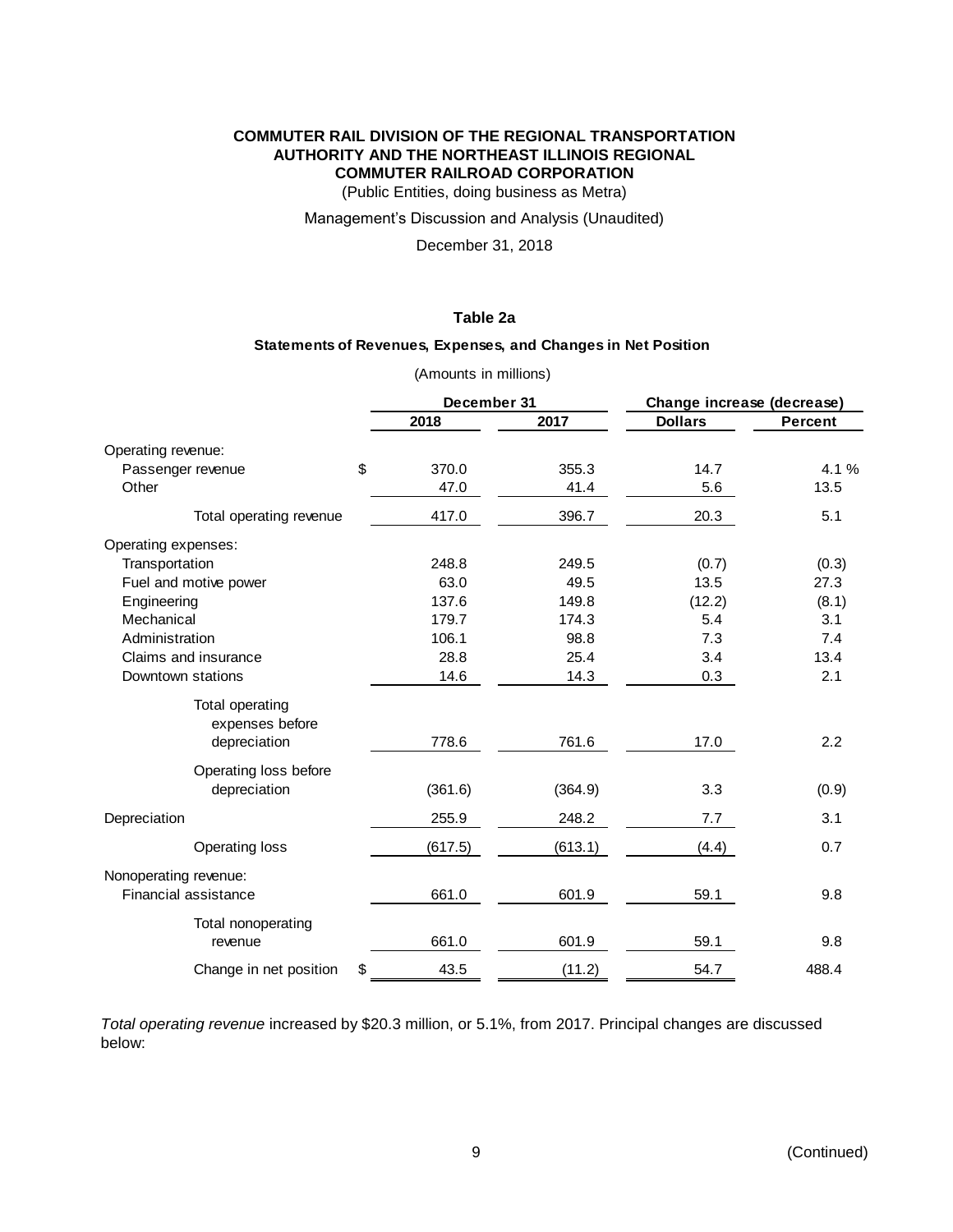(Public Entities, doing business as Metra)

#### Management's Discussion and Analysis (Unaudited)

December 31, 2018

*Passenger revenue* increased \$14.7 million or 4.1% in 2018. This increase was due to a 7.0% net increase in fares, effective February 1, 2018 offset by a decrease in ridership. Below is a table comparing ridership by line for 2018 and 2017:

#### **Table 3a**

#### **Passenger Trips By Line**

(In thousands of passenger trips)

|                              |        |        | Increase   |         |
|------------------------------|--------|--------|------------|---------|
| <b>Rail line</b>             | 2018*  | 2017*  | (decrease) | Percent |
| Burlington Northern/Santa Fe | 15,823 | 16,227 | (404)      | (2.5)%  |
| Metra Electric               | 7,716  | 8,150  | (434)      | (5.3)   |
| Heritage Corridor            | 728    | 727    |            | 0.1     |
| Milwaukee - North            | 6,610  | 6,819  | (209)      | (3.1)   |
| Milwaukee – West             | 6,144  | 6,350  | (206)      | (3.2)   |
| <b>North Central Service</b> | 1.641  | 1,684  | (43)       | (2.6)   |
| Rock Island                  | 7,578  | 7,924  | (346)      | (4.4)   |
| SouthWest Service            | 2,421  | 2,457  | (36)       | (1.5)   |
| Union Pacific - North        | 8,690  | 9,029  | (339)      | (3.8)   |
| Union Pacific - Northwest    | 10,598 | 10,910 | (312)      | (2.9)   |
| Union Pacific - West         | 8,139  | 8,332  | (193)      | (2.3)   |
| Total passenger trips        | 76,088 | 78,609 | (2,521)    | (3.2)   |

\* Includes free senior rides; does not include Northern Indiana Commuter Transportation District (NICTD)

*Other operating revenue* increased by \$5.6 million, or 13.5%, primarily due to increases in advertising revenue by \$0.1 million, or 2.9%, interest income by \$6.7 million, or 257.3%, leases and rental income by \$0.2 million, or 4.4%, parking revenue by \$0.6 million, or 62.7%, trackage revenue by \$0.5 million, or 2.8%, half-fare subsidy by \$0.2 million, or 12.7%, which were partially offset by decreases in miscellaneous income by \$2.5 million, or 32.4%.

*Nonoperating revenue* increased by \$59.1 million, or 9.8%, to \$661.0 million, primarily because of increases in RTA grants by \$58.8 million, or 151%, and RTA sales tax by \$13.3 million, or 3.4%, which were partially offset by decreases in federal grants by \$9.9 million, or 18.4%, and local grants by \$3.3 million, or 54.6%.

*Total operating expenses before depreciation* increased by \$17.0 million, or 2.2%, due to increases in claims by \$3.4 million or 16.4%, to \$24.3 million, fuel by \$12.5 million, or 27.6%, to \$57.8 million, motive power by \$1.0 million, or 24.2%, to \$5.2 million, material costs by \$2.5 million, or 5.3%, to \$50.5 million, utilities by \$3.5 million, or 20.4%, to \$20.9 million, and labor by \$15.5 million, or 5.4%, to \$303.7 million, partly offset by decreases in fringe benefits by \$19.9 million, or 8.5%, to \$214.5 million, and purchases by \$1.6 million, or 1.7%, to \$97.2 million.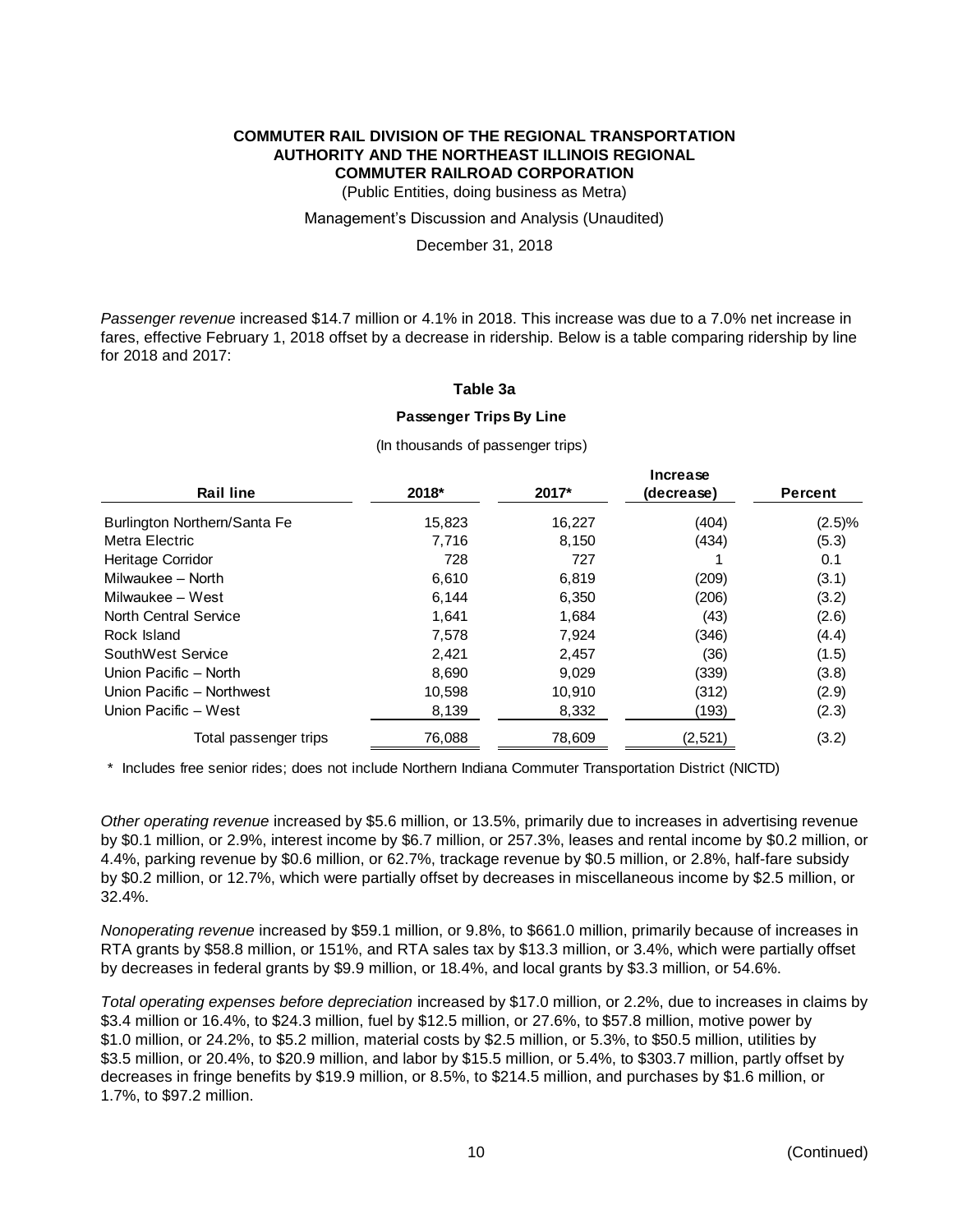(Public Entities, doing business as Metra)

Management's Discussion and Analysis (Unaudited)

December 31, 2018

Metra consumed 26.8 million of gallons of diesel fuel with an average price \$2.16 per gallon in 2018 vs. 26.2 million of gallons of diesel fuel with an average price \$1.73 per gallon in 2017.

Metra consumed 77.0 million KWH of motive power in 2018 at an average price of \$0.0672 per KWH vs. 74.7 million KWH of motive power in 2017 at an average price of \$0.0558 per KWH.

#### *Capital Assets*

Since its creation in 1984, Metra has had a capital program primarily geared toward rebuilding, modernizing, and improving worn assets; this policy continues. The purpose of the capital investment policy is to maintain safe, reliable, and quality services and facilities for its customers and workers, while improving the efficiency and cost-effectiveness of its operations. Metra has always given a high priority to preservation and modernization of the existing system. Every year Metra undertakes a multitude of projects to preserve and improve Metra's capital assets. These projects help provide continued on-time and reliable public transportation services in an efficient and cost-effective manner.

As of December 31, 2018 and 2017, Metra had invested approximately \$7.7 billion and \$7.5 billion, respectively, in capital assets including land, stations, maintenance facilities, rolling stock, track, structures, and signal and communication equipment as well as other support equipment. Net of accumulated depreciation, Metra's net capital assets at December 31, 2018 and 2017 totaled approximately \$2.951 billion and \$2.946 billion, respectively, (see Table 4a). This amount represents a net increase (including additions and disposals, net of depreciation) of \$4.7 million or 0.2% over the December 31, 2017 balance.

#### **Table 4a**

#### **Capital Assets by Funding Source**

Current Year to Prior Year Analysis

(Amounts in millions of dollars)

|                                             | December 31 |           |                | Change increase (decrease) |
|---------------------------------------------|-------------|-----------|----------------|----------------------------|
| <b>Funding source</b>                       | 2018        | 2017      | <b>Dollars</b> | <b>Percent</b>             |
| \$<br><b>Federal Transit Administration</b> | 3.883.7     | 3.730.4   | 153.3          | 4.1%                       |
| Illinois Department of Transportation       | 660.8       | 660.8     |                |                            |
| <b>Regional Transportation Authority</b>    | 2,151.7     | 2,053.9   | 97.8           | 4.8                        |
| Northern Indiana Commuter                   |             |           |                |                            |
| <b>Transportation District</b>              | 6.4         | 6.4       |                |                            |
| Metra                                       | 1,024.8     | 1,017.2   | 7.6            | 0.7                        |
| Total capital assets                        | 7.727.4     | 7.468.7   | 258.7          | 3.5                        |
| Accumulated depreciation                    | (4,776.9)   | (4,522.9) | (254.0)        | 5.6                        |
| Total capital assets, net \$                | 2.950.5     | 2.945.8   | 4.7            | 0.2                        |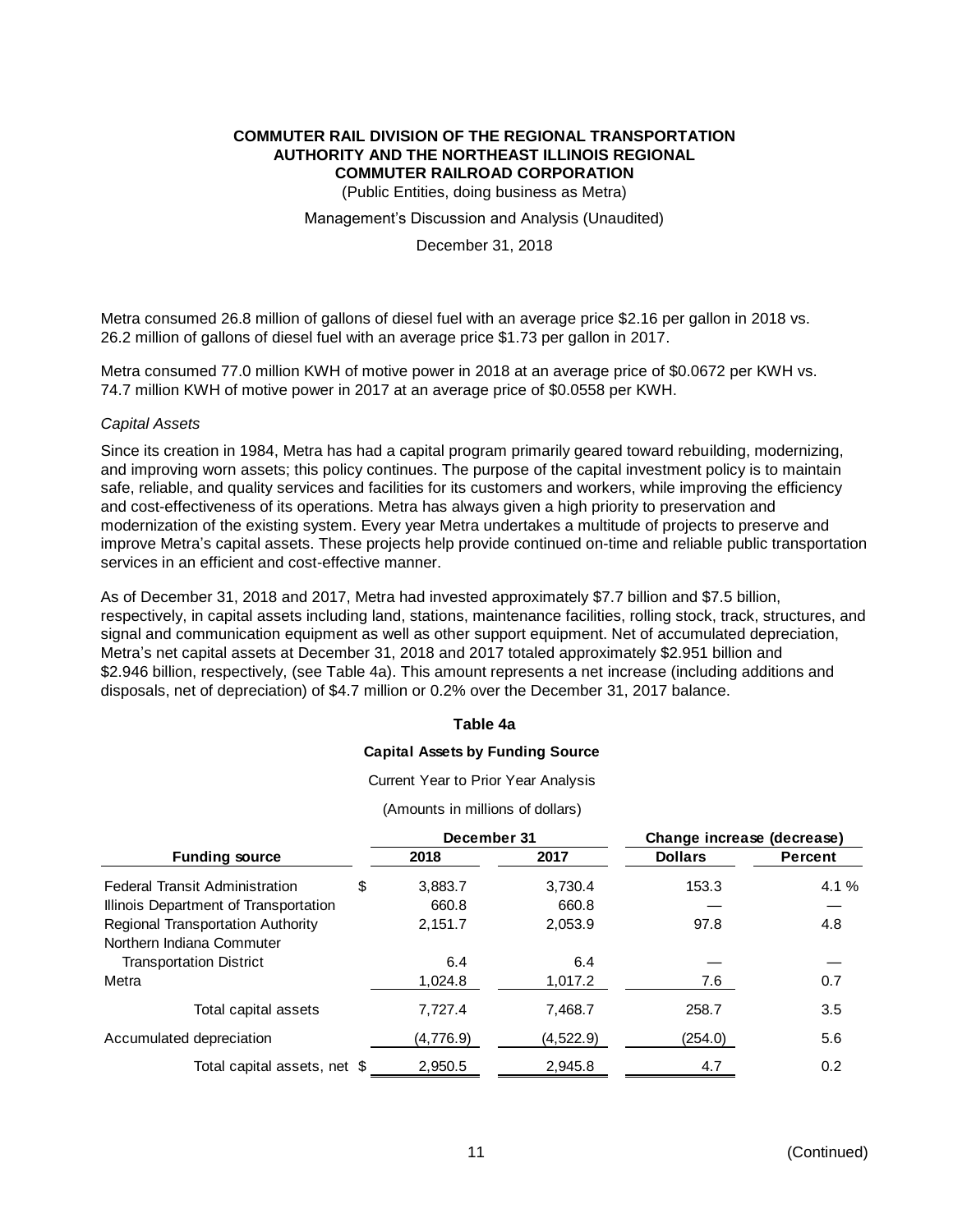(Public Entities, doing business as Metra)

Management's Discussion and Analysis (Unaudited)

December 31, 2018

Major capital asset expenditures during 2018 and 2017 included the following:

- Metra's *Rolling Stock* program seeks to ensure that an adequate number of locomotives and commuter railcars are available to meet the current and future service needs of the system. This program includes rehabilitation of, and improvements to, existing vehicles. Metra expended \$71.6 million and \$66.5 million for 2018 and 2017, respectively, to upgrade and maintain its existing fleet through remanufacturing, rehabilitation, and replacement of major subassemblies. 2018 expenditure includes purchase of seven (7) used coaches, and fifteen (15) used F59PH-3 locomotives.
- The *Track and Structure* program provides for the continued rehabilitation and upgrading of Metra's commuter railroad rights-of-way. In addition to maintaining operational safety, the rehabilitation of track and structures results in reduced train running times, fewer interruptions in service, greater passenger comfort, and efficient use of plant and equipment. Metra has developed a cyclical program of track rehabilitation, which includes all commuter rail lines within the region. Project priorities are decided based on train volumes, speed restrictions, age and condition of the roadbed, and track speeds essential to maintaining on-time performance. Structure projects serve objectives that are similar to those of the track program. Since 1990, when Metra's comprehensive plan for bridge rehabilitation and replacement began, the structure program has focused on the commuter rail bridges identified as high priorities for action. The Capital Program continued the implementation of these programs in 2018 and 2017 by expending \$74.8 million and \$23.1 million, respectively, in funding for the rehabilitation, replacement, and upgrade of bridges, track, and structures.
- *Signaling, Electrical, and Communications* systems and equipment improvements are designed to maximize commuter operating efficiencies, maintain reliability of rail service, and provide a safe system of dispatching and centrally controlled train movements. Signaling systems and switches control usage of track. Much of this equipment is concentrated at "interlockings," which are control systems where two railroads cross each other or where many trains change tracks. The smooth, dependable operation of these interlockings is critical for maintaining on-time performance. Metra also continues its program to improve communication systems, allowing for the provision of timely information to its customers. Signaling, electrical, and communications expenditures in 2018 and 2017 were \$60.6 million and \$90.8 million, respectively. The largest component of the expenditures in this category for 2018 and 2017 has been for Positive Train Control (PTC). PTC is a communication-based train control safety system intended to prevent train collisions. PTC is presently estimated to cost \$385.0 million in total. Metra has awarded and obligated \$331.2 million of the \$385.0 million total.
- *Support Facilities and Equipment* includes maintenance yards, layover and storage facilities, and support vehicles and equipment that are essential to maintaining reliable and efficient commuter services. Support facilities and equipment expenditures in 2018 and 2017 were \$26.0 million and \$26.6 million, respectively.
- *Commuter Stations* are portals to the Metra system and very often to the communities in which they are located. Stations must be functional and compliant with the Americans with Disabilities Act, as well as inviting to Metra customers. Commuter stations expenditures in 2018 and 2017 were \$16.5 million and \$18.1 million, respectively.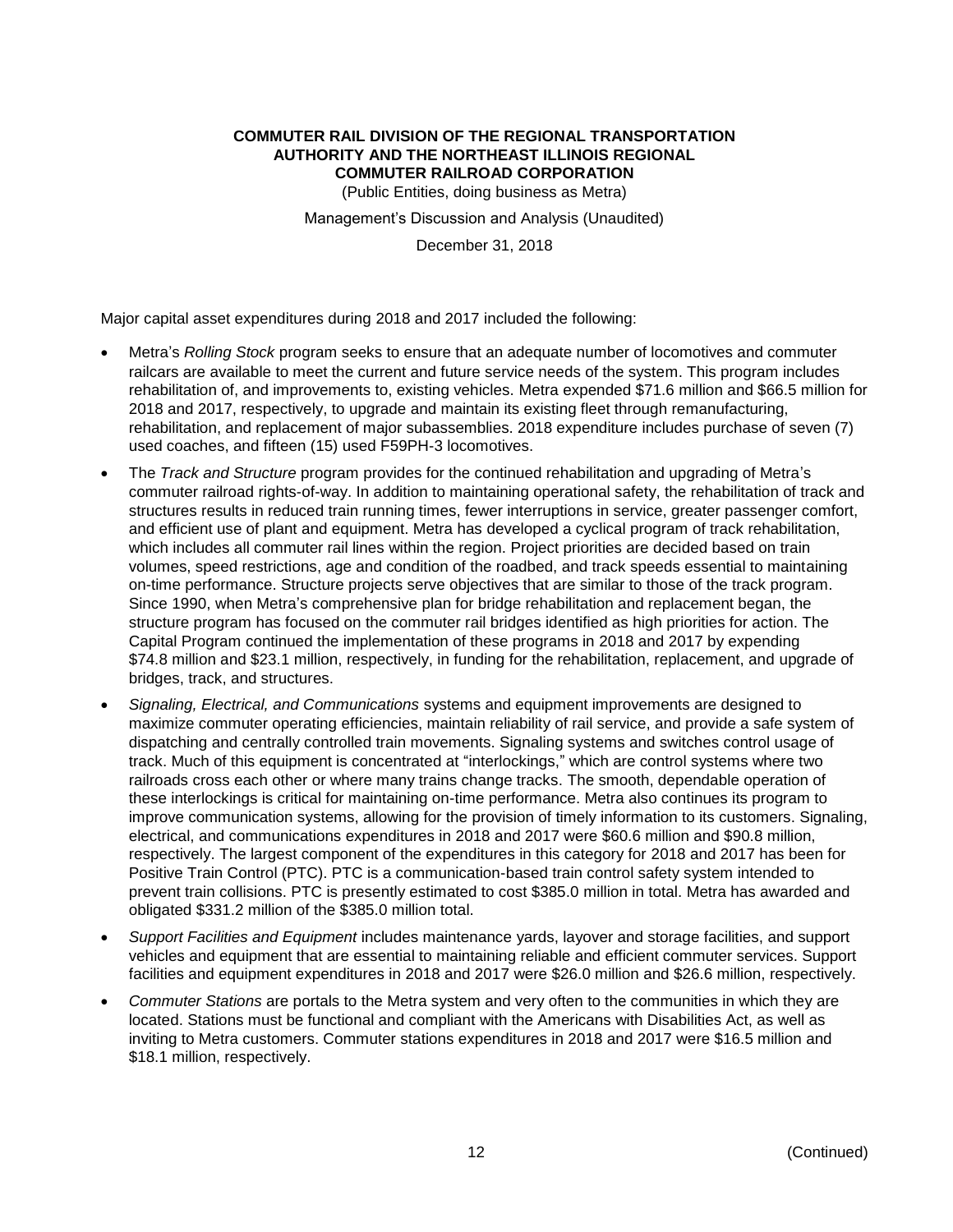(Public Entities, doing business as Metra)

Management's Discussion and Analysis (Unaudited)

December 31, 2018

 The *Commuter Parking* program is designed to expand parking capacity to relieve overcrowding at existing facilities and to accommodate future ridership growth. Parking improvements are constructed in a manner to ensure conformance with the requirements of the Americans with Disabilities Act. Commuter parking expenditures in 2018 and 2017 were \$1.0 million.

## **RTA Sales Tax and Public Transportation Funds**

RTA Sales Tax and Public Transportation Funds (PTF) have been the primary sources of funding for the RTA and the three Service Boards (Metra, Chicago Transit Authority (CTA) and the Suburban Bus Division (Pace)) for over three decades. The RTA Sales Tax is authorized by Illinois statute and imposed by the RTA in the six-county northeastern Illinois region. The RTA Sales Tax is collected by the Illinois Department of Revenue, paid to the Treasurer of the State of Illinois, and held in trust for the RTA outside the State Treasury. Proceeds from the RTA Sales Tax are paid directly to the RTA on a monthly basis, without appropriation, by the State Treasury or on the order of the State Comptroller. During 2016, 2017, and 2018, the state held back a percentage of sales tax as collection fees. The collection fees are continuing in 2019.

The original RTA sales tax (Sales Tax I) is levied at 1.0% in Cook County and 0.25% in the collar counties of DuPage, Kane, Lake, McHenry, and Will. The RTA distributes 85% of Sales Tax I receipts to the Service Boards according to a statutory formula. The remaining 15% of Sales Tax I is retained by the RTA to fund regional and agency expenses before being allocated at the discretion of the RTA Board. Metra receives 55% of the Service Board statutory share of Sales Tax I collected in Suburban Cook County and 70% of the share collected in the collar counties.

The Public Transportation Fund is State-provided funding initially comprising a 25% match of Sales Tax I receipts (PTF I). RTA retains 100% of PTF I, and then distributes it as "discretionary" (i.e. not allocated by statute) funding, traditionally 98% to CTA, 2% to Pace. RTA retains 15% of Sales Tax I for its own use. PTF revenues are payable to the RTA upon State appropriation. None of the PTF revenues are actually paid to the RTA until the RTA certifies to the Governor, the State Comptroller, and the Mayor of the City of Chicago that it has adopted a budget and two-year financial plan as called for by the RTA Act.

The RTA Act, as amended in 2008, increased the RTA sales tax by an additional 0.25% in all six counties of the RTA region (Sales Tax II), increased the Real Estate Transfer Tax (RETT) in the City of Chicago by 0.3%, and provided additional Public Transportation Funds equal to a 5% match of Sales Tax I receipts and a 30% match of Sales Tax II receipts and RETT receipts (PTF II). By statute, CTA receives all revenue from the RETT increase and 25% PTF match on the RETT. Sales Tax II and remaining PTF II (i.e., 5% match on Sales Tax I, 30% match on Sales Tax II, and 5% match on the RETT) were distributed to the three Service Boards and the RTA in 2018 and 2017 as follows:

- \$156.8 million to Pace ADA Paratransit Service
- \$25.1 million to Pace Suburban Community Mobility Fund (SCMF)
- \$12.5 million to the RTA Innovation, Coordination, and Enhancement (ICE) Fund

After these deductions, all remaining Sales Tax II and PTF II proceeds are distributed as follows: 48% CTA, 39% Metra, and 13% Pace Suburban Service.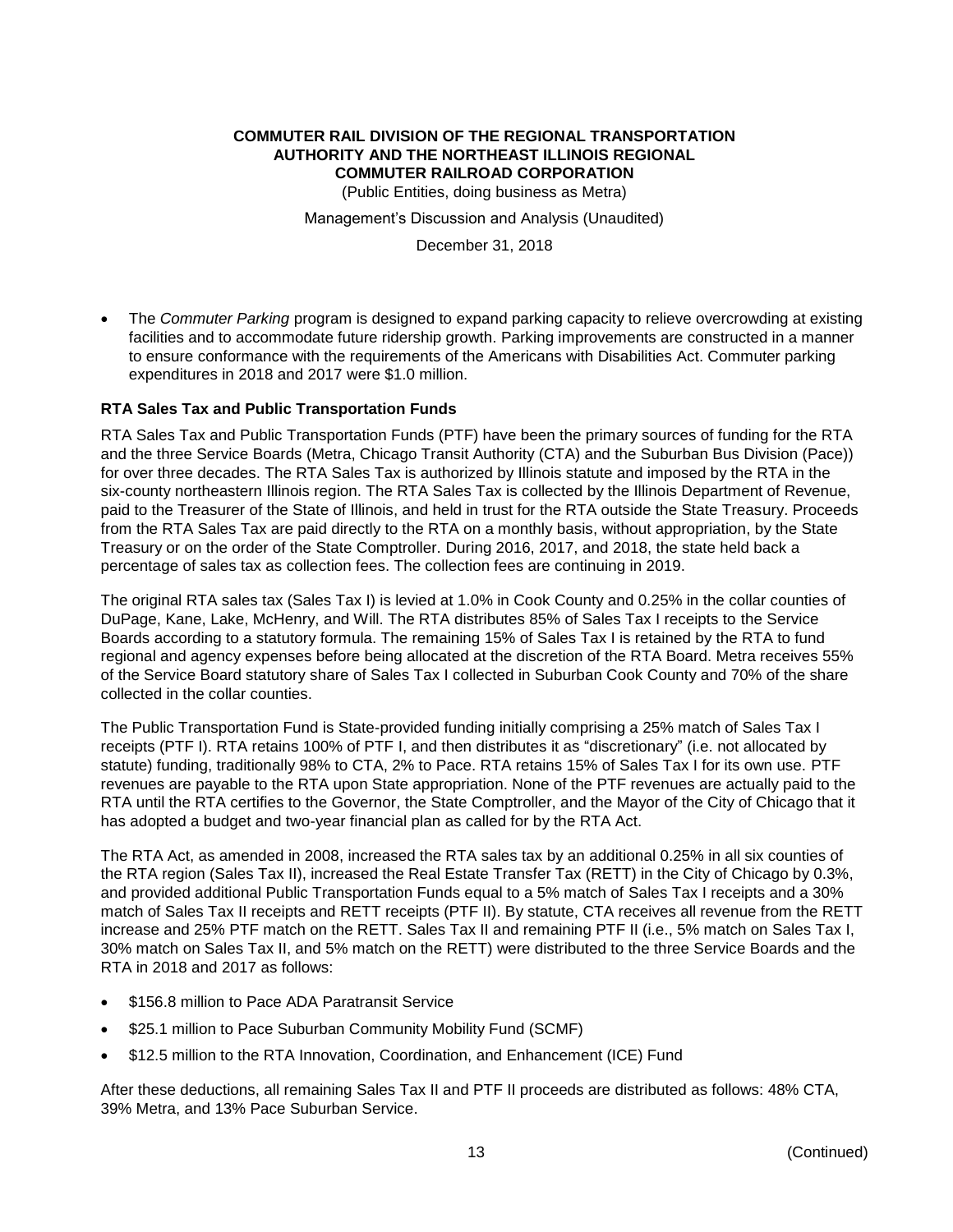(Public Entities, doing business as Metra)

Management's Discussion and Analysis (Unaudited)

December 31, 2018

The graph below shows the annual Sales Tax I collected in the six-county region since 1990, together with the Sales Tax II and PTF II collected beginning in 2008. Year 2018 Sales Tax I and combined Sales Tax II/PTF II totaled \$914.4 million and \$470.2 million, respectively. Metra's statutory shares \$301.9 million and \$101.3 million, respectively, together represent 29.1% of total RTA Sales Tax and PTF II revenue sources.



#### **Figure 1: Sales Tax and Metra Statutory Share**

#### **Employment**

Since approximately 90% of passenger trips taken on Metra are for work, the health of the regional economy, specifically in terms of employment levels, greatly influences Metra ridership (see Figure 2). Regional employment has generally grown since 1990. The economic downturn following the September 11, 2001 attacks and the 2007 to 2009 economic recession (affecting 2008 through 2010 employment averages) are the exceptions. Average regional employment for 2018 was 0.8% higher compared to 2017. Employment remains below pre-recession levels. In 2018, approximately 4.1 million persons were employed in the Chicago region. This is comparable to 2008 and 2016.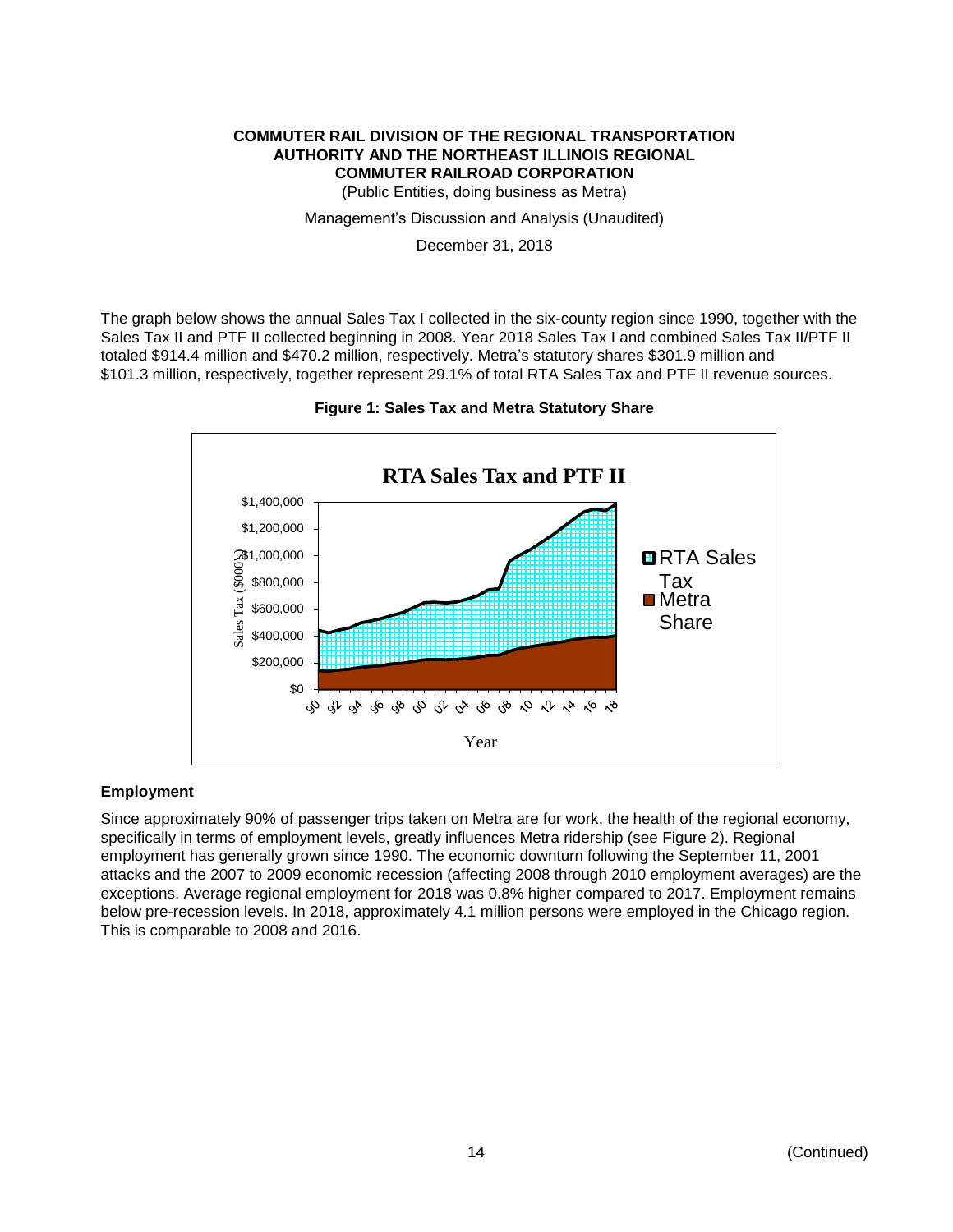(Public Entities, doing business as Metra)

Management's Discussion and Analysis (Unaudited)

December 31, 2018

## **Figure 2: Annual Average Regional Employment**



*Source: Illinois Department of Economic Security. Includes employees covered under the State's Unemployment Insurance Act. Includes employment figures for Cook, DuPage, Kane, Lake, McHenry, and Will Counties. Government workers are not included in these estimates.*

Figure 3 shows regional employment by month for 2014 through 2018. In 2018, regional employment was up for all months compared to 2017.



**Figure 3: Regional Employment by Month**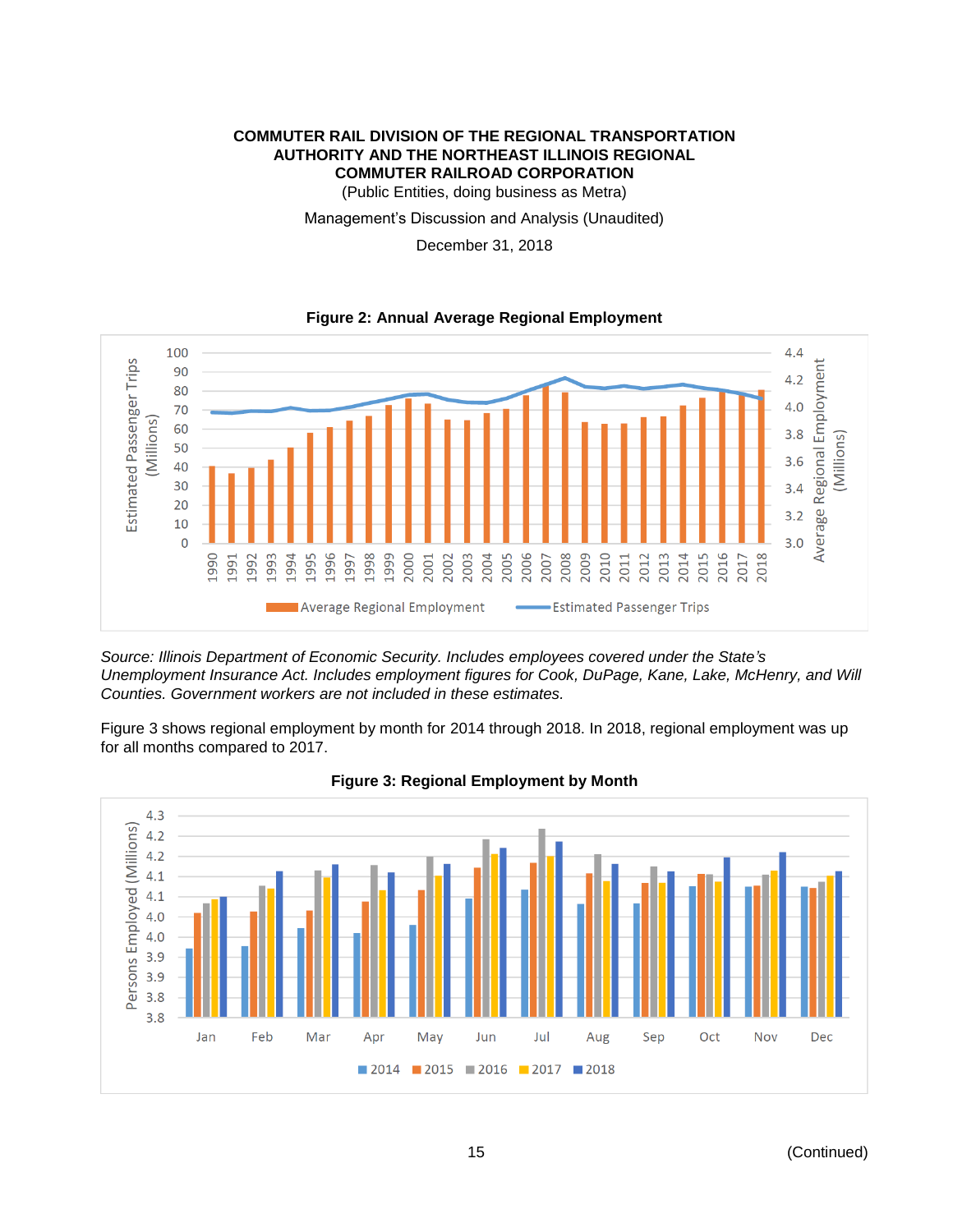(Public Entities, doing business as Metra)

Management's Discussion and Analysis (Unaudited)

December 31, 2018

## *Source: Illinois Department of Economic Security. Includes employees covered under the State's Unemployment Insurance Act. Government workers are not included.*

The shift in the share of total employment towards downtown Chicago is evident in office occupancy rates (see Figure 4). Downtown Chicago office occupancy rates remained constant near 85.1% between the First Quarter of 2012 through the first half of 2013. Beginning in the Third Quarter of 2013, the occupancy rate began to climb. By the Fourth Quarter of 2016, the rate had gone up to 89%. Occupancy rates dropped slightly to 87.8% by the Fourth Quarter of 2017. Office occupancy rates outside of downtown were relatively unchanged in 2017 compared to 2016. The Fourth Quarter of 2016 was 81.3% and the Fourth Quarter of 2017 was 81.4%. In the Third Quarter of 2018, the downtown office occupancy rate was 87.8%, and the suburban rate was 82.2%. The difference in downtown and outside-of-downtown occupancy has been steady since the Second Quarter of 2008 (see Figure 4).





#### *Source: CB Richard Ellis*

#### **Debt Administration**

Metra has no long-term or short-term debt. The Regional Transportation Authority Act, as amended by the Illinois legislature in January 2008, authorizes Metra to issue up to \$1 billion in bonds for capital projects.

#### **Contacting Metra's Financial Management**

This report is designed to provide Metra's customers, vendors, and the general public with a general overview of Metra's finances and to show Metra's accountability for the money it receives. If you have questions about this report or need additional information, contact the Office of the Controller at 547 W. Jackson, Chicago, IL 60661, or www.metrarail.com.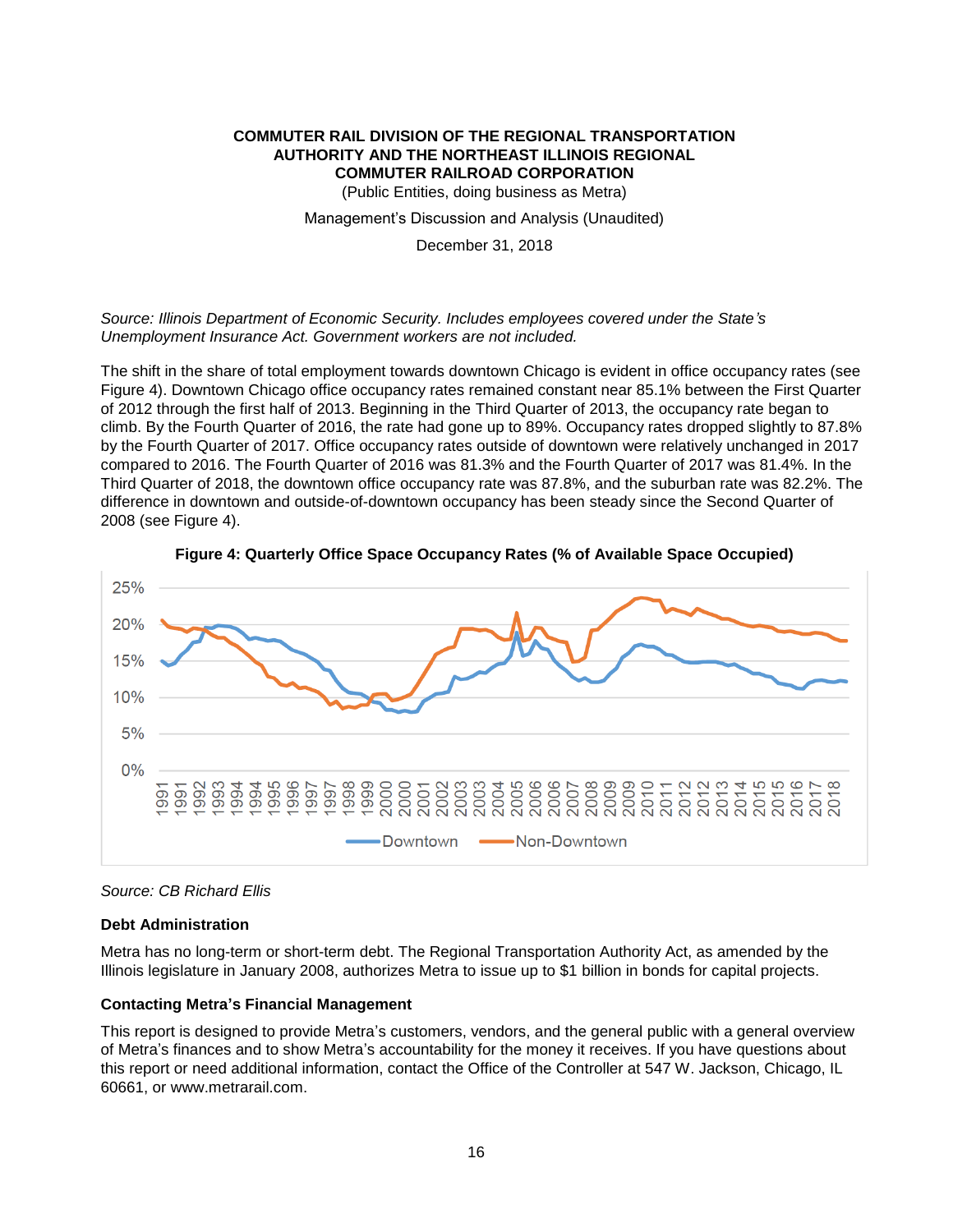(Public Entities, doing business as Metra)

Statement of Net Position

December 31, 2018

#### **Assets**

| Current assets:<br>Cash, cash equivalents, and investments:                                                                                          |                                                                                 |
|------------------------------------------------------------------------------------------------------------------------------------------------------|---------------------------------------------------------------------------------|
| Cash and cash equivalents<br>Investments                                                                                                             | \$<br>47,516,208<br>283,943,448                                                 |
| Total cash, cash equivalents, and investments                                                                                                        | 331,459,656                                                                     |
| Accounts receivable:<br>Grant projects<br>Financial assistance - RTA<br>Other, net                                                                   | 71,373,385<br>101,391,522<br>3,974,347                                          |
| Total accounts receivable                                                                                                                            | 176,739,254                                                                     |
| Materials and supplies<br>Prepaid expense                                                                                                            | 14,808,333<br>5,060,687                                                         |
| Total current assets                                                                                                                                 | 528,067,930                                                                     |
| Capital assets:<br>Land<br>Rolling stock<br>Roadways and passenger stations<br>Support equipment and infrastructure<br>Less accumulated depreciation | 154,145,918<br>2,649,689,455<br>4,137,958,820<br>785,626,137<br>(4,776,957,640) |
| Total capital assets                                                                                                                                 | 2,950,462,690                                                                   |
| <b>Total assets</b>                                                                                                                                  | \$<br>3,478,530,620                                                             |
| <b>Deferred Outflow of Resources</b>                                                                                                                 |                                                                                 |
| Deferred outflow of resources – pension related<br>Deferred outflow of resources - OPEB related                                                      | \$<br>12,241,672<br>9,569                                                       |
| Total deferred outflow of resources                                                                                                                  | \$<br>12,251,241                                                                |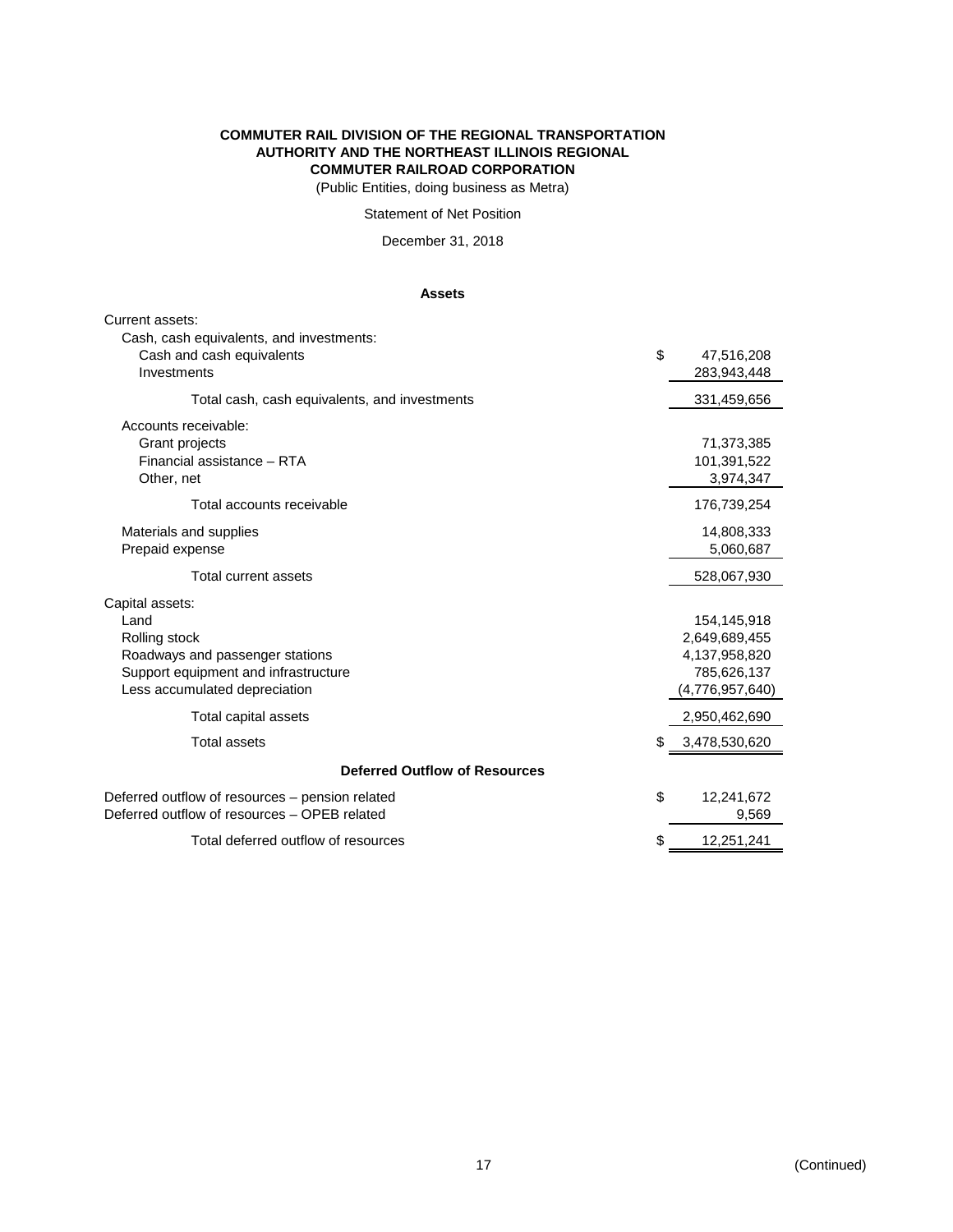(Public Entities, doing business as Metra)

Statement of Net Position

December 31, 2018

## **Liabilities**

| Current liabilities:<br>Accounts payable<br>Accrued wages and benefits payable<br>Accrued claims - current<br>Accrued post-retiree health benefits (OPEB) - current<br>Unearned revenue | \$<br>152,594,007<br>47,470,994<br>13,232,500<br>988,913<br>16,217,891 |
|-----------------------------------------------------------------------------------------------------------------------------------------------------------------------------------------|------------------------------------------------------------------------|
| <b>Total current liabilities</b>                                                                                                                                                        | 230,504,305                                                            |
| Long-term liabilities:<br>Accrued claims<br>Net pension liability<br>Accrued post-retiree health benefits (OPEB)                                                                        | 41,612,301<br>9,706,064<br>41,345,656                                  |
| Total long-term liabilities                                                                                                                                                             | 92,664,021                                                             |
| <b>Total liabilities</b>                                                                                                                                                                | 323,168,326                                                            |
| <b>Deferred Inflow of Resources</b>                                                                                                                                                     |                                                                        |
| Deferred inflow of resources – pension related<br>Deferred inflow of resources - OPEB related                                                                                           | \$<br>4,541,412<br>2,476,145                                           |
| Total inflow of resources                                                                                                                                                               | 7,017,557                                                              |
| <b>Net Position</b>                                                                                                                                                                     |                                                                        |
| Net position:<br>Net investment in capital assets<br>Unrestricted net assets<br>Total net position                                                                                      | \$<br>2,950,462,690<br>210,133,288<br>3,160,595,978                    |
|                                                                                                                                                                                         |                                                                        |

See accompanying notes to financial statements.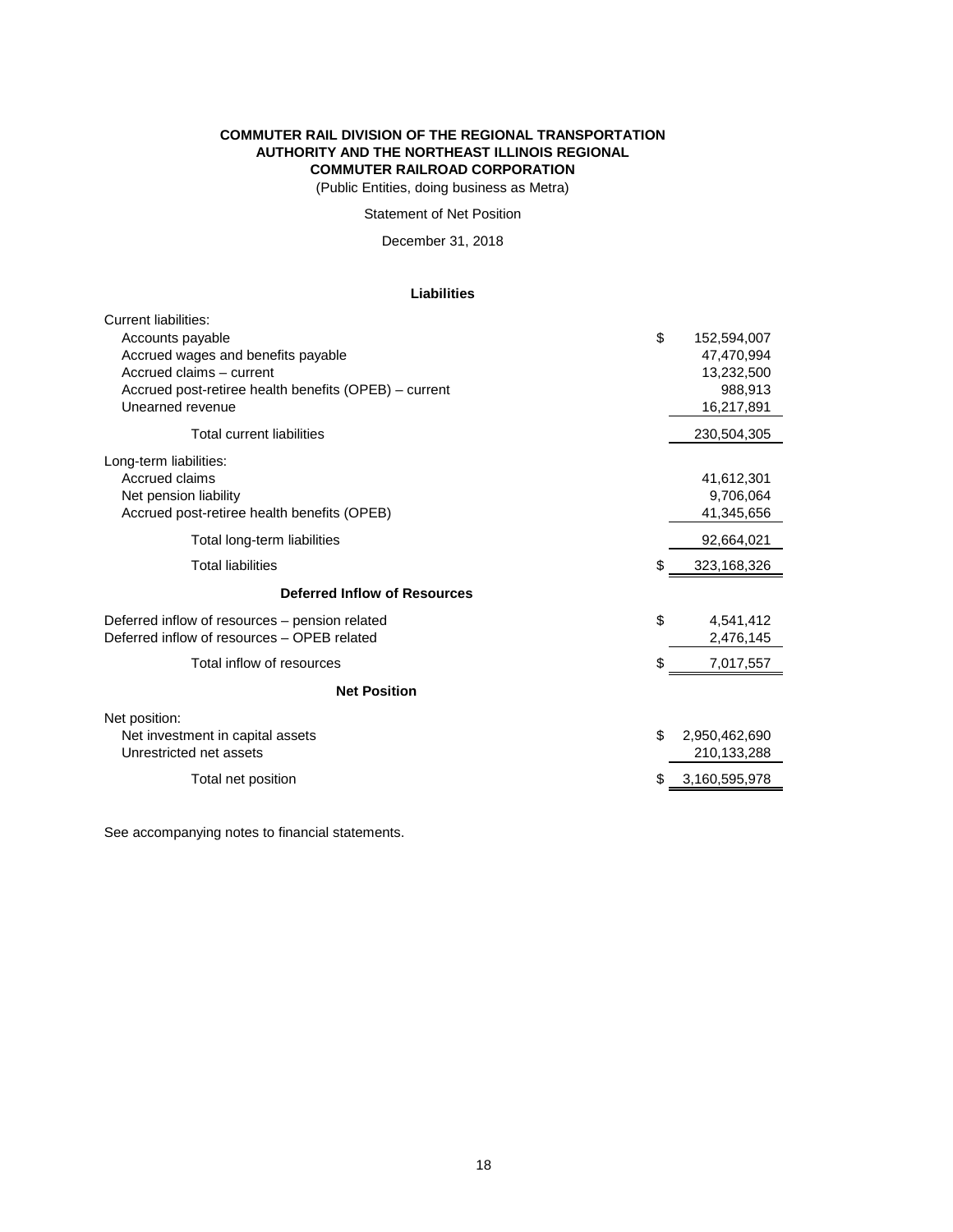(Public Entities, doing business as Metra)

Statement of Revenues, Expenses, and Changes in Net Position

Year ended December 31, 2018

| Operating revenue:                           |                   |
|----------------------------------------------|-------------------|
| Passenger revenue                            | \$<br>370,028,145 |
| Other                                        | 47,028,904        |
| Total operating revenue                      | 417,057,049       |
| Operating expenses:                          |                   |
| Transportation                               | 248,777,911       |
| Fuel and motive power                        | 63,007,193        |
| Engineering                                  | 137,605,389       |
| Mechanical                                   | 179,672,343       |
| Administration                               | 106,085,079       |
| Claims and insurance                         | 28,787,256        |
| Downtown stations                            | 14,644,567        |
| Total operating expenses before depreciation | 778,579,738       |
| Depreciation                                 | 255,853,179       |
| Total operating expenses                     | 1,034,432,917     |
| Operating loss                               | (617, 375, 868)   |
| Nonoperating revenue:                        |                   |
| Federal                                      | 154,700,902       |
| Local                                        | 506,298,006       |
| Total financial assistance                   | 660,998,908       |
| Total nonoperating revenue                   | 660,998,908       |
| Change in net position                       | 43,623,040        |
| Net position at beginning of year, restated  | 3,116,972,938     |
| Net position at end of year                  | 3,160,595,978     |
|                                              |                   |

See accompanying notes to financial statements.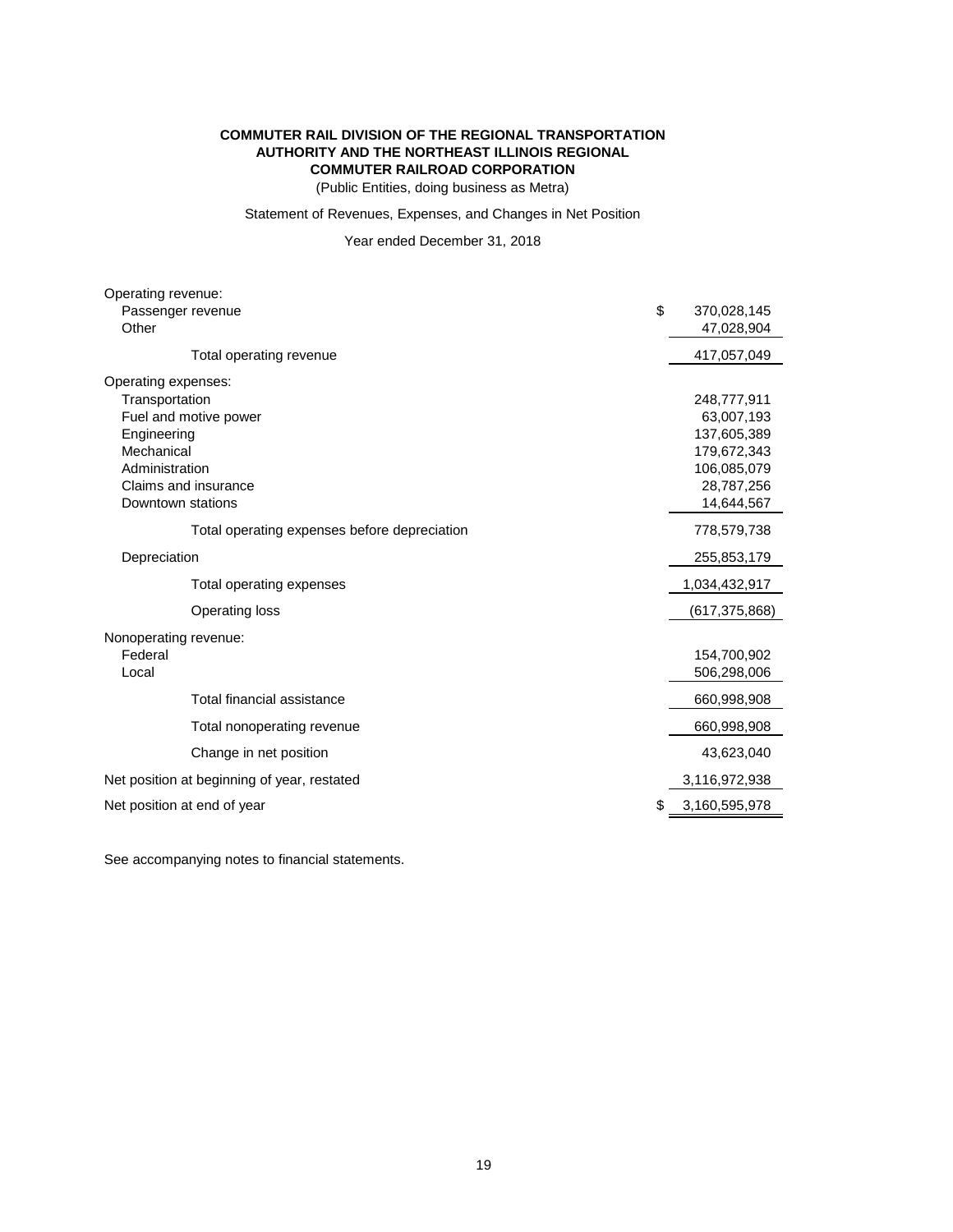(Public Entities, doing business as Metra)

#### Statement of Cash Flows

## Year ended December 31, 2018

| Cash flows from operating activities:                                  |                   |
|------------------------------------------------------------------------|-------------------|
| Cash received from fares                                               | \$<br>371,928,263 |
| Cash received from other operating revenue items                       | 52,130,814        |
| Cash paid to and on behalf of employees for services                   | (523, 359, 405)   |
| Cash paid for claims                                                   | (14,890,514)      |
| Cash paid to contractual service providers and suppliers               | (218, 911, 500)   |
| Net cash used in operating activities                                  | (333, 102, 342)   |
| Cash flows from noncapital and related financing activities:           |                   |
| Cash received from RTA sales tax and other local noncapital assistance | 400,524,258       |
| Cash received from noncapital state assistance                         | 1,537,287         |
| Cash received from noncapital federal assistance                       | 760,236           |
| Net cash provided by noncapital and related financing activities       | 402,821,781       |
| Cash flows from capital and related financing activities:              |                   |
| Cash received from capital grants                                      | 254,503,084       |
| Cash paid to acquire and construct capital assets                      | (265,922,981)     |
| Net cash used in capital and related financing activities              | (11,419,897)      |
| Cash flows from investing activities:                                  |                   |
| Cash received from the sale of investment securities                   | 1,421,355,813     |
| Cash paid for the purchase of investment securities                    | (1,463,739,377)   |
| Net cash used in investing activities                                  | (42,383,564)      |
| Net increase in cash and cash equivalents                              | 15,915,978        |
| Cash and cash equivalents, beginning of year                           | 31,600,230        |
| Cash and cash equivalents, end of year                                 | \$<br>47,516,208  |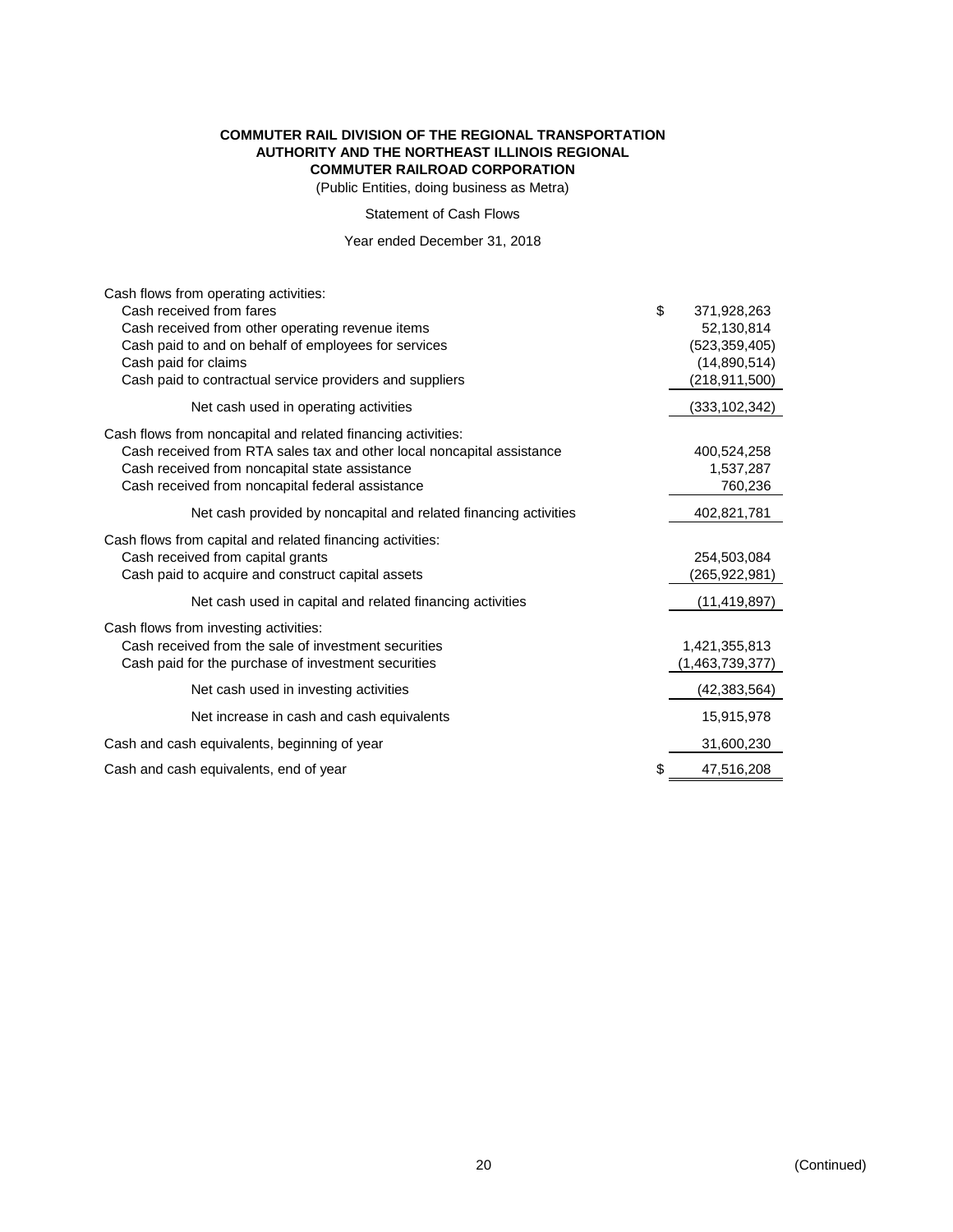(Public Entities, doing business as Metra)

#### Statement of Cash Flows

#### Year ended December 31, 2018

| Reconciliation of operating loss to net cash used in operating activities:        |                       |
|-----------------------------------------------------------------------------------|-----------------------|
| Operating loss                                                                    | \$<br>(617, 375, 868) |
| Adjustments to reconcile operating loss to net cash used in operating activities: |                       |
| Depreciation                                                                      | 255,853,179           |
| Provision for claims                                                              | 24,319,751            |
| Settlement of claims                                                              | (14,890,514)          |
| Half-fare revenue                                                                 | (1,672,121)           |
| (Increase) decrease in assets and deferred outflows:                              |                       |
| Accounts receivable                                                               | 6,997,930             |
| Materials and supplies                                                            | 1,690,677             |
| Prepaid expense                                                                   | (2,457,302)           |
| Deferred outflow of resources                                                     | 9,894,165             |
| Increase (decrease) in liabilities and deferred inflows:                          |                       |
| Accounts payable                                                                  | 17,955,085            |
| Accrued wages and benefits payable                                                | (9,592,503)           |
| Net pension liability                                                             | (10, 367, 741)        |
| Accrued post-retiree health benefits (OPEB)                                       | (879, 437)            |
| Deferred inflow of resources                                                      | 5,746,140             |
| Unearned revenue                                                                  | 1,676,217             |
| Total adjustments                                                                 | 284,273,526           |
| Net cash used in operating activities                                             | (333,102,342)         |

See accompanying notes to financial statements.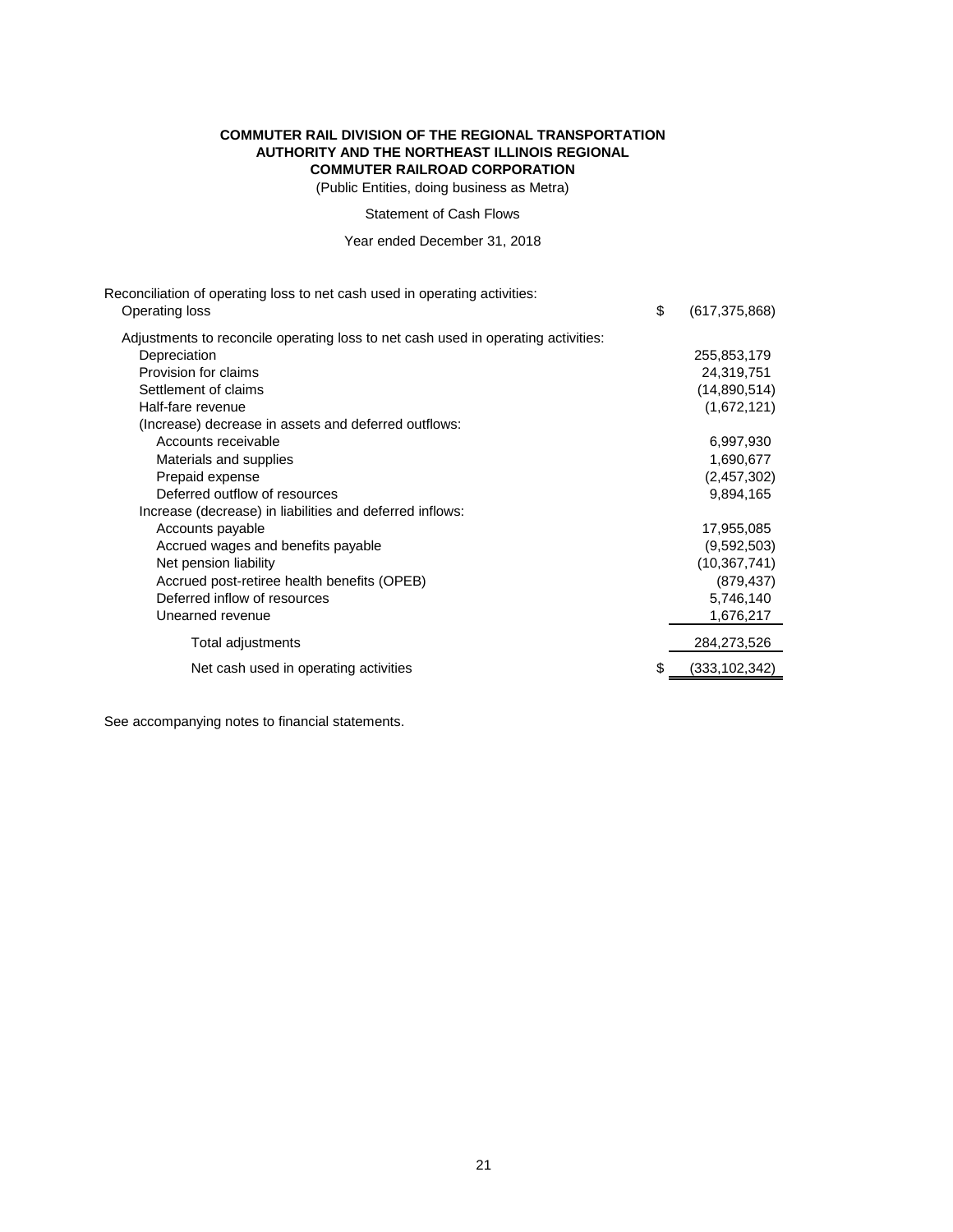(Public Entities, doing business as Metra)

Notes to Financial Statements

December 31, 2018

# **(1) Organization**

The Commuter Rail Division (CRD) of the Regional Transportation Authority (RTA) and the Northeast Illinois Regional Commuter Railroad Corporation (NIRCRC) were established by Regional Transportation Authority Act (the RTA Act) to operate commuter rail service in the six-county region of Northeast Illinois. The CRD and NIRCRC are governed by the Commuter Rail Board (CRB) and collectively do business using the trademark name of "Metra." The CRB is responsible for establishing policy for the day-to-day operations, capital investments, finances, fare levels, and service and facilities planning for Metra.

Metra operates and manages the Rock Island, Milwaukee Road, Metra Electric, Heritage Corridor, North Central Service, and South West Service commuter lines. Metra also contracts for commuter rail service on other lines through purchase of service agreements executed with the Union Pacific Railroad (UP), BNSF Railway (BNSF), and Northern Indiana Commuter Transportation District (NICTD).

Metra also leases track rights to NICTD, Amtrak, CSX Corporation, Canadian Pacific Railway, Chicago Rail Link, Union Pacific Railroad, Norfolk Southern Railway, Wisconsin and Southern Railroad, Wisconsin Central Ltd. (Canadian National), and Iowa Interstate Railroad.

The RTA Act provides for funding of public transportation in the six-county region of Northeast Illinois. The RTA Act requires that at least 50% of system wide operating costs, excluding depreciation and certain other items, are financed through passenger fares and other revenues. The RTA serves as the oversight, funding and regional planning agency for the bus and rail services provided by Metra, Chicago Transit Authority (CTA), and the Suburban Bus Division (Pace). The RTA distributes funding for public transportation in the six-county area and establishes funding marks and recovery ratios for each service board on a budgetary basis.

*Reporting Entity* – As defined by Governmental Accounting Standards Board (GASB) Statement No. 14, *The Financial Reporting Entity*, and GASB Statement No. 39, *Determining Whether Certain Organizations are Component Units – An Amendment of GASB Statement No. 14*, the financial reporting entity consists of the primary government, as well as its component units, which are legally separate organizations for which the elected officials of the primary government are financially accountable. Financial accountability is defined as:

- Appointment of a voting majority of the component unit's board, and either (a) the ability to impose will by the primary government, or (b) the possibility that the component unit will provide a financial benefit to or impose a financial burden on the primary government; or
- Fiscal dependency on the primary government.

The RTA Board does not control the selection of any members of the Metra Board. Members of the Metra Board cannot serve on the RTA Board. The Metra Board approves the level of service, passenger fares, and operating policies and is accountable for fiscal matters, including ownership of assets, relations with federal and state transportation funding agencies that provide financial assistance, and the preparation of operating budgets. The Metra Board is also responsible for the purchase of services and approval of contracts relating to its operations.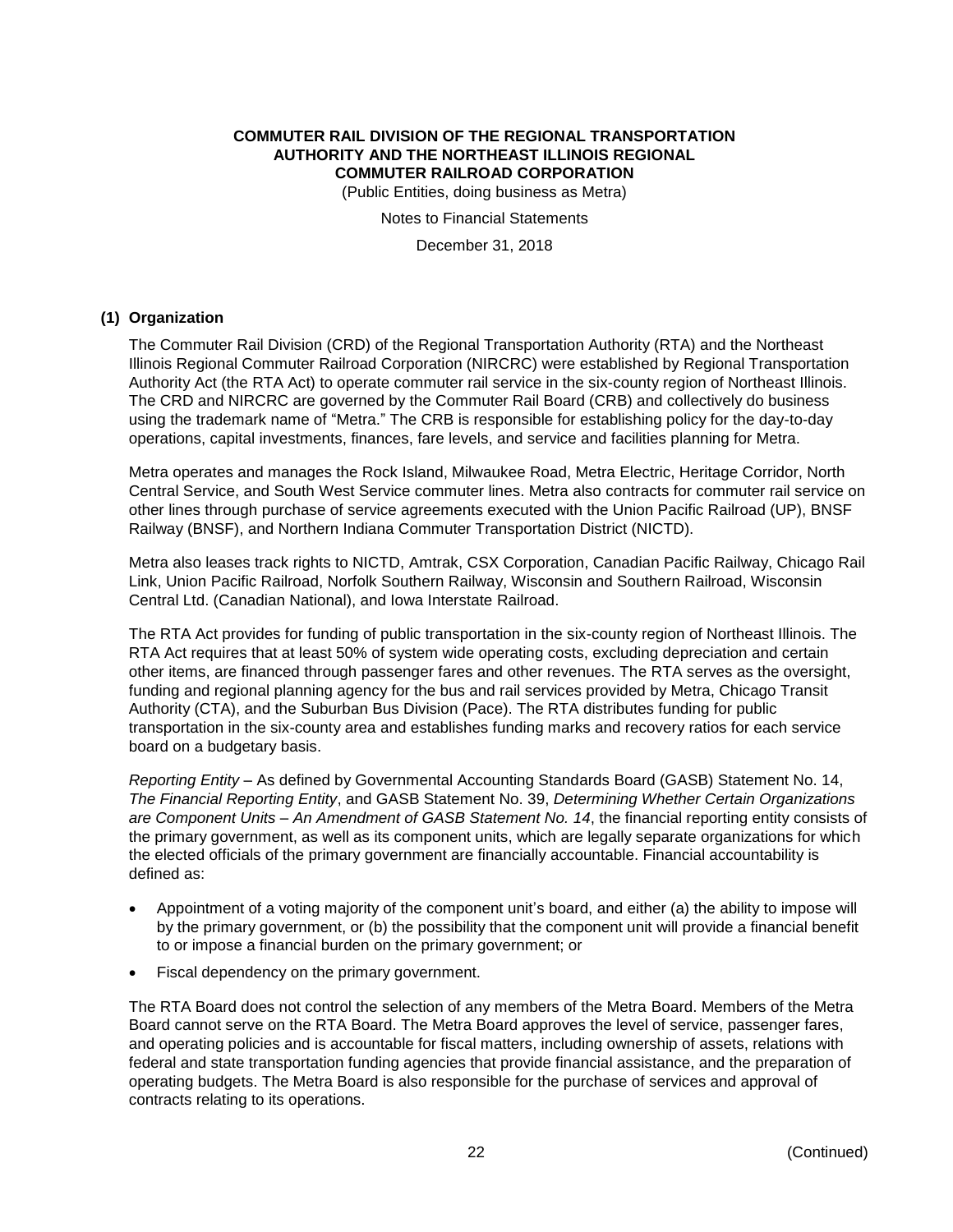(Public Entities, doing business as Metra)

Notes to Financial Statements

December 31, 2018

Based on these factors and applying the aforementioned criteria used to determine financial accountability, strictly for technical financial reporting purposes, management does not consider Metra to be a component unit of the RTA.

As described above, Metra has contracts with certain rail carriers. With the exception of deficit funding and "in-kind assistance" specifically defined in these agreements, Metra is not financially accountable for these carriers, and they are not considered to be a part of the Metra financial reporting entity.

#### **(2) Summary of Significant Accounting Policies**

#### *(a) Basis of Accounting*

The accompanying financial statements of Metra are maintained in accordance with U.S. generally accepted accounting principles (U.S. GAAP) applicable to governmental entities. The accounts of Metra are organized as an enterprise fund type and are used to account for Metra's activities similar to a private business enterprise on the accrual basis of accounting. Therefore, revenue is recognized when earned, and expenses are recorded at the time liabilities are incurred.

Nonexchange transactions, in which Metra receives value without directly giving equal value in return, include grants from federal, state, and local governments. On an accrual basis, revenue from grants is recognized in the fiscal year in which all eligibility requirements have been satisfied. Eligibility requirements include timing requirements, which specify the year when resources are required to be used or the fiscal year when use is first permitted, and expense requirements, in which the resources are provided to Metra on a reimbursement basis.

#### *(b) Use of Estimates*

The preparation of the financial statements in conformity with U.S. GAAP requires management to make estimates and assumptions that affect the reported amounts of assets and liabilities and the disclosure of contingent assets and liabilities at the date of the financial statements and the reported amounts of revenues and expenses during the reporting period. Actual results could differ from those estimates. Significant items subject to such estimates and assumptions include the useful life of capital assets, allowances for doubtful accounts, reserves for employee-benefit obligations, and other contingencies.

#### *(c) Cash and Cash Equivalents*

For purposes of the statement of cash flows, Metra considers all highly liquid investments with a maturity at the time of purchase of three months or less to be cash equivalents.

#### *(d) Investments*

Metra categorizes its fair value measurements within the fair value hierarchy established by U.S. GAAP. The hierarchy is based on valuation inputs used to measure the fair value asset. Level 1 inputs are quoted prices in active markets for identical assets; Level 2 inputs are significant other observable inputs; and Level 3 inputs are significant unobservable inputs.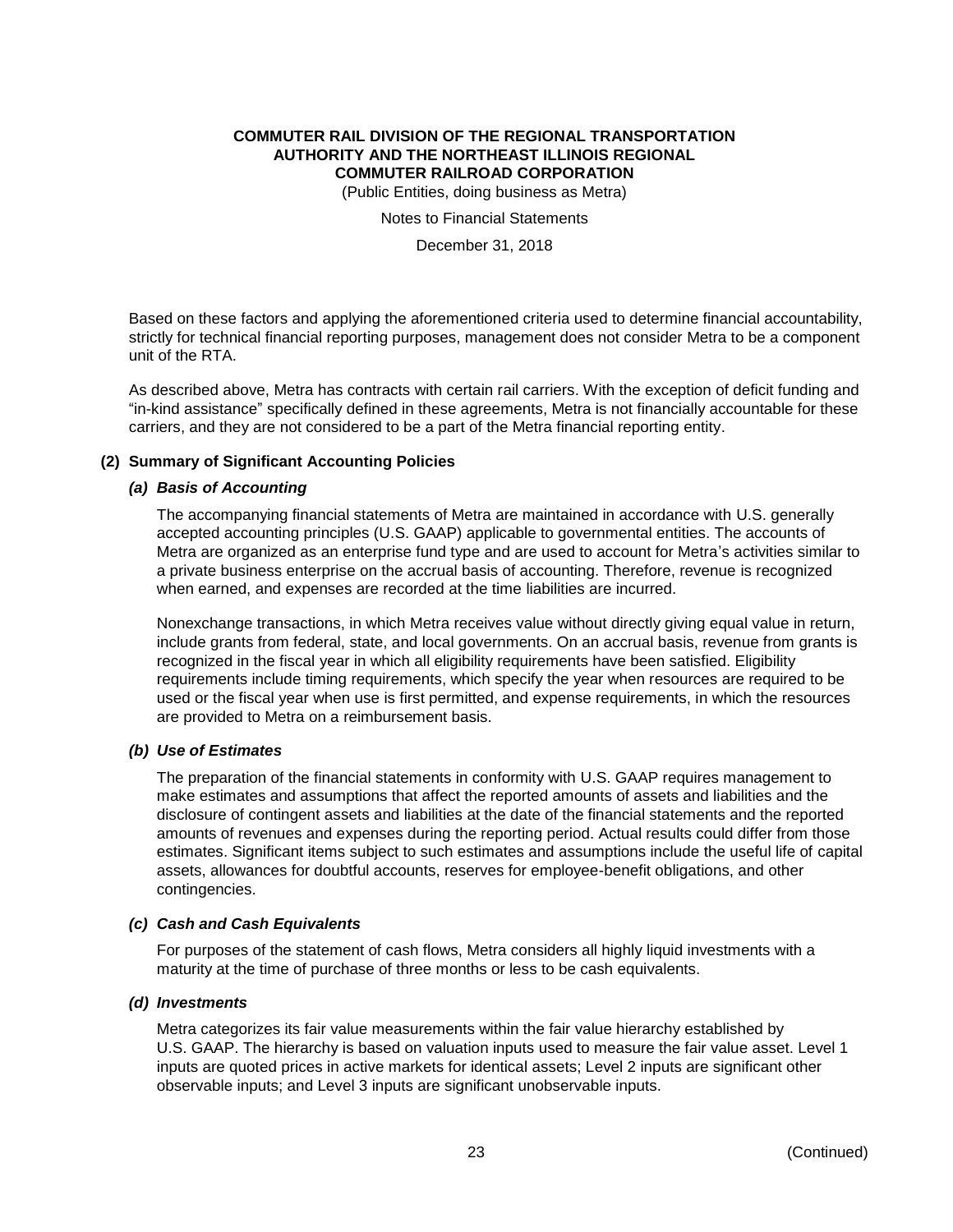(Public Entities, doing business as Metra)

Notes to Financial Statements

December 31, 2018

The investments that Metra may purchase are limited by Illinois law to the following: (1) securities that are fully guaranteed by the U.S. government as to principal and interest; (2) certain U.S. government agency securities; (3) certificates of deposit or time deposits of banks and savings and loan associations, which are insured by a Federal corporation; (4) short-term discount obligations of the Federal National Mortgage Association; (5) certain short-term obligations of corporations (commercial paper) rated in the highest classifications by at least two of the major rating services; (6) fully collateralized repurchase agreements; (7) the State Treasurer's Illinois Funds; and (8) money market mutual funds and certain other instruments.

The Illinois Funds is an external investment pool administered by the State Treasurer. The fair value of Metra's share in the fund is the same as the value in the pool shares. Although not subject to direct oversight, the Illinois Funds is administered in accordance with the provisions of the Illinois Public Investment Act, 30 ILCS 235.

#### *(e) Materials and Supplies*

Materials and supplies are recorded at average cost.

#### *(f) Capital Assets*

Capital assets are recorded at cost, less accumulated depreciation. The cost of maintenance and repairs is charged to operations as incurred. Metra currently capitalizes assets, which have a useful life of more than one year, a unit or group cost of more than \$5,000, and are purchased with grant money or are not intentionally acquired for resale. Depreciation is calculated by class of assets using the straight-line method over the estimated useful lives of the respective assets, as follows:

|                                           | Years     |
|-------------------------------------------|-----------|
| Rolling stock, roadways, and structures   | $10 - 35$ |
| Furniture, fixtures, and office equipment | $2 - 10$  |

#### *(g) Compensated Absences*

All employees receive compensation for vacations, holidays, illness, and certain other qualifying absences. The number of days compensated for the various categories of absence is based generally on length of service. Vacation leave that has been earned but not paid has been accrued in the accompanying financial statements. Similarly, sick leave is accrued as the benefits are earned, but only to the extent it is probable that Metra will compensate the employee through cash payments conditioned on the employee's termination or retirement. Compensation for holidays and other qualifying absences is not accrued in the accompanying financial statements because rights to such compensation amounts do not accumulate.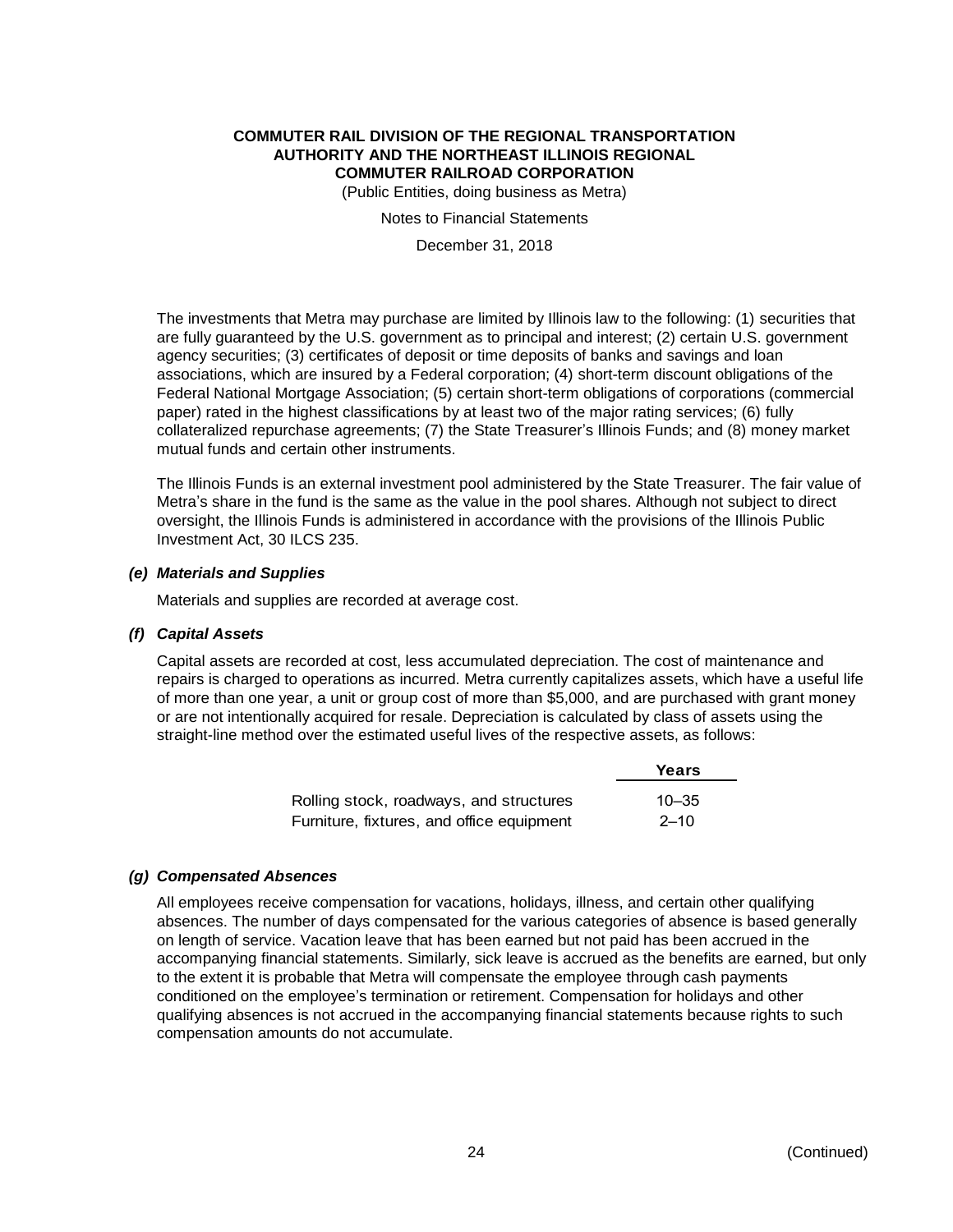(Public Entities, doing business as Metra)

Notes to Financial Statements

December 31, 2018

Metra accounts for compensated absences under GASB Statement No. 16, *Accounting for Compensated Absences*, whereby the applicable salary-related employer obligations are accrued in addition to the compensated absences liability. The amount is recorded as a portion of accrued wages and benefits payable on the statement of net position.

#### *(h) Retained Risk Programs*

Metra provides for retained risk programs for public liability, property damage, and Federal Employers Liability Act (FELA) claims. In 1993, the RTA, as authorized under the Joint Self-Insurance Fund, obtained liability insurance as part of the retained risk programs currently maintained by Metra. Claims are recorded in the year of occurrence (see note 6). Metra directly administers the public liability, property damage, and FELA programs.

#### *(i) Pensions*

For purposes of measuring the net pension liability, deferred outflows of resources and deferred inflows of resources related to pensions, and pension expense, information about the fiduciary net position of the RTA Pension Plan (RTAPP) and additions to/deductions from RTAPP's fiduciary net position have been determined on the same basis as they are reported by RTAPP. For this purpose, benefit payments are recognized when due and payable in accordance with the benefit terms. Investments are reported at fair value.

#### *(j) Net Position*

Net position is displayed in two components, as follows:

*Net Investment in Capital Assets* – This consists of all federal, state, and local grant funded capital assets, net of accumulated depreciation, less the outstanding balances of any bonds, notes, or other borrowings that are attributable to the acquisition, construction, or improvement of those assets.

*Unrestricted* – This consists of the remaining components of net position that do not meet the definition of "net investment in capital assets."

#### *(k) Passenger Revenues*

Metra sells full and reduced fare, one-way, 10-ride, monthly, weekend, and special event tickets. Metra tickets are sold through various distribution channels, including train stations, on-train personnel, Ventra mobile application, vending machines and group sales. Passenger revenues are recognized in the following manner. Passenger revenues for one-way tickets are recorded when the tickets are sold. Passenger revenues for tickets sold by on-train personnel are recorded when the tickets are sold. Passenger revenues for monthly tickets are recorded in the month the ticket is valid for. Passenger revenues for monthly tickets sold prior to the month of validity are recorded as unearned revenues. Passenger revenues for weekend tickets are recorded in the month the tickets are sold. Passenger revenues for tickets sold through Ventra mobile application are recognized when activated by customers. 10-ride tickets sold through the Ventra mobile application are monitored for sold to use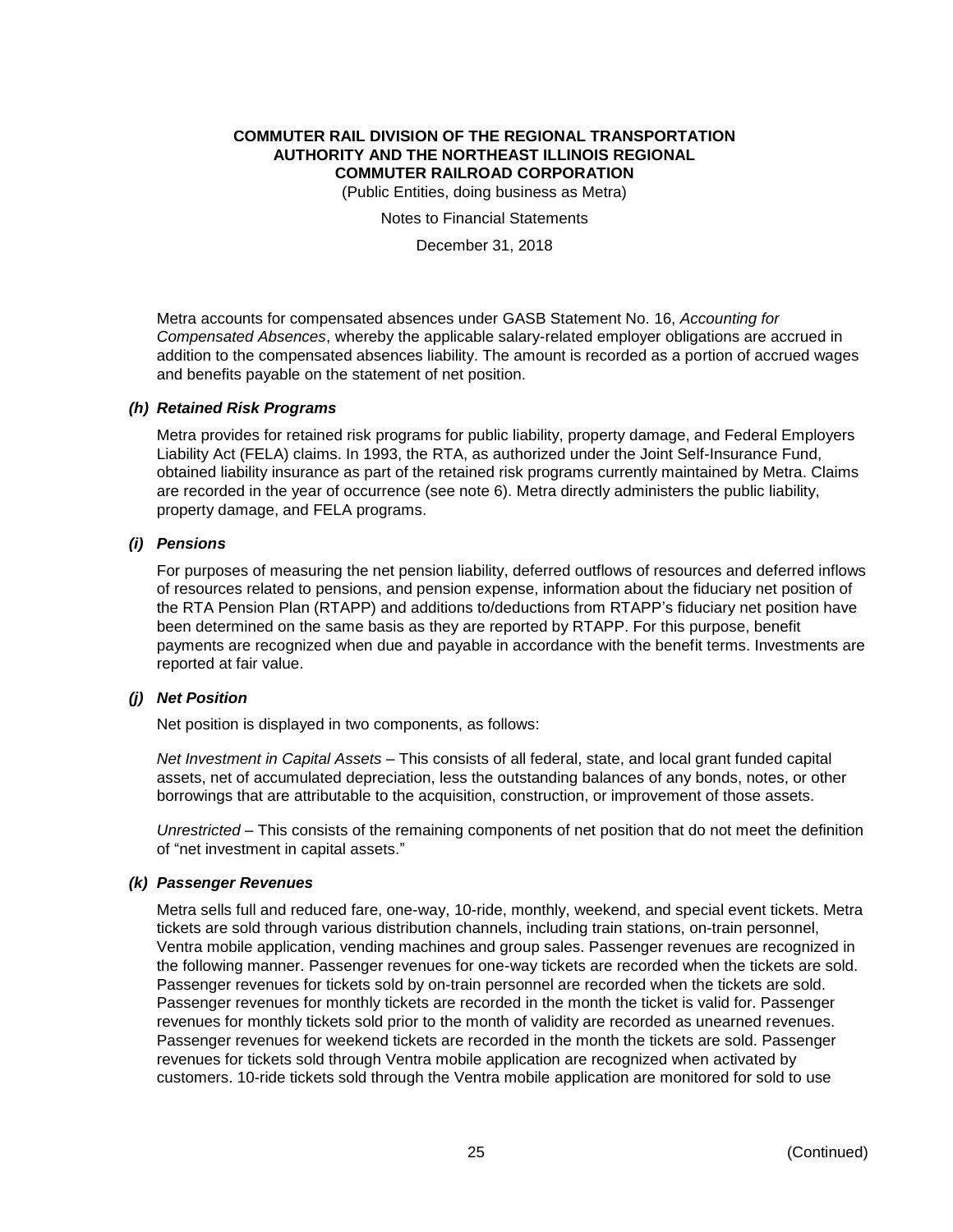(Public Entities, doing business as Metra)

Notes to Financial Statements

December 31, 2018

status; this methodology is applied to record unearned revenue for 10-ride tickets sold through other channels.

## *(l) Classification of Revenue*

Metra has classified its revenue as either operating or nonoperating. Operating revenue includes activities that have the characteristics of exchange transactions, including passenger revenue and other nonpassenger operating revenue. Nonpassenger operating revenue includes reduced fare, joint facility revenue, interest income, lease and rental income, advertising income, and other miscellaneous nonfare generated income. Nonoperating revenue includes activities that have the characteristics of nonexchange transactions, such as federal, state, and local grants and contracts.

Metra's nonoperating revenue includes federal, state, and local grant reimbursements, sales tax revenue, and other operating assistance distributed through appropriations from the RTA. Metra's statutory share of RTA sales tax proceeds was approximately \$403.2 million, and nonstatutory share of RTA sales tax proceeds was \$0, during the year ended December 31, 2018. RTA capital funding was \$97.9 million during the year ended December 31, 2018. Federal share of capital funding was \$154.7 million, Illinois Department of Revenue's share was \$0, and a local share was \$2.7 million during the year ended December 31, 2018. In 2018, Metra received an advance of \$3.5 million in innovation, coordination, and enhancement (ICE) funding from RTA. Metra received \$2.5 million of operating assistance in 2018 from RTA.

#### **(3) Cash, Cash Equivalents, and Investments**

#### *(a) Cash, Cash Equivalents, and Investments*

Cash, cash equivalents, and investments are reported in the statement of net position as of December 31, 2018 as follows:

| Cash, cash equivalents, and investments:                  |             |
|-----------------------------------------------------------|-------------|
| Bank deposits, working cash, certificates of deposit, and |             |
| cash equivalents                                          | 47.516.208  |
| Investments, including board-designated funds             | 283.943.448 |
| Total                                                     | 331,459,656 |

Included in cash, cash equivalents, and investments are board-designated funds (totaling \$288,266,499 at December 31, 2018) consisting of RTA advances, capital commitments, long-term provisions, and funds for operations.

Metra initially deposits cash in accounts maintained in Federal Deposit Insurance Corporation (FDIC) insured banks located in Illinois and earns interest as provided under Federal Reserve Bank regulations. Funds may be invested in registered time deposits and other interest-bearing accounts in FDIC-insured institutions. Funds can also be invested in U.S. government obligations, commercial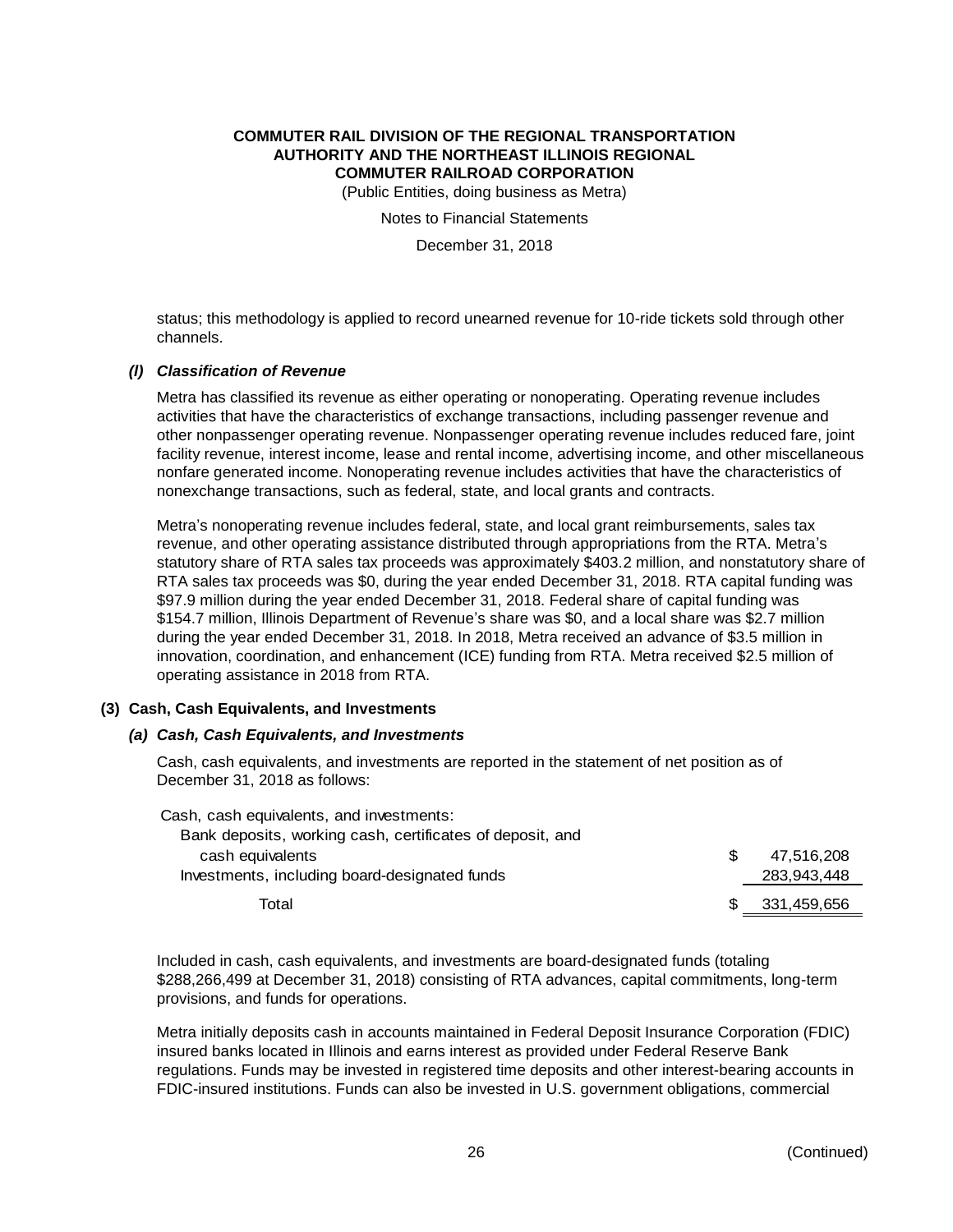(Public Entities, doing business as Metra)

Notes to Financial Statements

December 31, 2018

paper, collateralized repurchase agreements arranged through various banks and brokerage firms, and other investments as permitted by Metra's investment policy.

#### *(b) Custodial Credit Risk – Deposits*

Custodial credit risk, as it relates to deposits, is the risk that in the event of a financial institution failure, Metra's deposits may not be returned. Metra's investment policy requires deposits in excess of FDIC coverage be collateralized with securities or financial instruments permitted by the Public Funds Investment Act with maturities not exceeding five years. Metra's bank balances were \$3,406,486 at December 31, 2018; \$4,356,430 were covered by FDIC insurance or by collateral held by third party at December 31, 2018.

#### *(c) Custodial Credit Risk – Investments*

Custodial credit risk, as it relates to investments, is the risk that, in the event of the failure of the counterparty, Metra will not be able to recover the value of its investments or collateral securities that are in the possession of a third party. Metra's investment policy requires that safekeeping and collateralization is in compliance with the requirements of the Public Funds Investment Act.

#### *(d) Interest Rate Risk*

Interest rate risk exists when there is a possibility that changes in interest rates could adversely affect an investment's fair value. Metra's investment policy seeks to ascertain safety of principal and to attain a market average or better rate of return, taking into account risk, constraints, cash flow, and legal restrictions on investments. Metra's policy is to routinely monitor the contents of the portfolio, the available markets, and the relative values of competing instruments to assess the effectiveness of the portfolio in meeting the safety, liquidity, rate of return, diversification, and general performance objectives, and to adjust the portfolio accordingly. Metra did not have long-term investments in its portfolio at December 31, 2018, and, therefore, had no material exposure to interest rate fluctuations. The following schedule reports the fair values and maturities (using the segmented time distribution method) for Metra's investments as of December 31, 2018:

|                          |   | <b>Investment maturities</b> |                       |  |
|--------------------------|---|------------------------------|-----------------------|--|
| Investment type          |   | <b>Fair value</b>            | Less than<br>one year |  |
|                          |   |                              |                       |  |
| U.S. Treasury securities | S | 114,248,600                  | 114,248,600           |  |
| U.S. agencies            |   | 65,348,750                   | 65,348,750            |  |
| Commercial paper         |   | 104,346,098                  | 104,346,098           |  |
| Total                    |   | 283,943,448                  | 283,943,448           |  |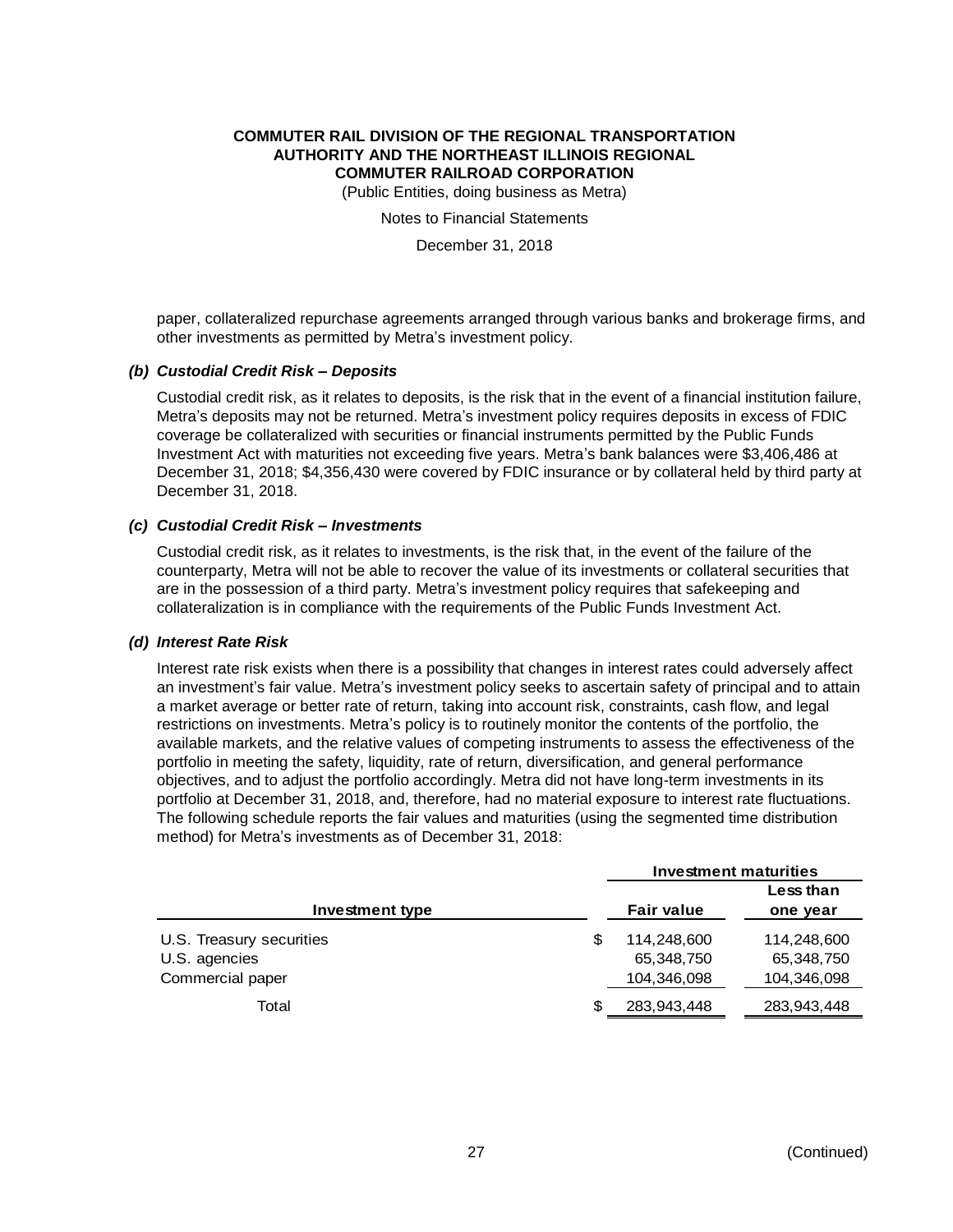(Public Entities, doing business as Metra)

Notes to Financial Statements

December 31, 2018

#### *(e) Credit Risk*

Credit risk exists when there is a possibility the issuer or other counterparty to an investment may be unable to fulfill its obligations. Metra's investment policy is to apply the prudent-person rule, which states that investments shall be made with judgment and care, under circumstances then prevailing, which persons of prudence, discretion, and intelligence exercise in the management of their own affairs, not for speculation, but for investment, considering the probable safety of the capital as well as the probable income to be derived. Metra's investment policy limits investments in short-term obligations of corporations organized in the United States with assets exceeding \$500 million if (i) such obligations are rated at the time of purchase at one of the three highest classifications established by at least two standard rating services and which mature not later than 180 days from the date of purchase; (ii) such purchases do not exceed 10% of the corporation's outstanding obligations; and (iii) no more than one-third of Metra's funds may be invested in short-term obligations of corporations.

Credit ratings for Metra's investments as described by Standard & Poor's at December 31, 2018 are as follows:

#### **Credit Ratings of Investments Held as of December 31, 2018 (S&P)**

| Investment type           | <b>Fair value</b> | <b>Percent</b> | S&P    |
|---------------------------|-------------------|----------------|--------|
| U.S. Treasury securities  | 114,248,600       | $40.0 \%$      | $AA+$  |
| U.S. agencies             | 65,348,750        | 23.0           | $AA+$  |
| Commercial paper          | 104,346,098       | 37.0           | A1P1P2 |
| Total investments at fair |                   |                |        |
| value                     | 283,943,448       | 100.0%         |        |

(As a percentage of total fair value for investment securities)

#### *(f) Concentration of Credit Risk*

Concentration of credit risk occurs when investments in one issuer exceed 5% of the investment portfolio (lack of diversification). Metra's investment policy is in accordance with the Illinois Public Funds Investment Act and states that commercial paper purchases should not exceed 10% of the issuing corporation's outstanding obligations.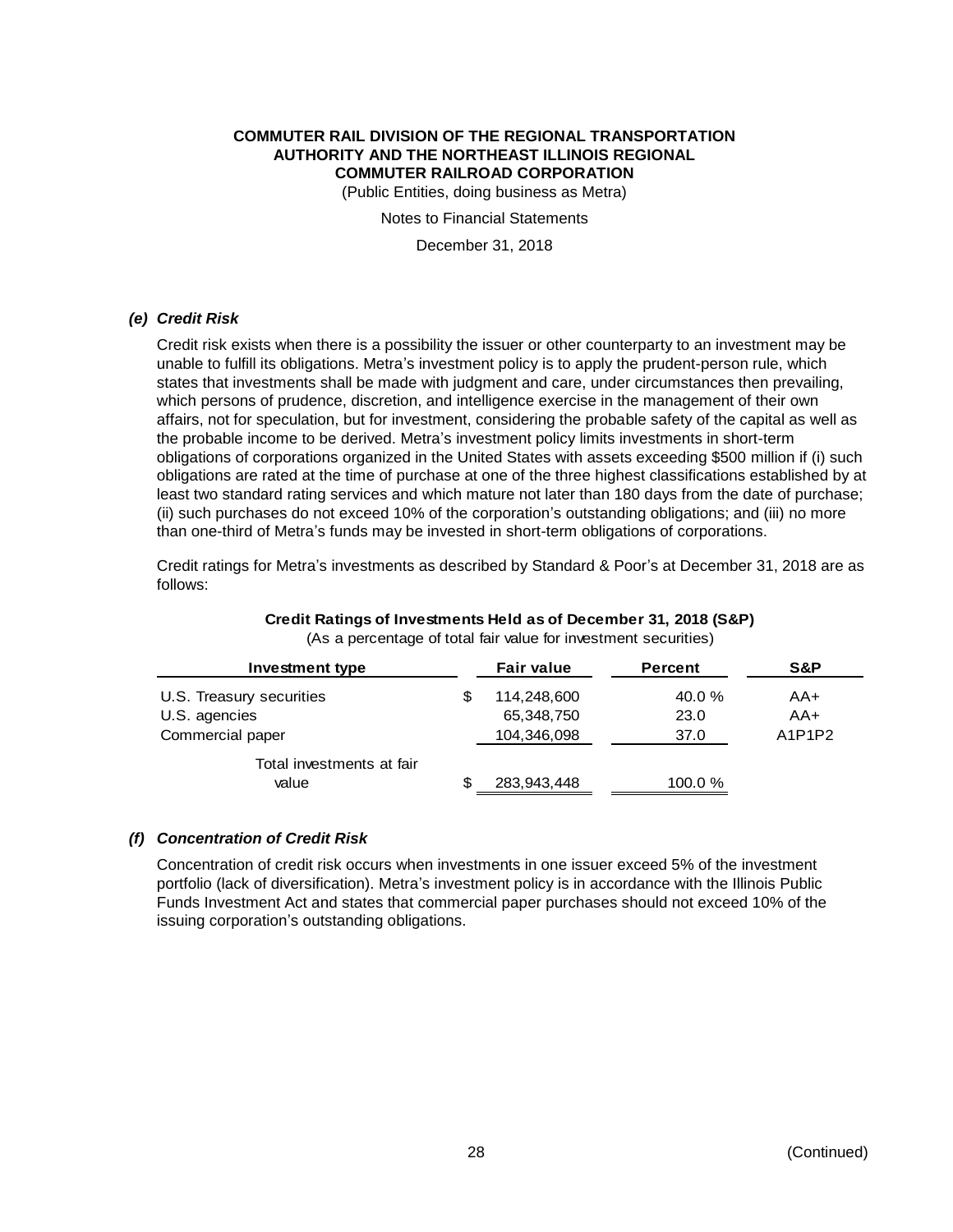(Public Entities, doing business as Metra)

Notes to Financial Statements

December 31, 2018

Following are the investments by issuer that exceeded 5% or more of the total investments, and the percent of the fair value to total investments, as of December 31, 2018:

| Issuer                                   |  | <b>Fair value</b> | <b>Percent</b> |
|------------------------------------------|--|-------------------|----------------|
| U.S. agencies:<br>Federal Home Loan Bank |  | 40.621.000        | $14.3\%$       |
| Commercial paper:                        |  |                   |                |
| <b>White Plains Capital</b>              |  | 14.921.785        | 5.3            |

#### *(g) Fair Value Measurement of Investments*

Fair value is the amount that would be received to sell the investment in an orderly transaction between market participants at the measurement date (i.e. the exit price). Fair value measurements are determined within a framework that utilizes a three‐tier hierarchy, which maximizes the use of observable inputs and minimizes the use of unobservable inputs. Investments measured and reported at fair value are classified and disclosed in one of the following categories:

Level 1 – Unadjusted quoted prices in active markets for identical assets.

Level 2 – Inputs other than quoted prices that are observable for the asset, either directly or indirectly.

These inputs include:

- (a) quoted prices for similar assets in active markets
- (b) quoted prices for identical or similar assets in markets that are not active

| Investments by fair<br>value level       | December 31,<br>2018 | <b>Quoted prices</b><br>in active<br>markets for<br>identical<br>assets<br>(Level 1) | <b>Significant</b><br>other<br>observable<br>inputs<br>(Level 2) | <b>Significant</b><br>unobservable<br>assets<br>(Level 3) |
|------------------------------------------|----------------------|--------------------------------------------------------------------------------------|------------------------------------------------------------------|-----------------------------------------------------------|
| Commercial paper                         | \$<br>104,346,098    |                                                                                      | 104,346,098                                                      |                                                           |
| U.S. agencies                            | 65,348,750           | 65,348,750                                                                           |                                                                  |                                                           |
| U.S. Treasury Securities                 | 114,248,600          | 114,248,600                                                                          |                                                                  |                                                           |
| Investments<br>measured<br>by fair value |                      |                                                                                      |                                                                  |                                                           |
| level                                    | \$<br>283,943,448    | 179,597,350                                                                          | 104,346,098                                                      |                                                           |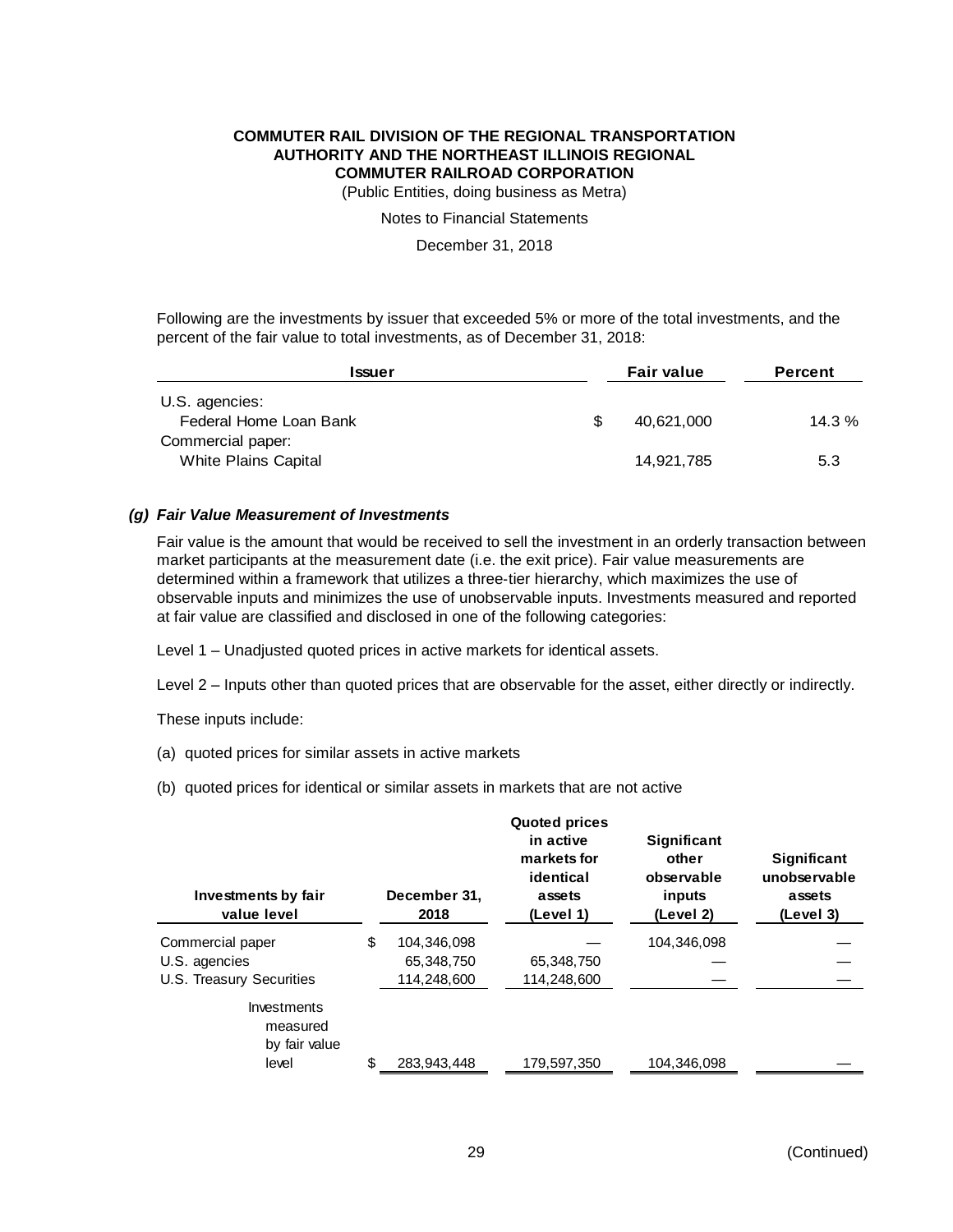(Public Entities, doing business as Metra)

Notes to Financial Statements

December 31, 2018

#### **(4) Capital Assets**

In 2018, Metra entered into a contract with Progress Rail to purchase 21 used locomotives. The total value of this contract is \$26.5 million or \$1.26 million per locomotive. The locomotives are in working order, but need minor train-control reconfigurations and a fresh paint scheme. Fifteen locomotives were received by December 2018, with the remainder to be delivered in 2019.

In 2018, Metra began a bridge replacement and expansion project on the Milwaukee District West Line over the Fox River in Elgin. The existing bridge is a single track bridge and causes a bottleneck at this location. The new bridge will be two separate spans which will improve commuter and freight rail operations in the area. The first new span is expected by management to enter into service in summer 2019, with the project fully completed in May 2020.

In 2018, work began in earnest on a multi-bridge rehabilitation and bridge fill project on the Union Pacific North Line at a location known as Deering where the line crosses the Chicago River. The project will rehabilitate both the actual steel bridge over the river as well as the bridge over Webster Avenue. The project will also remove a no longer needed bridge and fill in the embankment, thus removing a future need to maintain that bridge and ensuring a better operating environment. Management expects this project to be completed in late 2019.

In 2018, Metra continued the multi-year effort to install Positive Train Control (PTC). Highlights from 2018 include completing the physical installation of all wayside and on-board components, completing staff training, beginning the Revenue Service Demonstration (RSD) on the Rock Island District mainline, and receiving FRA extension to complete the overall project in 2020. Work during the next two years will include testing on all other lines followed by full interoperable operations on all lines by the end of 2020.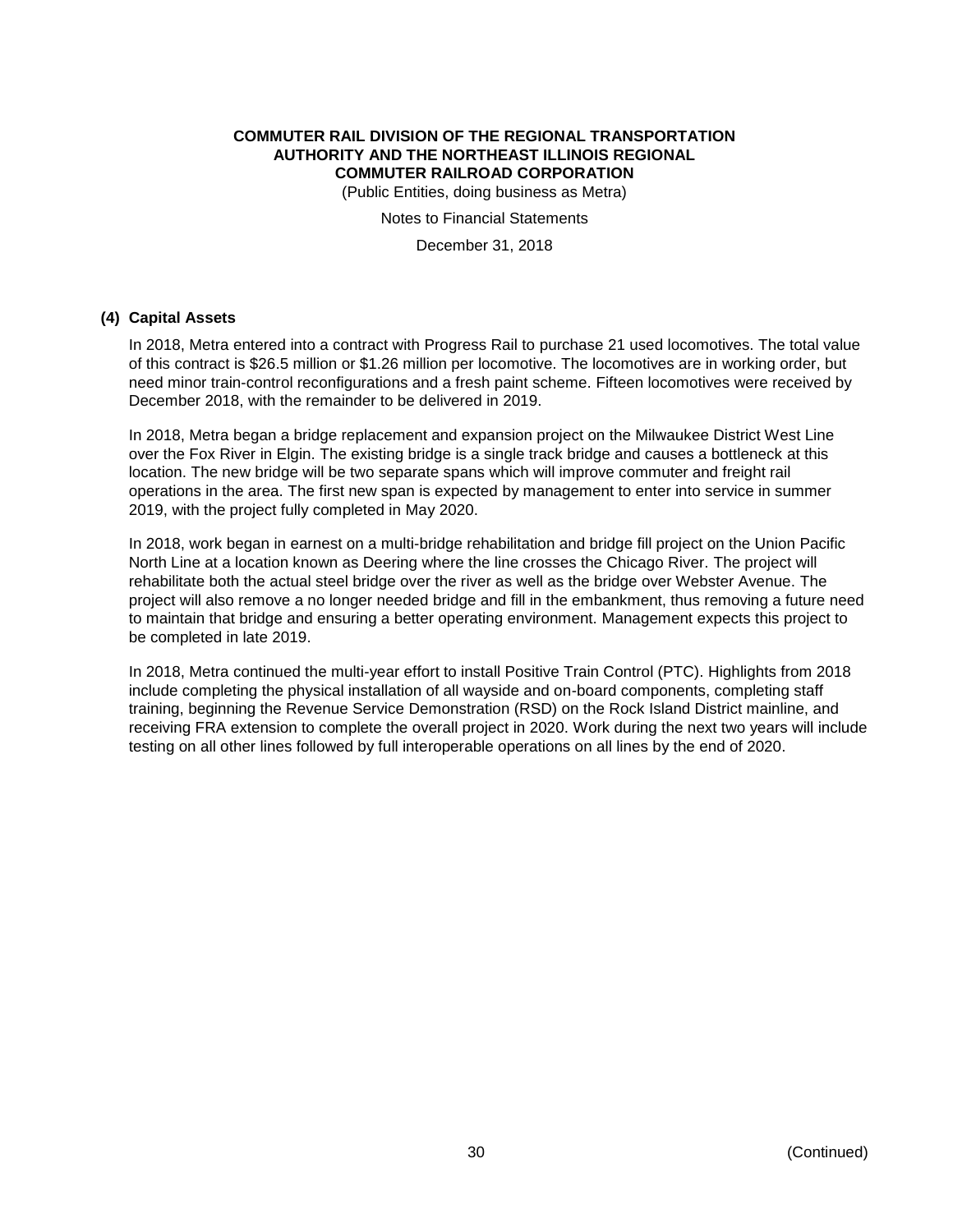(Public Entities, doing business as Metra)

Notes to Financial Statements

December 31, 2018

The following schedule summarizes the capital asset activity of Metra for the year ended December 31, 2018:

|                                        | <b>Beginning</b><br>balance | <b>Additions</b> | <b>Reductions</b> | <b>Ending</b><br>balance |
|----------------------------------------|-----------------------------|------------------|-------------------|--------------------------|
| Capital assets, not being depreciated: |                             |                  |                   |                          |
| Land                                   | \$<br>154, 145, 918         |                  |                   | 154, 145, 918            |
| Capital projects in progress           |                             |                  |                   |                          |
| Total capital assets,                  |                             |                  |                   |                          |
| not being depreciated                  | 154, 145, 918               |                  |                   | 154, 145, 918            |
| Capital assets being depreciated:      |                             |                  |                   |                          |
| Rolling stock                          | 2,578,115,414               | 71,574,041       |                   | 2,649,689,455            |
| Roadways and passenger stations        | 3,985,080,321               | 152,878,499      |                   | 4,137,958,820            |
| Support equipment and infrastructure   | 751,335,729                 | 36,050,625       | (1,760,217)       | 785,626,137              |
| Total capital assets                   |                             |                  |                   |                          |
| being depreciated                      | 7,314,531,464               | 260,503,165      | (1,760,217)       | 7,573,274,412            |
| Less accumulated depreciation:         |                             |                  |                   |                          |
| Rolling stock                          | (1,328,735,860)             | (89, 493, 452)   |                   | (1,418,229,312)          |
| Roadways and passenger stations        | (2,599,770,827)             | (135, 823, 546)  |                   | (2,735,594,373)          |
| Support equipment and infrastructure   | (594, 357, 991)             | (30, 536, 181)   | 1,760,217         | (623, 133, 955)          |
| Total accumulated                      |                             |                  |                   |                          |
| depreciation                           | (4,522,864,678)             | (255, 853, 179)  | 1,760,217         | (4,776,957,640)          |
| Total capital assets                   |                             |                  |                   |                          |
| being depreciated, net                 | 2,791,666,786               | 4,649,986        |                   | 2,796,316,772            |
| Total capital assets, net              | 2,945,812,704               | 4,649,986        |                   | 2,950,462,690            |

# **(5) Long-Term Liabilities**

Long-term liabilities activity for the year ended December 31, 2018 was as follows:

|                                      | <b>Beginning</b><br>balance | <b>Additions</b> | <b>Reductions</b> | <b>Ending</b><br>balance | Due within<br>one year |
|--------------------------------------|-----------------------------|------------------|-------------------|--------------------------|------------------------|
| Accrued claims                       | 45,415,564                  | 24,319,751       | (14,890,514)      | 54,844,801               | 13,232,500             |
| Net pension liability                | 20,073,805                  | 10,746,573       | (21, 114, 314)    | 9,706,064                |                        |
| Accrued post-retiree health benefits | 43,214,006                  | 3,179,857        | (4,059,294)       | 42,334,569               | 988,913                |
| Total                                | 108,703,375                 | 38,246,181       | (40,064,122)      | 106,885,434              | 14,221,413             |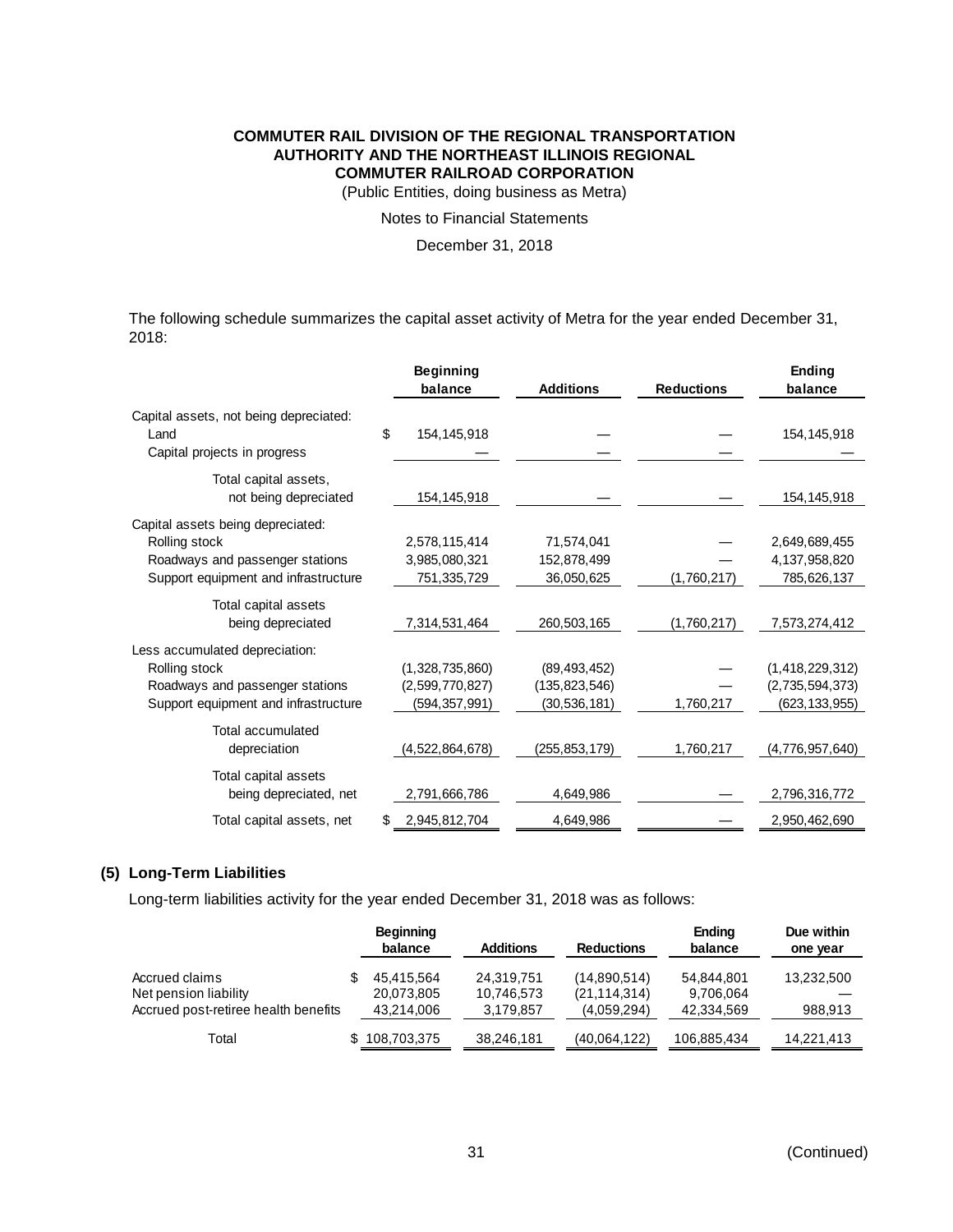(Public Entities, doing business as Metra)

Notes to Financial Statements

December 31, 2018

#### **(6) Retained Risk Programs**

A liability for each retained risk is provided based upon the estimated ultimate cost of settling claims using a case-by-case review and historical perspective. Changes in the retained risk portion of injury and damage, and Federal Employers Liability Act (FELA) accounts were as follows:

| Balance, December 31, 2016 | S | 41,119,933     |
|----------------------------|---|----------------|
| 2017 provision             |   | 20,897,939     |
| 2017 payments              |   | (16, 602, 308) |
| Balance, December 31, 2017 |   | 45,415,564     |
| 2018 provision             |   | 24,319,751     |
| 2018 payments              |   | (14,890,514)   |
| Balance, December 31, 2018 | S | 54,844,801     |

#### **(7) Post-Employment Benefits Other Than Pensions (OPEB)**

*Plan description*. The Metra Retiree Healthcare Program, a single employer defined benefit OPEB plan, provides healthcare benefits to retired noncontract employees, executive and senior management employees, board members, and contract police officers eligible for the Healthcare Reimbursement Program. The OPEB plan is administered by Metra. No assets are accumulated in a trust that meets the criteria in paragraph 4 of GASB Statement No. 75.

*Benefits provided*. Metra provides the premium for Supplemental Medical Coverage for the lifetime of the retired participant. Alternatively, the participant may elect Metra pay an amount not exceeding the premium otherwise payable toward the purchase of alternative coverage selected by the participant.

*Employees covered by benefit terms*. At December 31, 2017, the following employees were covered by the benefit terms:

| Active noncontract employees                        | \$<br>605 |
|-----------------------------------------------------|-----------|
| Active senior executive employees                   | 8         |
| Active board members                                |           |
| Noncontract retirees with METRA sponsored insurance | 150       |
| Noncontract retirees receiving a subsidy            | 158       |
| Contract police retirees                            | 12        |
| Senior executive retirees                           | 14        |
| Total                                               | 949       |

*Total OPEB liability*. Metra's total OPEB liability of \$42,334,569 was measured as of December 31, 2018, and was determined by an actuarial valuation as of December 31, 2017.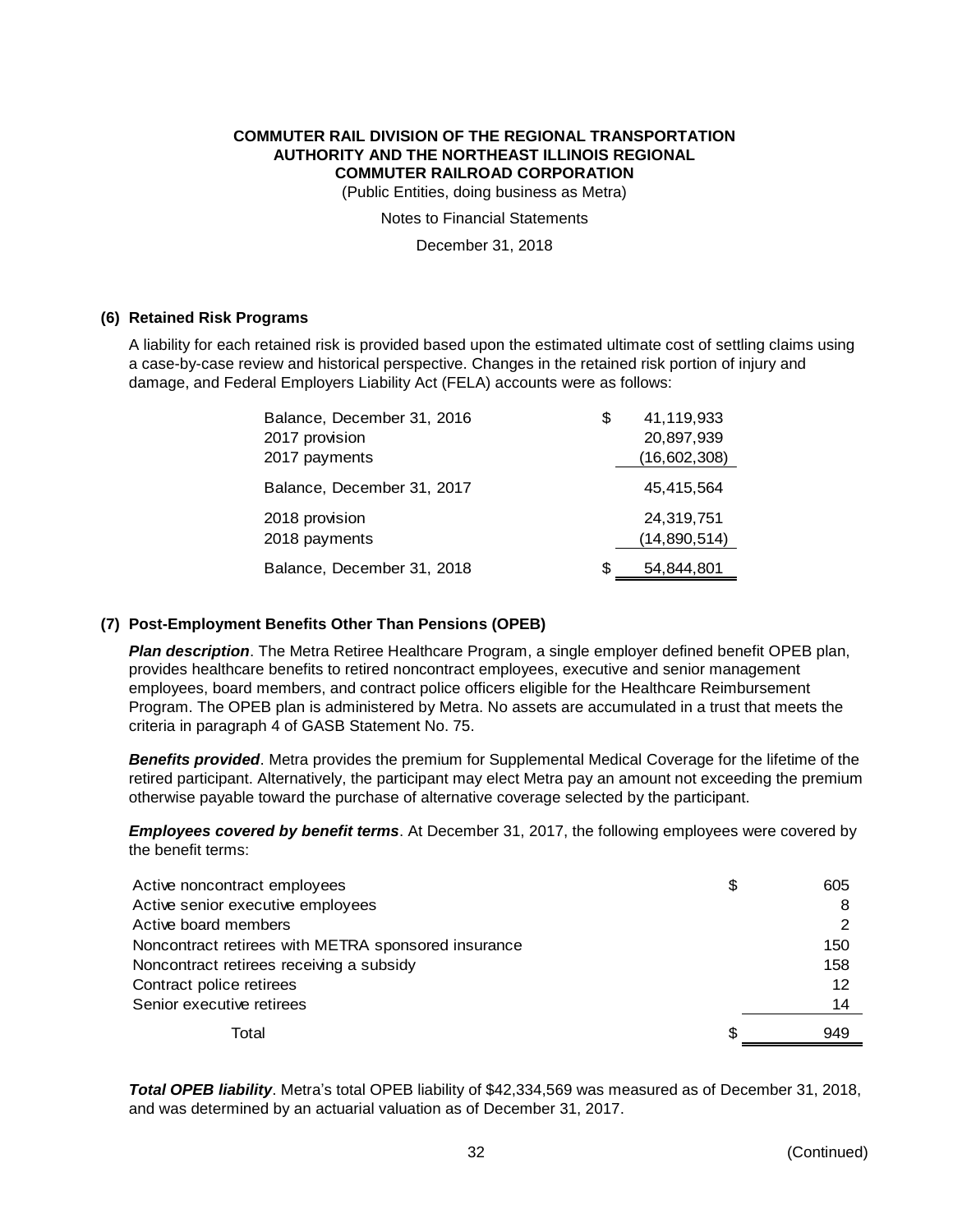(Public Entities, doing business as Metra)

Notes to Financial Statements

December 31, 2018

*Actuarial assumptions and other inputs*. The total OPEB liability in the December 31, 2017 actuarial valuation was determined using the following actuarial assumptions and other inputs, applied to all periods included in the measurement, unless otherwise specified:

| December 31, 2018                                                                                                                                                                                                                                                                                                   |
|---------------------------------------------------------------------------------------------------------------------------------------------------------------------------------------------------------------------------------------------------------------------------------------------------------------------|
| 3.71% at December 31, 2018                                                                                                                                                                                                                                                                                          |
| Entry age normal                                                                                                                                                                                                                                                                                                    |
| Benefits are financed on a pay-as-you basis                                                                                                                                                                                                                                                                         |
| 2.75%                                                                                                                                                                                                                                                                                                               |
| 3.25%                                                                                                                                                                                                                                                                                                               |
| Based on the January 1, 2018, actuarial valuation of the<br>RTA Pension Plan.<br>Salary increases depend on age and decreases ratably from<br>8.75% at age 20, to 5.5% at age 30, to 4.25% at age 40,<br>to 3.75% at age 50, and to 3.25% at age 65.<br>Salary increase includes a 3.25% wage inflation assumption. |
| Based on the January 1, 2018, actuarial valuation of the<br>RTA Pension Plan.<br>Separate retirement rates are developed for members who are<br>eligible for unreduced or reduced pension plan benefits which<br>depend on age and service at retirement.                                                           |
| For plan years after 2018, trend starts at 8% and 9.5%<br>for non-Medicare cost and post-Medicare costs,<br>respectively, and gradually decreases to an ultimate<br>trend of 4.5%. Additional trend rate of 0.51% is added to<br>non-Medicare cost after 2022 to account for the excise tax.                        |
| Pre-retirement: RP2014 Employee Mortality Table<br>Post-retirement: RP 2014 Healthy Annuitant Mortality Table                                                                                                                                                                                                       |
| Based on the 2013 SOA Study "Health Care Costs - From<br>Birth to Death"                                                                                                                                                                                                                                            |
| Health administrative expenses are included in the premium<br>rates and development of the per capita claims costs.                                                                                                                                                                                                 |
|                                                                                                                                                                                                                                                                                                                     |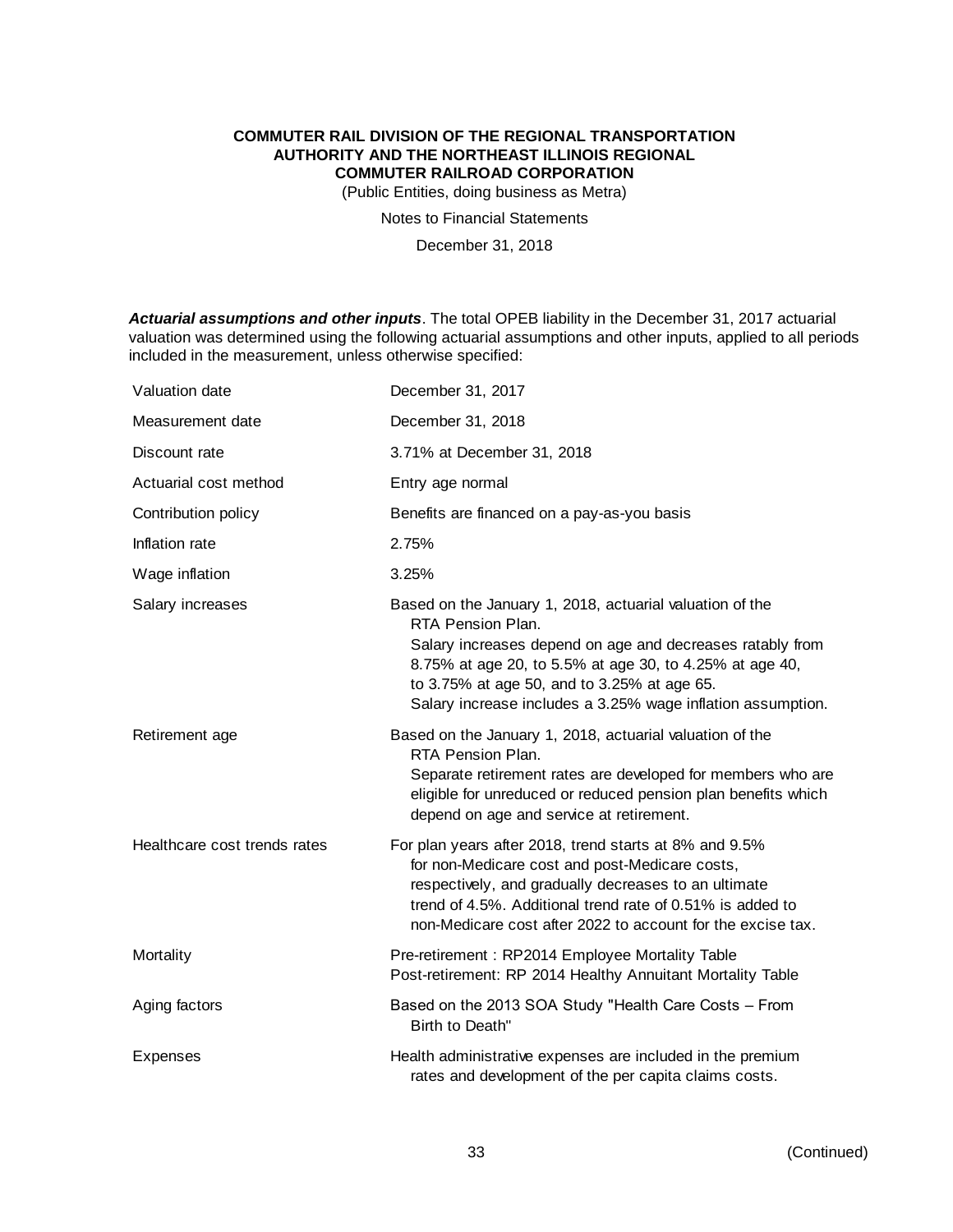(Public Entities, doing business as Metra)

Notes to Financial Statements

December 31, 2018

Because OPEB plan benefits are financed on a pay-as-you-go basis, the discount rate was based on a tax-exempt municipal bond rate index of 20-year general obligation bonds with an average AA credit rating as of the measurement date.

#### **Changes in the Total OPEB Liability:**

|                                         |   | <b>Total OPEB</b><br>liability |
|-----------------------------------------|---|--------------------------------|
| Balance at December 31, 2017            | S | 43,214,006                     |
| Changes for the year:                   |   |                                |
| Service cost                            |   | 1,700,908                      |
| Interest on total OPEB liability        |   | 1,467,760                      |
| Differences between expected and actual |   |                                |
| experience                              |   | 11,189                         |
| Changes in assumptions                  |   | (2,895,269)                    |
| Benefit payments                        |   | (1, 164, 025)                  |
| Net changes                             |   | (879, 437)                     |
| Balance at December 31, 2018            | S | 42.334.569                     |

Changes in assumptions reflect a change in the discount rate from 3.31% to 3.71%.

Differences between expected and actual experience and changes in assumptions are recognized in OPEB expense using a systematic and rational method over a closed period equal to the average of the expected remaining service lives of all employees that are provided with OPEB through the OPEB plan (active employees and inactive employees) determined as of the beginning of the measurement period.

Sensitivity of total OPEB liability to changes in the discount rate. The following table presents the total OPEB liability of Metra, as well as what Metra's total OPEB liability would be if it were calculated using a discount rate that is 1-percentage-point lower (2.71%) or 1-percentage-point higher (4.71%) than the current discount rate:

| 1% Decrease<br>2.71% |            | rate assumption<br>$3.71\%$ | 1% Increase<br>4.71% |  |
|----------------------|------------|-----------------------------|----------------------|--|
| \$                   | 50,145,470 | 42,334,569                  | 36,193,569           |  |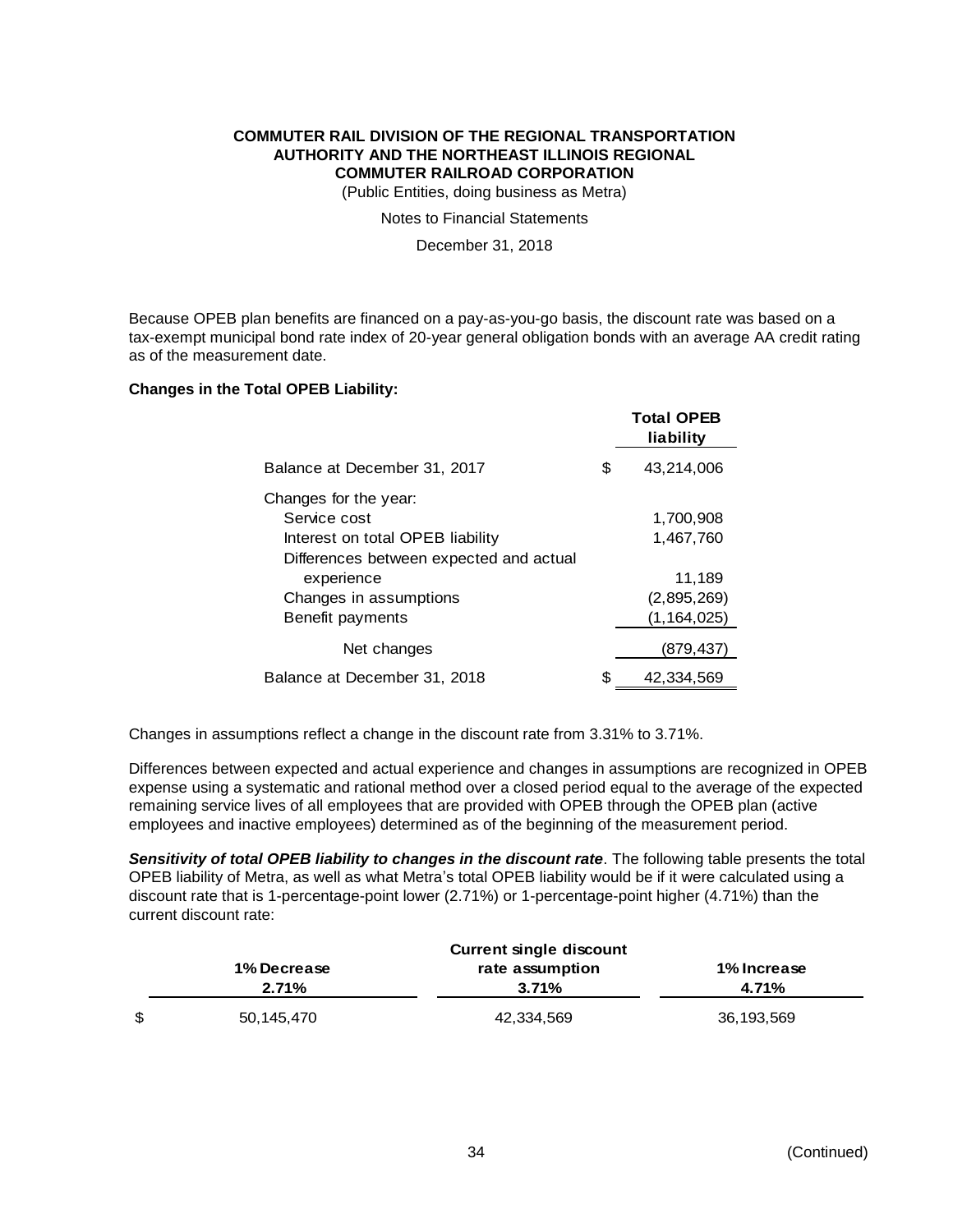(Public Entities, doing business as Metra)

Notes to Financial Statements

December 31, 2018

*Sensitivity of the total OPEB liability to changes in the healthcare cost trend rates*. The following presents the total OPEB liability of Metra, as well as what Metra's total OPEB liability would be if it were calculated using healthcare cost trend rates that are 1-percentage-point lower or 1-percentage-point higher than the current healthcare cost trend rates. The key trend rates are 8% in 2019 decreasing to an ultimate trend rate of 5.01% in 2026, for non-Medicare coverage, and 9% in 2019 decreasing to an ultimate trend rate of 4.50% in 2029 for Medicare coverage:

|     | <b>Current healthcare cost</b> |                        |                 |  |  |  |
|-----|--------------------------------|------------------------|-----------------|--|--|--|
|     | 1% Decrease (a)                | trend rates assumption | 1% Increase (b) |  |  |  |
| -\$ | 35,388,203                     | 42,334,569             | 51,315,910      |  |  |  |

- a) One percentage point decrease in healthcare trend rates is 7% in 2019 decreasing to an ultimate trend rate of 4.01% in 2026, for non-Medicare coverage, and 8.5% in 2019 decreasing to an ultimate trend rate of 3.5% in 2029 for Medicare coverage.
- b) One percentage point increase in healthcare trend rates is 9% in 2019 decreasing to an ultimate trend rate of 6.01% in 2026, for non-Medicare coverage, and 10.50% in 2019 decreasing to an ultimate trend rate of 5.50% in 2029 for Medicare coverage.

## **OPEB Expense and Deferred Outflow of Resources and Deferred Inflow of Resources Related to OPEB**

For the year ended December 31, 2018, Metra recognized OPEB expense of \$2,751,164. At December 31, 2018, Metra reported deferred outflow of resources and deferred inflow of resources related to OPEB from the following sources:

|                                                   |   | <b>Deferred</b><br>outflow of<br>resources | <b>Deferred</b><br>inflow of<br><b>resources</b> |
|---------------------------------------------------|---|--------------------------------------------|--------------------------------------------------|
| Difference between expected and actual experience | S | 9.569                                      |                                                  |
| Changes in assumptions                            |   |                                            | (2,476,145)                                      |
| Total                                             | S | 9,569                                      | (2,476,145)                                      |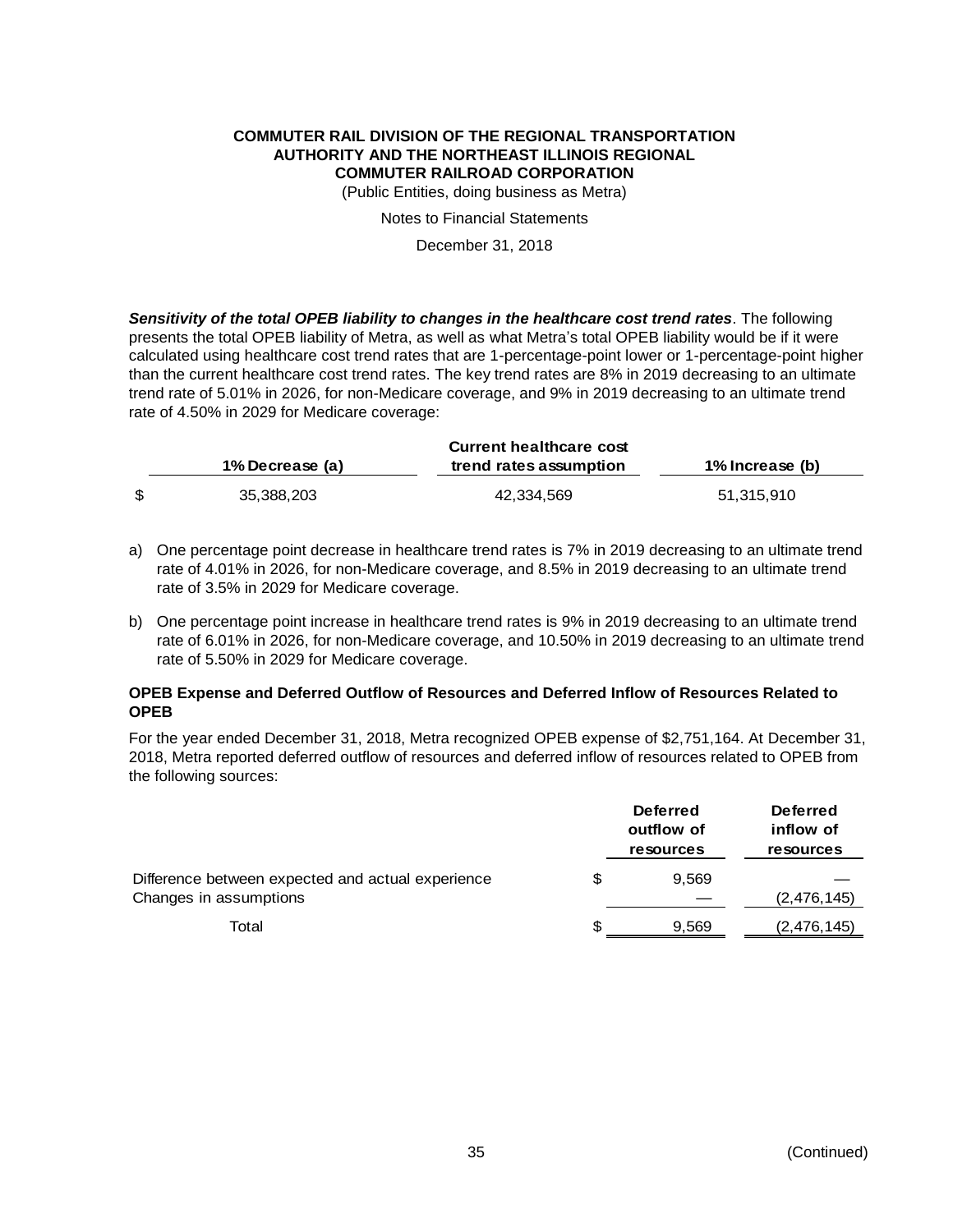(Public Entities, doing business as Metra)

Notes to Financial Statements

December 31, 2018

Amounts reported as deferred outflow of resources and deferred inflow of resources related to OPEB will be recognized in OPEB expense as follows:

Year ended December 31:

| 2019 | \$<br>(417, 504)  |
|------|-------------------|
| 2020 | (417, 504)        |
| 2021 | (417, 504)        |
| 2022 | (417, 504)        |
| 2023 | (417, 504)        |
| 2024 | (379, 056)        |
|      | \$<br>(2,466,576) |
|      |                   |

#### **(8) Deferred Compensation Plans**

Metra offers its employees a deferred compensation plan established in accordance with Internal Revenue Code Section 457. The plan, available to all qualified full-time Metra employees, permits deferral of a portion of compensation until future years. The deferred amount is not available to employees, other than participant loans, until termination, retirement, death, or unforeseeable emergency.

All assets of the deferred compensation plan are held in a separate trust in accordance with Section 1448 of the Small Business Jobs Protection Act of 1996. As a result, such amounts are not subject to the claims of Metra's general creditors, and deferred compensation plan assets are not presented on Metra's statement of net position as of December 31, 2018. Employee contributions were \$1,977,605 for the year ended December 31, 2018.

Metra also offers its employees a defined contribution plan in accordance with Internal Revenue Code Section 401(k). The plan, available to all qualified full-time Metra employees, permits the income tax deferral of a portion of compensation until future years. The amount deferred is generally not available to employees, other than through participant loans, until termination, retirement, or death. A third-party trustee forwards the participants' contributions to the investment companies selected by the individual participant. Employee contributions were \$7,706,150 for the year ended December 31, 2018.

Metra is required to contribute to various defined contribution plans in accordance with union agreements. Employer contributions to these plans were \$2,800,211 for the year ended December 31, 2018.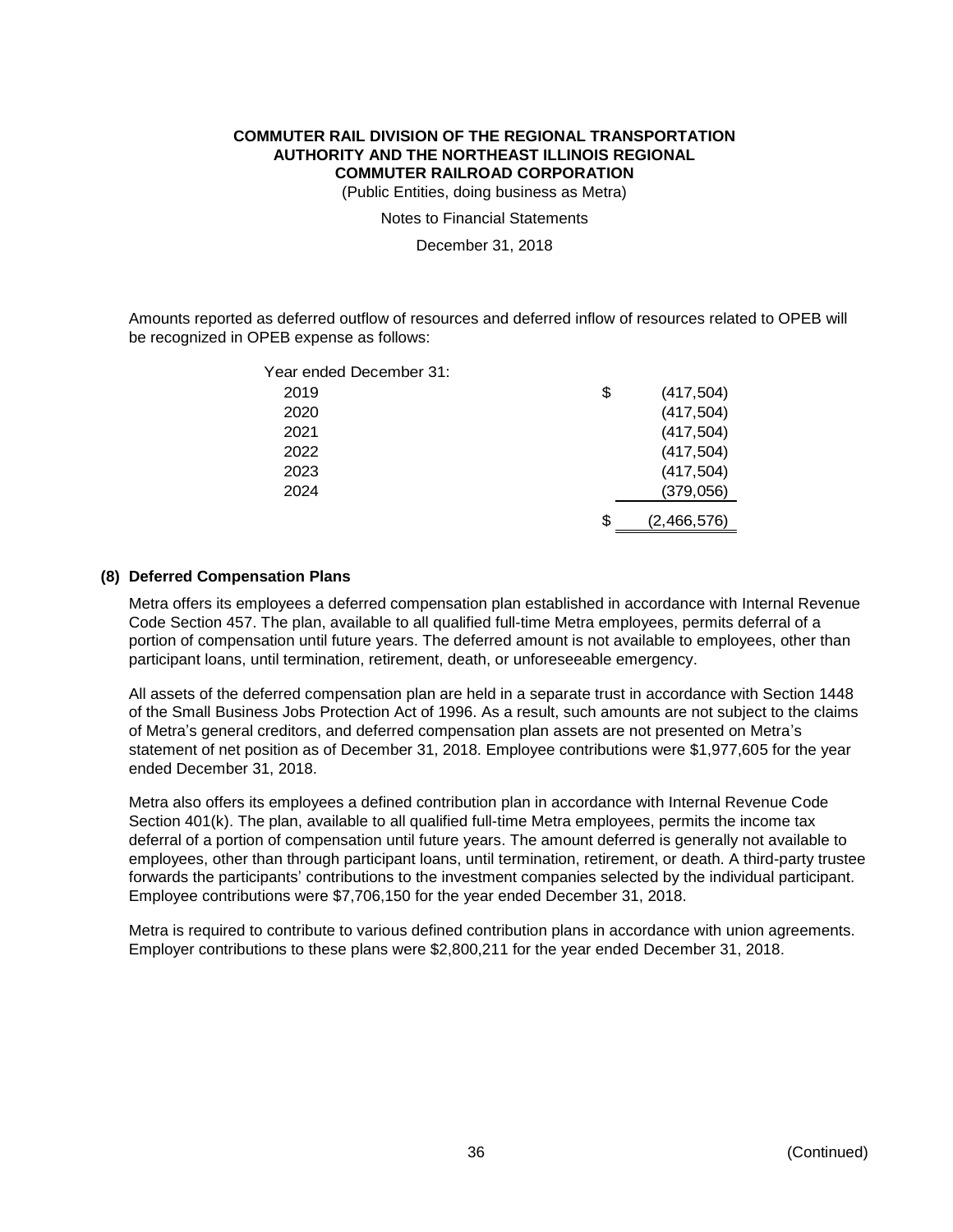(Public Entities, doing business as Metra)

Notes to Financial Statements

December 31, 2018

## **(9) Purchase of Service Carriers' Expenses**

The following details the revenue and expense activity of Metra's Purchase of Service Carriers (PSA) carriers, which are included in the financial statements of Metra. The in‑kind expenses include expenses Metra has paid on behalf of the participating commuter rail carriers for assistance, such as fuel and insurance coverage.

|                                                 | Year ended December 31, 2018 |             |               |
|-------------------------------------------------|------------------------------|-------------|---------------|
|                                                 | Union<br><b>Pacific</b>      | <b>BNSF</b> | Total         |
| Operating revenues:                             |                              |             |               |
| Passenger revenue                               | \$<br>132,479,258            | 78,955,427  | 211,434,685   |
| Other revenue                                   | 1,362,550                    | 304,134     | 1,666,684     |
| Total operating revenues                        | 133,841,808                  | 79,259,561  | 213, 101, 369 |
| Operating expenses:                             |                              |             |               |
| Carrier-level expenses paid by carrier:         |                              |             |               |
| Transportation                                  | 79,656,136                   | 31,901,596  | 111,557,732   |
| Engineering                                     | 50,112,770                   | 7,290,862   | 57,403,632    |
| Mechanical                                      | 58,554,750                   | 27,233,717  | 85,788,467    |
| Administration                                  | 7,533,225                    | 11,907      | 7,545,132     |
| Total carrier-level expenses                    | 195,856,881                  | 66,438,082  | 262,294,963   |
| Deficit (excess) funding                        | (62, 015, 073)               | 12,821,479  | (49,193,594)  |
| Centralized expenses paid by Metra:             |                              |             |               |
| Diesel fuel                                     | 24,199,046                   | 10,209,066  | 34,408,112    |
| Claims and insurance                            | 2,882,940                    | 1,720,422   | 4,603,362     |
| Downtown stations                               | 1,520,489                    | 5,392,894   | 6,913,383     |
| Total in-kind expenses                          | 28,602,475                   | 17,322,382  | 45,924,857    |
| Total operating expenses                        | (33, 412, 598)               | 30,143,861  | (3, 268, 737) |
| Purchase of service carriers'<br>operating loss | \$<br>(33, 412, 598)         | 30,143,861  | (3, 268, 737) |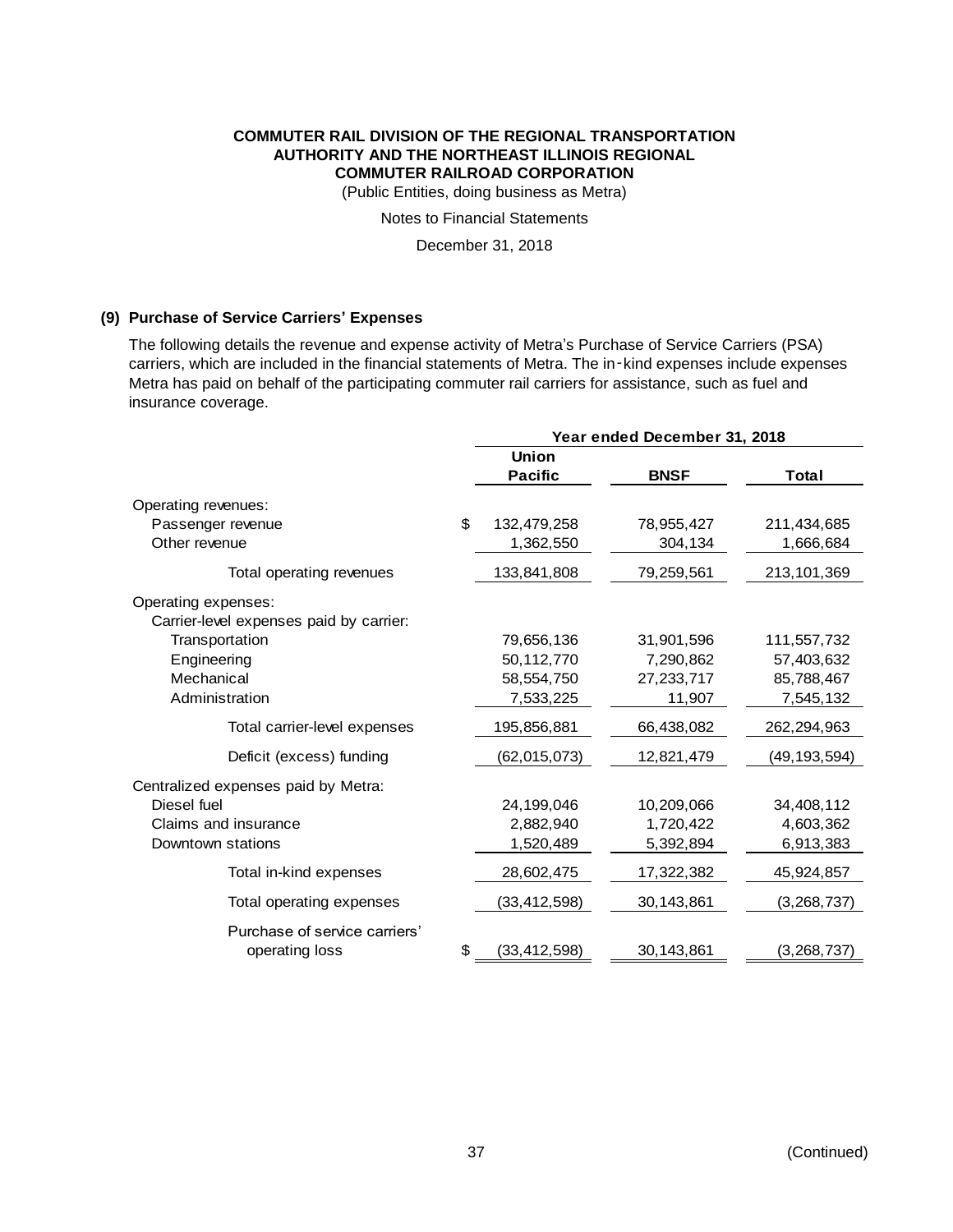(Public Entities, doing business as Metra)

Notes to Financial Statements

December 31, 2018

#### **(10) Commitments**

Leases – Metra has entered into several noncancelable operating leases, primarily for the use of passenger terminals, which expire on various dates through 2045. Future minimum rental payments under all noncancelable operating leases having initial or remaining terms in excess of one year as of December 31, 2018 were as follows:

| 2019       | \$<br>4,830,068  |
|------------|------------------|
| 2020       | 2,003,117        |
| 2021       | 2,005,128        |
| 2022       | 2,007,177        |
| 2023       | 2,009,252        |
| 2024-2028  | 7,710,372        |
| 2029-2033  | 5,935,920        |
| 2034-2038  | 5,935,920        |
| Thereafter | 8,310,288        |
| Total      | \$<br>40,747,242 |
|            |                  |

Total rent expense aggregated \$13,117,305 for the year ended December 31, 2018.

Grants – At December 31, 2018, Metra had \$356.4 million in obligations related to federal, state, and local capital grant contracts that are in progress.

#### **(11) The Regional Transportation Authority Pension Plan**

The Regional Transportation Authority Pension Plan (the Plan) is a multiple-employer cost-sharing, defined benefit pension plan. The Plan covers substantially all salaried employees of the RTA and its Commuter Rail and Suburban Bus Divisions (Metra and Pace, respectively), who are not otherwise covered by a union pension plan. The responsibilities for administering the Plan are divided among a Board of Trustees, a Retirement Committee, a Plan Administrator, and the RTA Board of Directors (RTA Board). The Plan issues a separate financial report that includes financial statements and required supplementary information. More information regarding the elements of the Plan's basic financial statements can be obtained by writing to Metra, 547 West Jackson Blvd, Chicago, IL 60661 or by calling (312) 322-6346 to request a copy of the financial report.

Employees are eligible for participation on the first day of the month that coincides with or follows their date of employment. Participants are entitled to annual pension benefits upon normal retirement at age 65, generally a percentage of the average annual compensation in the highest three years of service, whether consecutive or not, multiplied by the number of years of credited service.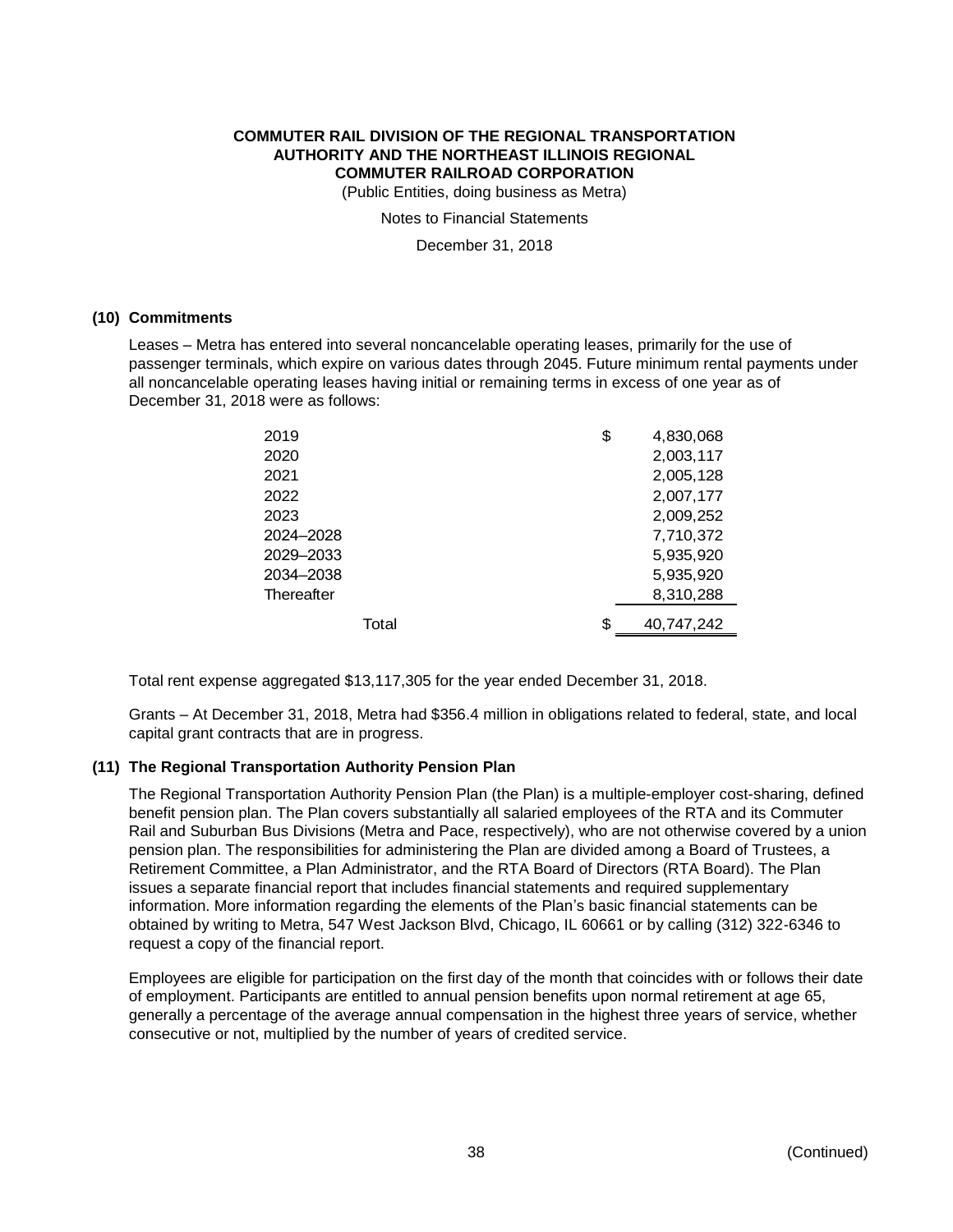(Public Entities, doing business as Metra)

Notes to Financial Statements

December 31, 2018

*Pension Benefits*. The Plan provides that, upon retirement, benefits will be reduced by a defined percentage for participants who received credit for prior service with an eligible employer. The Plan permits early retirement with reduced benefits at age 55 after completing 10 years of credited service. As a result of the August 1, 1999 amendment to the Plan, participants may receive their full vested benefits if they are at least 55 years of age and their combined age at retirement and credited years of service equals eighty-five or higher (known as Rule of Eighty Five Early Retirement). The Plan provides for benefit payments to beneficiaries subject to the election of the participant. In addition, the lump sum payment form is no longer an optional form of payment for participants that have not earned credited service prior to January 1, 2011. This change did not affect the valuation results. An employee is eligible for a disability pension if he or she becomes disabled after the completion of 10 years of credited service, and is no longer receiving long-term disability benefits under a separate RTA benefit plan, or after reaching age 65, whichever is later.

*Contributions*. The Plan is funded solely by employer contributions, which are actuarially determined under the entry age normal method. The pension plan document defines the employers' funding policy as contributions at least equal to an amount determined advisable by the Plan's actuary to maintain the Plan on a sound actuarial basis. For the purpose of determining contributions, the Plan uses an asset smoothing method which smooths asset gains and losses over a five-year period. The minimum contribution is the sum of the normal cost and the 30-year amortization of the unfunded liability. If participants terminate continuous service before rendering five years (10 years prior to January 1, 1987) of credited service, they forfeit the right to receive the portion of their accumulated benefits attributable to employer contributions. All forfeitures are applied to reduce the amount of contributions otherwise payable by the employer. Metra's pension contribution for 2018 was \$6,352,468.

*Net Pension Liability.* For Metra's fiscal year ended December 31, 2018, measurements as of the reporting date are based on fair value of assets as of December 31, 2017 and the total pension liability is based on an actuarial valuation performed as of January 1, 2017 with liabilities rolled forward to the measurement date of December 31, 2017. Metra's proportionate share of net pension liability was \$9,706,064 as of December 31, 2018.

Metra's proportion of the collective net pension liability is consistent with the manner in which contributions to the pension plan were determined. Shown below presents the actual fiscal year contributions made by Metra and used within the proportionate share calculation and the respective proportionate allocation percentage. For Metra's fiscal year ended December 31, 2018, for purposes of allocating the beginning net pension liability for 2018, the Plan utilized contributions reported during fiscal year 2017. (As a December 31, 2017 actuarial valuation is used (and then rolled forward), it is proper to show 2017 and 2016 below.)

|       | 2017<br>Actuarially<br>determined<br>contribution | 2017<br><b>Metra</b><br>proportionate<br>share | 2016<br>Actuarially<br>determined<br>contribution | 2016<br>Metra<br>proportionate<br>share |
|-------|---------------------------------------------------|------------------------------------------------|---------------------------------------------------|-----------------------------------------|
| Metra | \$<br>5,745,866                                   | 54.30 % \$                                     | 5,062,642                                         | 53.10 %                                 |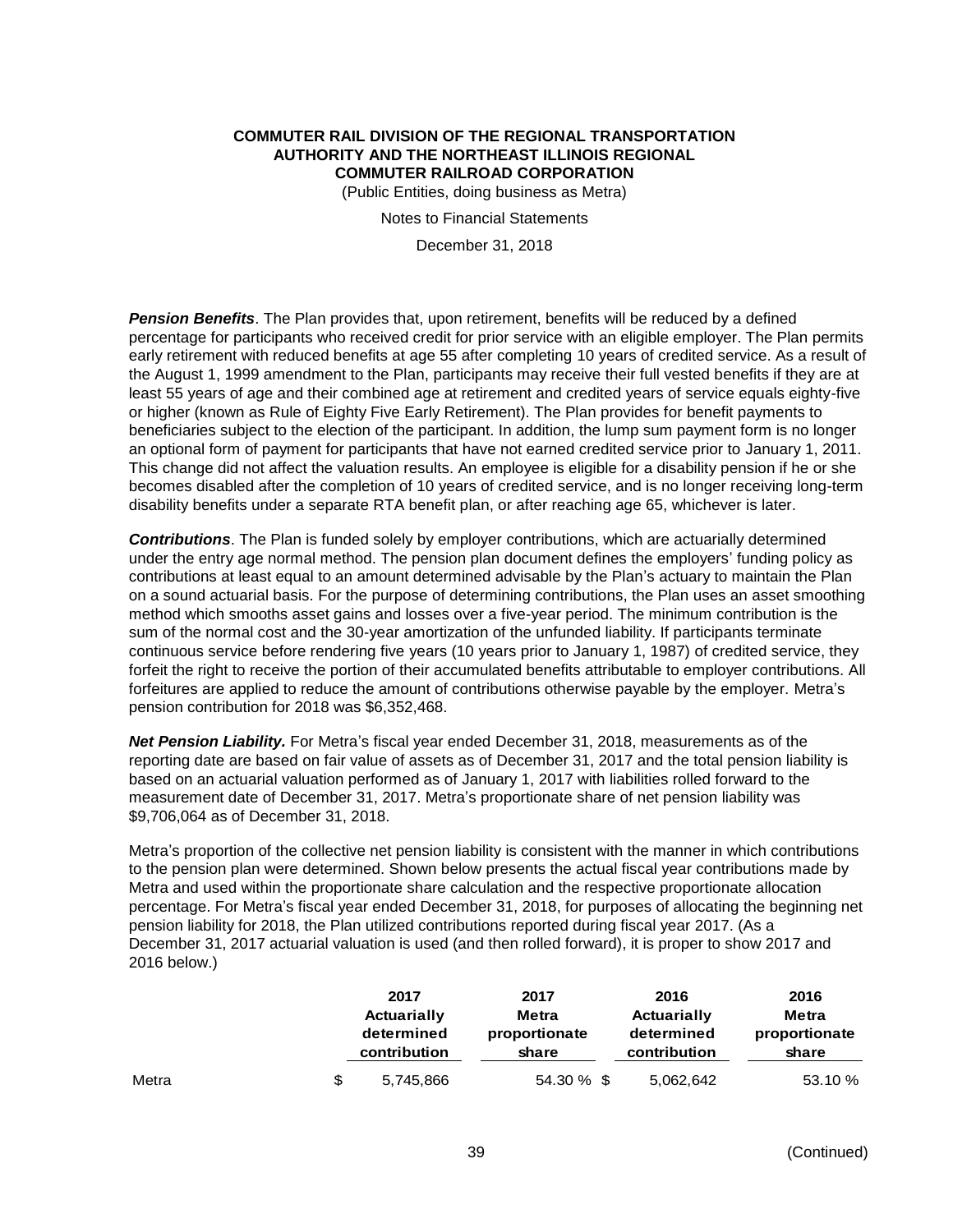(Public Entities, doing business as Metra)

Notes to Financial Statements

December 31, 2018

**Pension Expense.** The annual pension expense recognized represents the changes in net pension liability, deferred outflow and deferred inflow plus the employer contributions. Metra's total pension expense for 2018 was \$9,158,456.

*Deferred Outflow and Inflow.* In 2018, deferred outflow and inflow of resources can arise from differences between expected and actual experiences, changes in assumptions, differences between projected and actual earnings, changes in the employer's proportion and the difference between the employer's contributions and the employer's proportionate share of contributions as well as contributions made subsequent to the measurement date. The difference between projected and actual earnings on investments is recognized over a period of five years. The net effect of changes in assumptions and the change in the employer proportionate share of contributions are amortized over the average of the expected remaining service lives of all employees. For 2017, this average is 5.0469 years. Contributions made during fiscal year 2018, subsequent to the measurement date of December 31, 2017, totaled \$6,352,468. The table below summarizes Metra's proportionate share of the deferred outflow and deferred inflow of resources that are to be recognized in future pension expense as of December 31, 2018.

|                                                            | <b>Deferred</b><br>outflow of<br>resources | <b>Deferred</b><br>inflow of<br><b>resources</b> |
|------------------------------------------------------------|--------------------------------------------|--------------------------------------------------|
| Contributions made subsequent to measurement date          | \$<br>6,352,468                            |                                                  |
| Changes in assumption                                      | 281,173                                    | 420,469                                          |
| Net difference between projected and actual earnings on    |                                            |                                                  |
| pension plan investments                                   |                                            | 3,139,079                                        |
| Difference between expected and actual economic experience | 4,080,891                                  |                                                  |
| Change in employer proportionate share                     | 1,527,140                                  | 981,864                                          |
| Total                                                      | 12,241,672                                 | 4,541,412                                        |

The \$6,352,468 reported as deferred outflow of resources related to pension resulting from contributions subsequent to the measurement date will be recognized as a reduction of the net pension liability in the year ended December 31, 2019.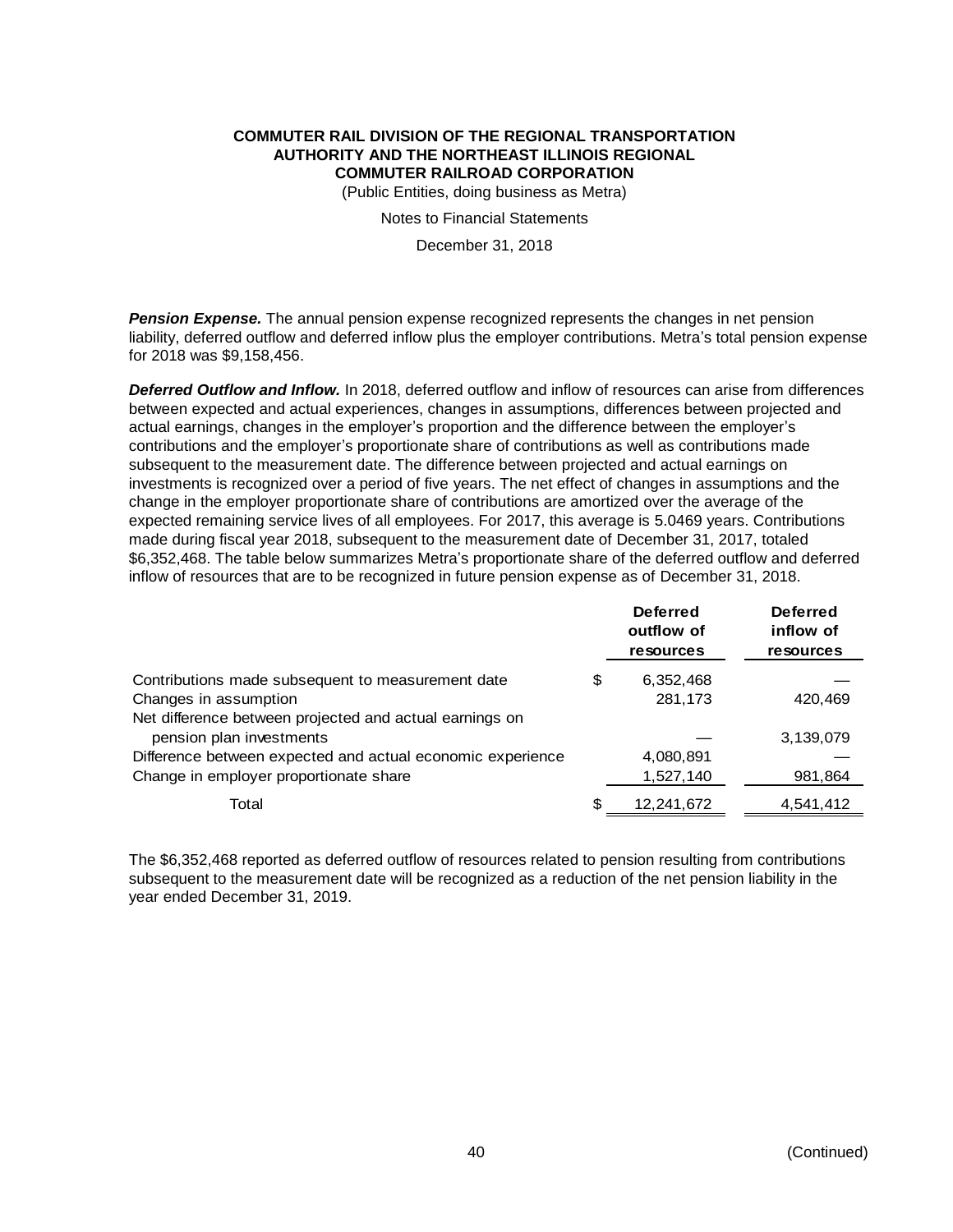(Public Entities, doing business as Metra)

Notes to Financial Statements

December 31, 2018

Other amounts reported as deferred outflows and deferred inflows of resources will be recognized as pension expense in the following periods:

| Year ended December 31: |                 |
|-------------------------|-----------------|
| 2019                    | \$<br>4,592,014 |
| 2020                    | 2,946,217       |
| 2021                    | (2,765,790)     |
| 2022                    | (3,447,971)     |
| 2023                    | 23,322          |
|                         | \$<br>1,347,792 |

*Assumptions.* The total pension liability for the measurement date of December 31, 2017 was determined by an actuarial valuation as of January 1, 2017, using the following actuarial assumptions applied to all periods included in the measurement:

| Valuation date                       | January 1, 2017                                                                     |
|--------------------------------------|-------------------------------------------------------------------------------------|
| Actuarial cost method                | Entry age normal                                                                    |
| Asset valuation method               | Five-year smoothed market                                                           |
| Amortization method                  | Level dollar closed                                                                 |
| <b>Remaining Amortization Period</b> | 28                                                                                  |
| Life expectancy assumed              | RP2014 Combined Mortality Table                                                     |
| Rate of return                       | 7.50%                                                                               |
| Salary increases                     | 3.25% to 8.75% including inflation                                                  |
| Inflation                            | 2.75%                                                                               |
| Retirement age                       | Age based table of rates that are specific<br>to the type of eligibility condition. |

The actual assumptions used in the January 1, 2017 valuation were based on the results on the actuarial experience study for the period January 1, 2008 to January 1, 2013.

*Discount rate.* A single discount rate of 7.50% was used to measure the total pension liability for both 2017 and 2016 measurement dates. This single discount rate was based on the future expected rate of return on pension plan investments of 7.50%. The projection of cash flows used to determine this single discount rate assumed that employer contributions will be made at the actuarially determined contribution rates. Based on these assumptions, the pension plan's fiduciary net position was projected to be available to make all projected future benefit payments of current plan members. Therefore, the long-term expected rate of return on pension plan investments was applied to all periods of projected benefit payments to determine the total pension liability.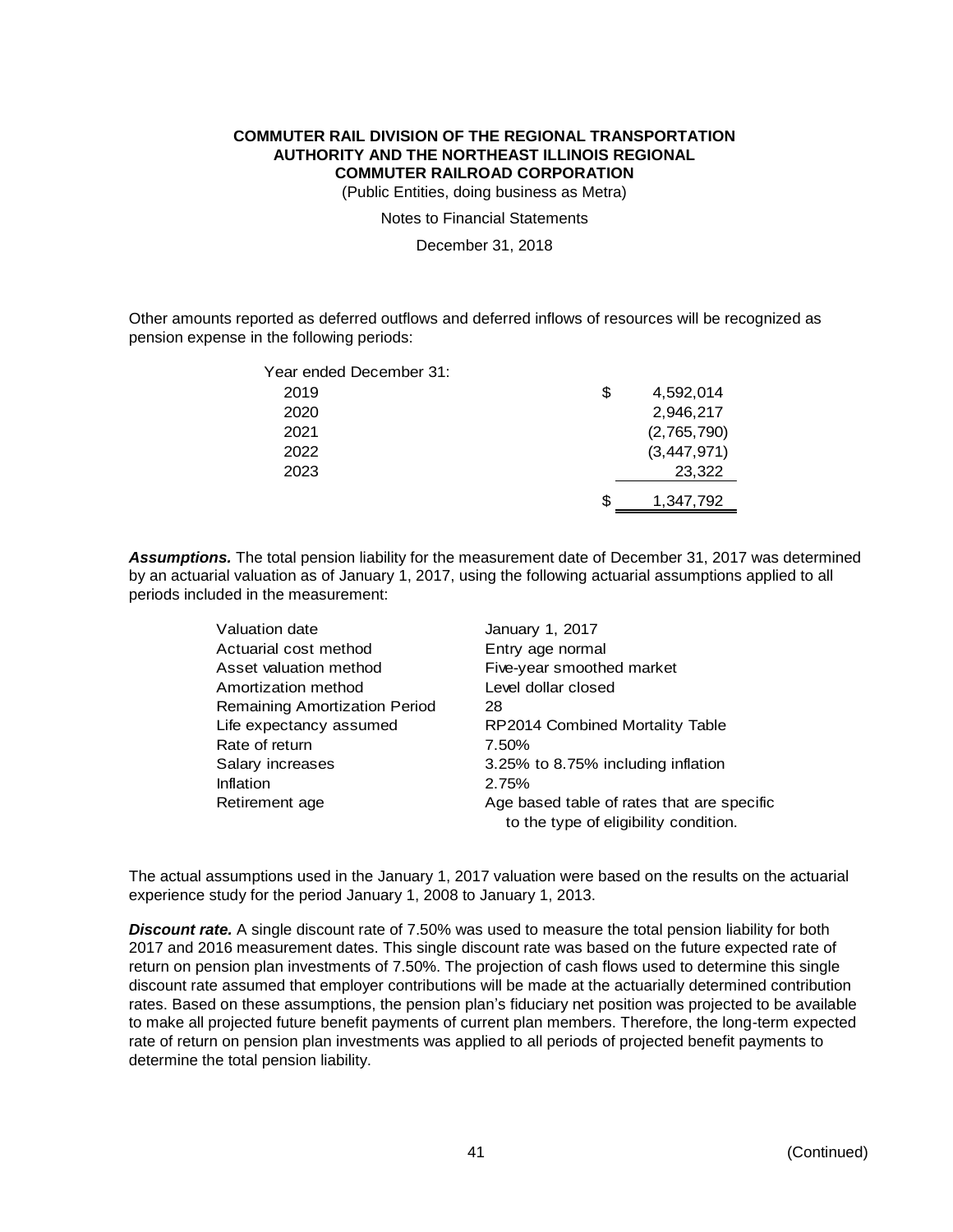(Public Entities, doing business as Metra)

Notes to Financial Statements

December 31, 2018

**Sensitivity of the net pension liability to changes in the discount rate.** Regarding the sensitivity of the net pension liability to changes in the single discount rate, the following presents Metra's proportionate share of the Plan's collective net pension liability, calculated using a single discount rate of 7.50%, as well as what the proportionate share would be if it were calculated using a single discount rate that is one percent lower or one percent higher:

|                                            | 2018 |                                 |                                          |                      |
|--------------------------------------------|------|---------------------------------|------------------------------------------|----------------------|
|                                            |      | 2018<br>1% Decrease<br>$6.50\%$ | <b>Current</b><br>discount rate<br>7.50% | 1% Increase<br>8.50% |
| Metra's proportionate share of net pension |      |                                 |                                          |                      |
| liability                                  | \$   | 27,314,394                      | 9,706,064                                | (5,419,674)          |

*Long-Term Expected Rate of Return.* The assumed rate of investment return was adopted by the Plan's trustees after considering input from the Plan's investment consultant and actuary. Additional information about the assumed rate of investment return is included in the actuarial valuation report as of January 1, 2018 and experience study for the period January 1, 2011 through January 1, 2016. The long-term expected rate of return on pension plan investments was determined using a building-block method in which expected future real rates of return (expected returns, net of pension plan investment expense, and inflation) are developed for each major asset class. These real rates of return are combined to produce the long-term expected rate of return by weighting the expected future real rates of return by the target asset allocation percentage and by adding expected inflation. For each major asset class that is included in the pension plan's target asset allocation as of January 1, 2017, these best estimates are summarized in the following table:

| Asset type and class                        | Target asset<br>allocation | Long-Term<br>expected real<br>rate of return |
|---------------------------------------------|----------------------------|----------------------------------------------|
| Large Cap U.S. Equity                       | 15.0%                      | 6.30%                                        |
| Small/Mid Cap Equity                        | 8.0                        | 6.90                                         |
| International Equity                        | 10.0                       | 6.50                                         |
| <b>Emerging Market International Equity</b> | 6.0                        | 10.30                                        |
| Core Bonds                                  | 15.5                       | 1.30                                         |
| Multi-Sector Fixed Income                   | 12.5                       | 1.50                                         |
| <b>Private Equity</b>                       | 8.0                        | 7.80                                         |
| <b>Private Real Assets</b>                  | 5.0                        | 5.40                                         |
| Real Assets (Core)                          | 8.0                        | 3.80                                         |
| Hedge Funds                                 | 5.0                        | 3.10                                         |
| Global Asset Allocation                     | 5.0                        | 2.80                                         |
| Cash                                        | 2.0                        | 0.20                                         |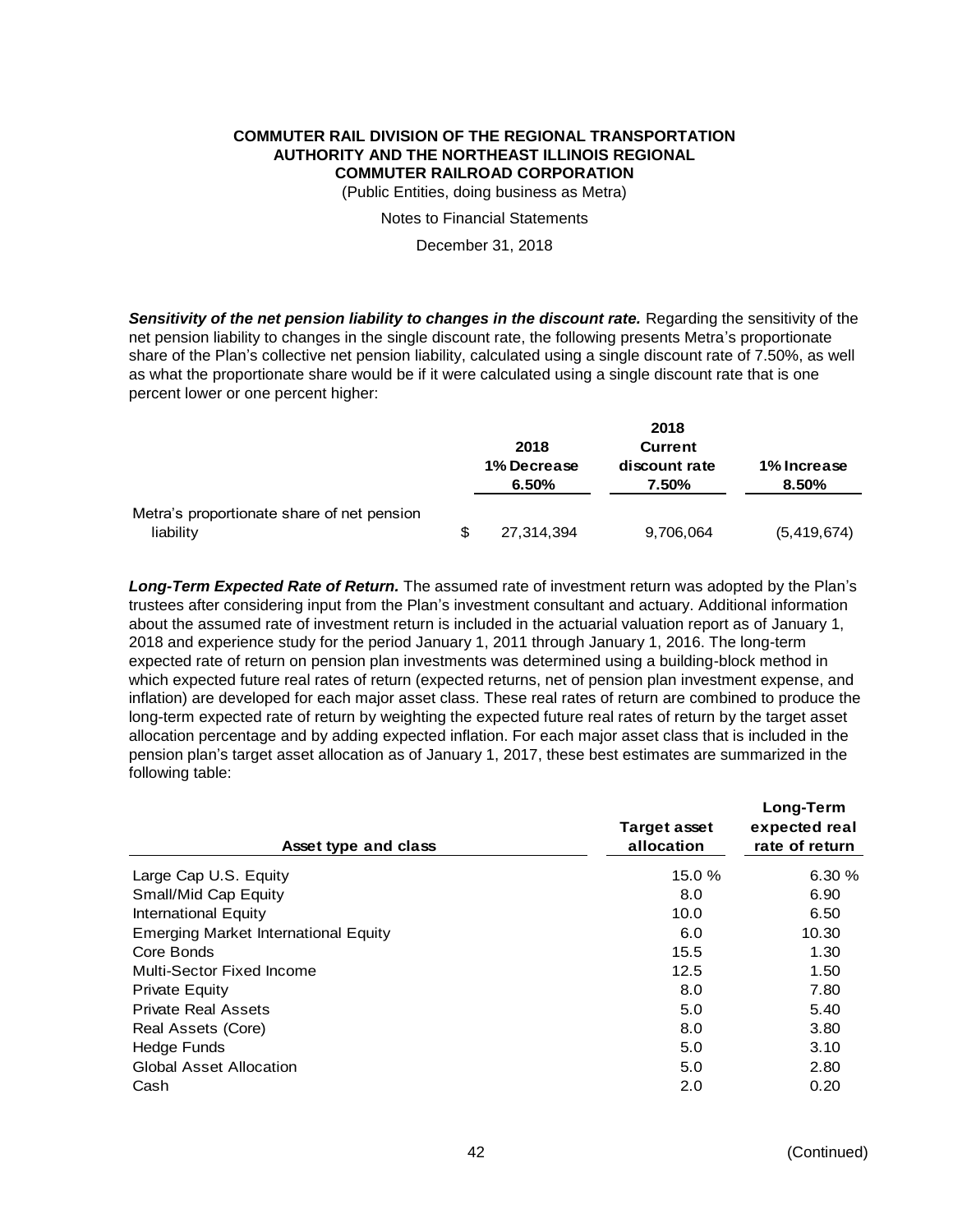(Public Entities, doing business as Metra)

Notes to Financial Statements

December 31, 2018

*Pension Plan Fiduciary Net Position.* Detailed information about the pension plan's fiduciary net position is available in the separately issued Plan's financial report.

#### **(12) Adoption of New Accounting Principle – Restatement**

In accordance with Metra's adoption of GASB Statement No. 75, *Accounting and Financial Reporting for Postemployment Benefits Other Than Pensions*, the total OPEB liability, deferred outflows of resources, deferred inflows of resources, and OPEB expense have been recognized in the financial statements. See note 7. As part of the adoption, the financial statements have been restated as of January 1, 2018, as follows:

| Net position as of December 31, 2017, as previously reported | \$3,124,741,879  |
|--------------------------------------------------------------|------------------|
| Cumulative effect change in accounting principle             | (7,768,941)      |
| Net position as of January 1, 2018, as restated              | \$ 3,116,972,938 |

#### **(13) Contingencies**

*Litigation* – Metra is a defendant in a number of legal actions. These actions have been considered in estimating and funding Metra's retained risk liability program. The total of amounts claimed under these legal actions, including potential settlements, could exceed the amount of the accrued claims. In the opinion of Metra's management, the retained risk funding and Metra's limited excess indemnity insurance coverage from commercial carriers are adequate to cover the ultimate liability of these legal actions, in all material respects.

*Grants* – Metra receives moneys from federal, state, and local government agencies under various grants. The costs, both direct and indirect, charged to these grants are subject to audits and disallowance by the granting agency. It is the opinion of management of Metra that any disallowances or adjustments would not have a material adverse effect on the financial position of Metra.

*Changes of benefit terms*. No changes were made in 2018 for accrual of benefits under the RTA Pension Plan.

*Changes of assumptions*. The amounts reported in 2018 are based on the expectation of retired life mortality RP-2014 Mortality Tables.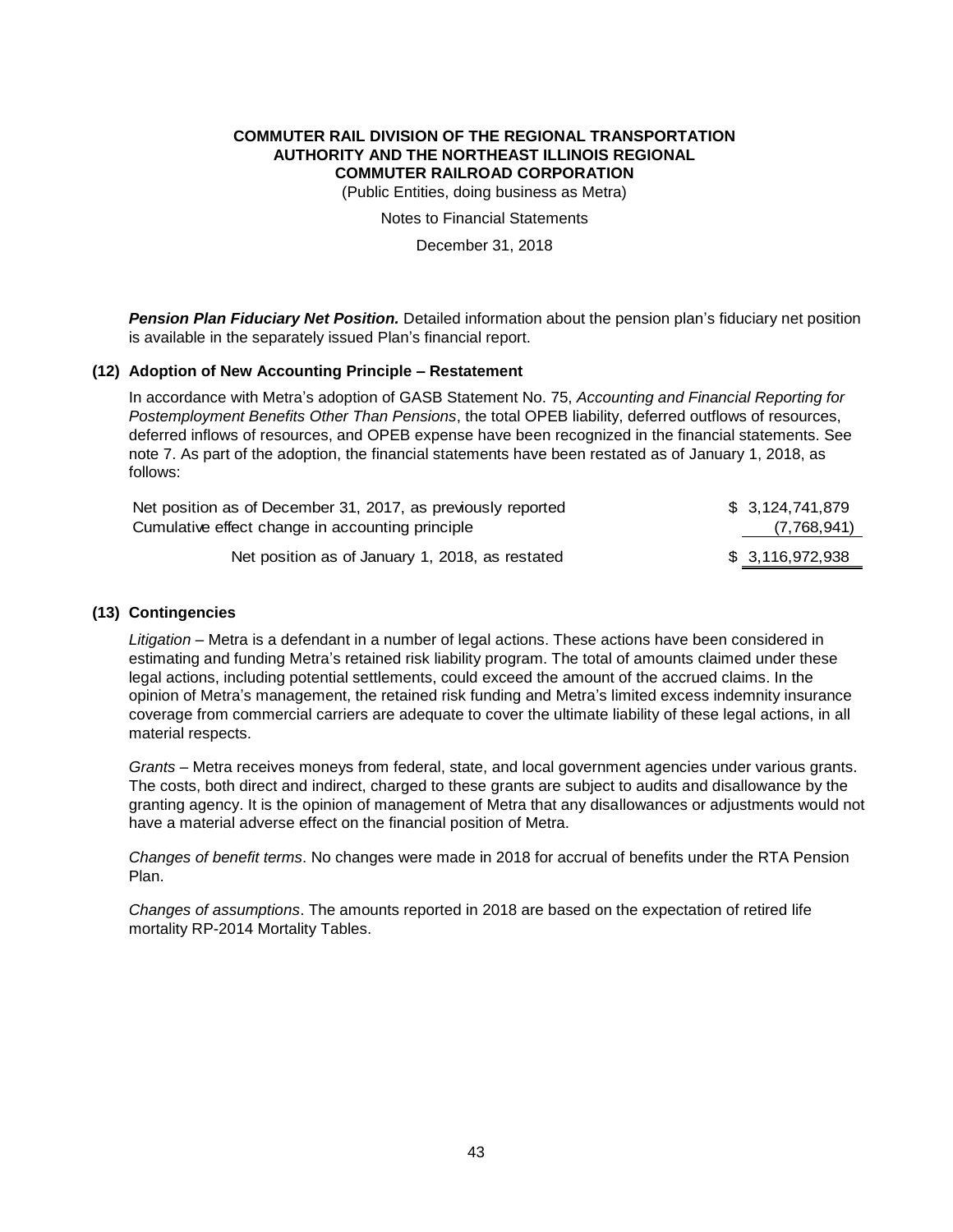(Public Entities, doing business as Metra)

#### Required Supplementary Information – Schedule of Proportionate Share of Net Pension Liability and Related Ratios – (Unaudited)

|                                                                                                                                                   |   | 2018                    | 2017                     | 2016                     | 2015                     |  |
|---------------------------------------------------------------------------------------------------------------------------------------------------|---|-------------------------|--------------------------|--------------------------|--------------------------|--|
| Proportion of net pension liability                                                                                                               |   | 54.30%                  | 53.10%                   | 49.90 $%$                | 47.24 %                  |  |
| Proportionate share of net pension liability<br>Covered-employee payroll                                                                          | S | 9.706.064<br>56.653.562 | 20.073.805<br>54.032.766 | 17.255.480<br>49,388,696 | 33.062.726<br>43.086.132 |  |
| Proportionate share of net pension liability as a<br>percentage of its covered-employee payroll<br>Plan fiduciary net position as a percentage of |   | 17.13%                  | 37.15%                   | 34.94%                   | 76.74 %                  |  |
| the total pension liability                                                                                                                       |   | 94.32                   | 67.38                    | 87.70                    | 73.28                    |  |

\* This schedule is intended to show 10 years of information. Since 2015 is the first year for this presentation, no other data is available. Additional years will be included as they become available.

See accompanying independent auditors' report.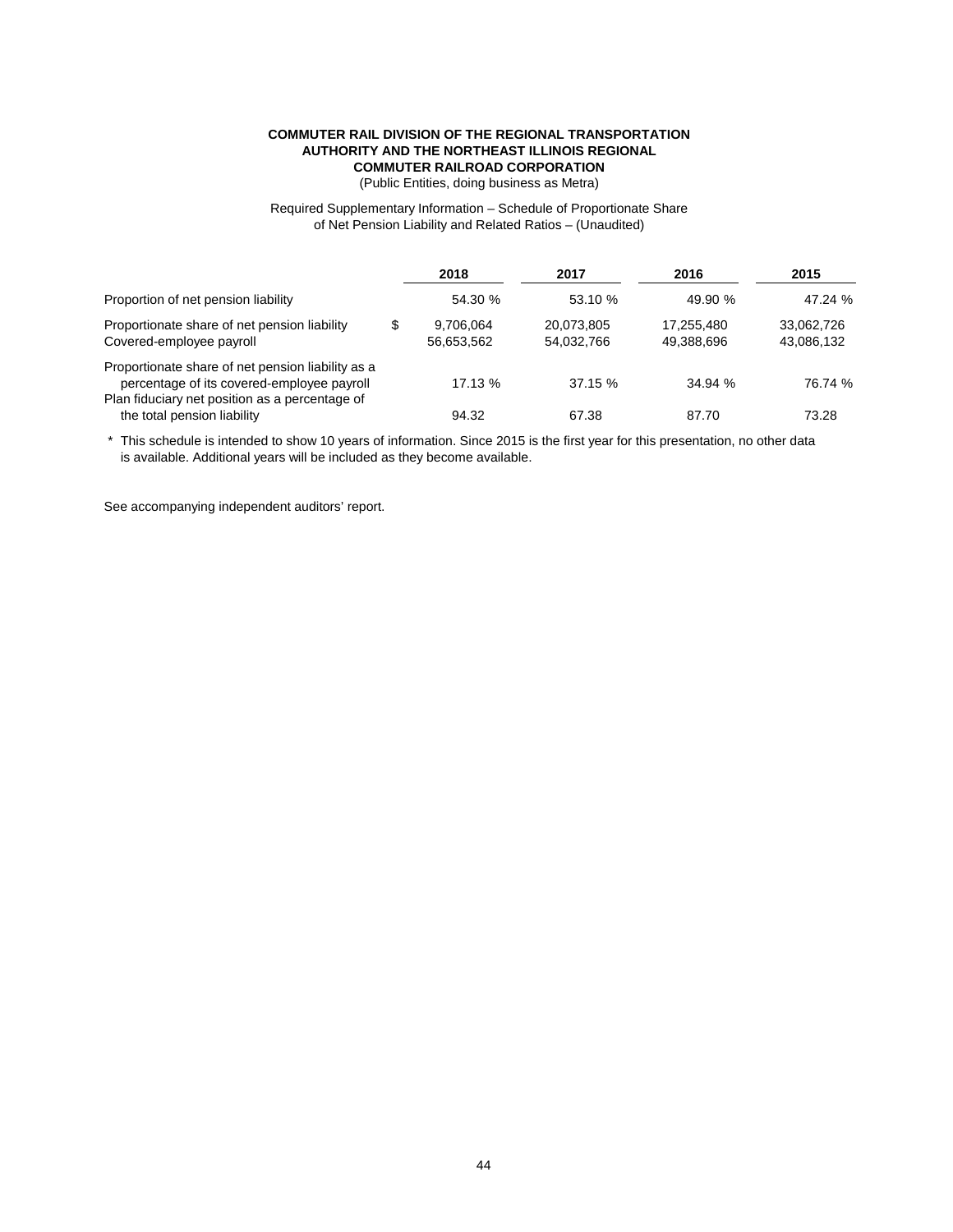(Public Entities, doing business as Metra)

Required Supplementary Information – Schedule of Pension Contributions – (Unaudited)

| <b>Fiscal year</b> |    | <b>Actuarially</b><br>determined<br>contribution | <b>Actual</b><br>contribution | <b>Contribution</b><br>deficiency<br>Covered<br>(excess)<br><b>Payroll</b> |            | <b>Actual</b><br>contribution<br>as a% of<br>covered<br>payroll |
|--------------------|----|--------------------------------------------------|-------------------------------|----------------------------------------------------------------------------|------------|-----------------------------------------------------------------|
| 2018               | \$ | 6.352.468                                        | 6.352.468                     |                                                                            | 56,653,562 | 11.21 %                                                         |
| 2017               |    | 5,745,866                                        | 5,745,866                     |                                                                            | 54,032,766 | 10.63                                                           |
| 2016               |    | 5.062.642                                        | 5.062.642                     |                                                                            | 49.388.696 | 10.25                                                           |
| 2015               |    | 6,785,849                                        | 39,848,577                    | (33,062,728)                                                               | 43,086,132 | 92.49                                                           |
| 2014               |    | 6.466.096                                        | 13.357.146                    | (6,891,050)                                                                | 40.833.326 | 32.71                                                           |
| 2013               |    | 6.615.046                                        | 10.060.571                    | (3,445,525)                                                                | 35.170.174 | 28.61                                                           |
| 2012               |    | 6.462.000                                        | 9.767.882                     | (3,305,882)                                                                | 30,970,263 | 31.54                                                           |
| 2011               |    | 5.802.000                                        | 5,802,000                     |                                                                            | 29.227.299 | 19.85                                                           |
| 2010               |    | 5,652,000                                        | 5,652,000                     |                                                                            | 31,227,197 | 18.10                                                           |
| 2009               |    | 4,733,557                                        | 4,733,557                     |                                                                            | 35.175.784 | 13.46                                                           |
|                    |    |                                                  |                               |                                                                            |            |                                                                 |

See accompanying independent auditors' report.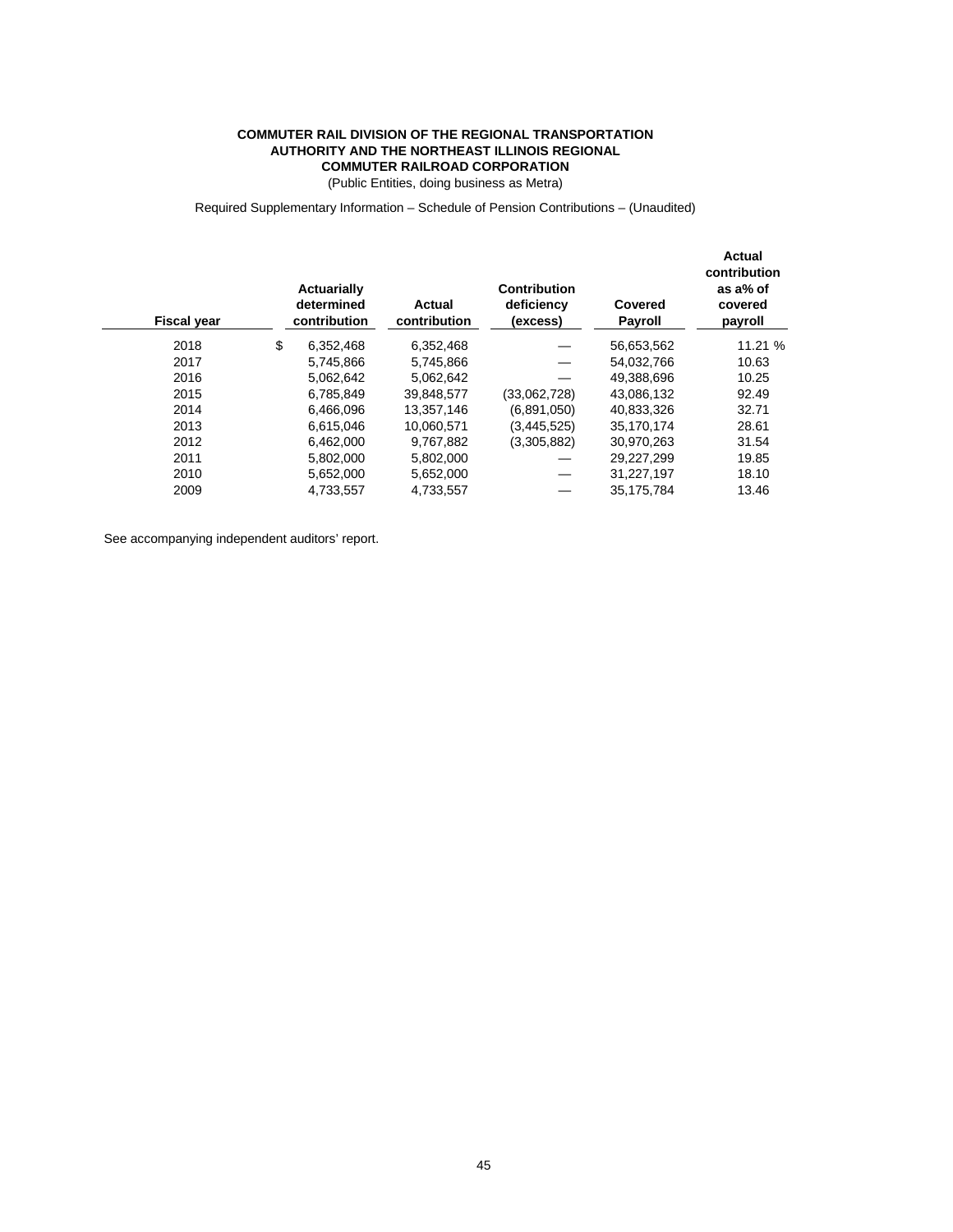(Public Entities, doing business as Metra)

Required Supplementary Information – Schedule of Changes in Metra's Total OPEB Liability and Related Ratios – (Unaudited)

| Total OPEB liability:                                            |    |             |
|------------------------------------------------------------------|----|-------------|
| Service cost                                                     |    | 1,700,908   |
| Interest                                                         |    | 1,467,760   |
| Changes of benefits terms                                        |    |             |
| Difference between expected and actual experience                |    | 11.189      |
| Changes of assumptions                                           |    | (2,895,269) |
| Benefit payments                                                 |    | (1,164,025) |
| Net change in total OPEB liability                               |    | (879, 437)  |
| Total OPEB liability - beginning                                 |    | 43,214,006  |
| Total OPEB liability – ending                                    | \$ | 42,334,569  |
| Covered-employee payroll                                         | \$ | 56,653,562  |
| Total OPEB liability as a percentage of covered-employee payroll |    | 74.73 %     |

\* This schedule is intended to show 10 years of information. Since 2018 is the first year for this presentation, no other data is available. Additional years will be included as they become available.

See accompanying independent auditors' report.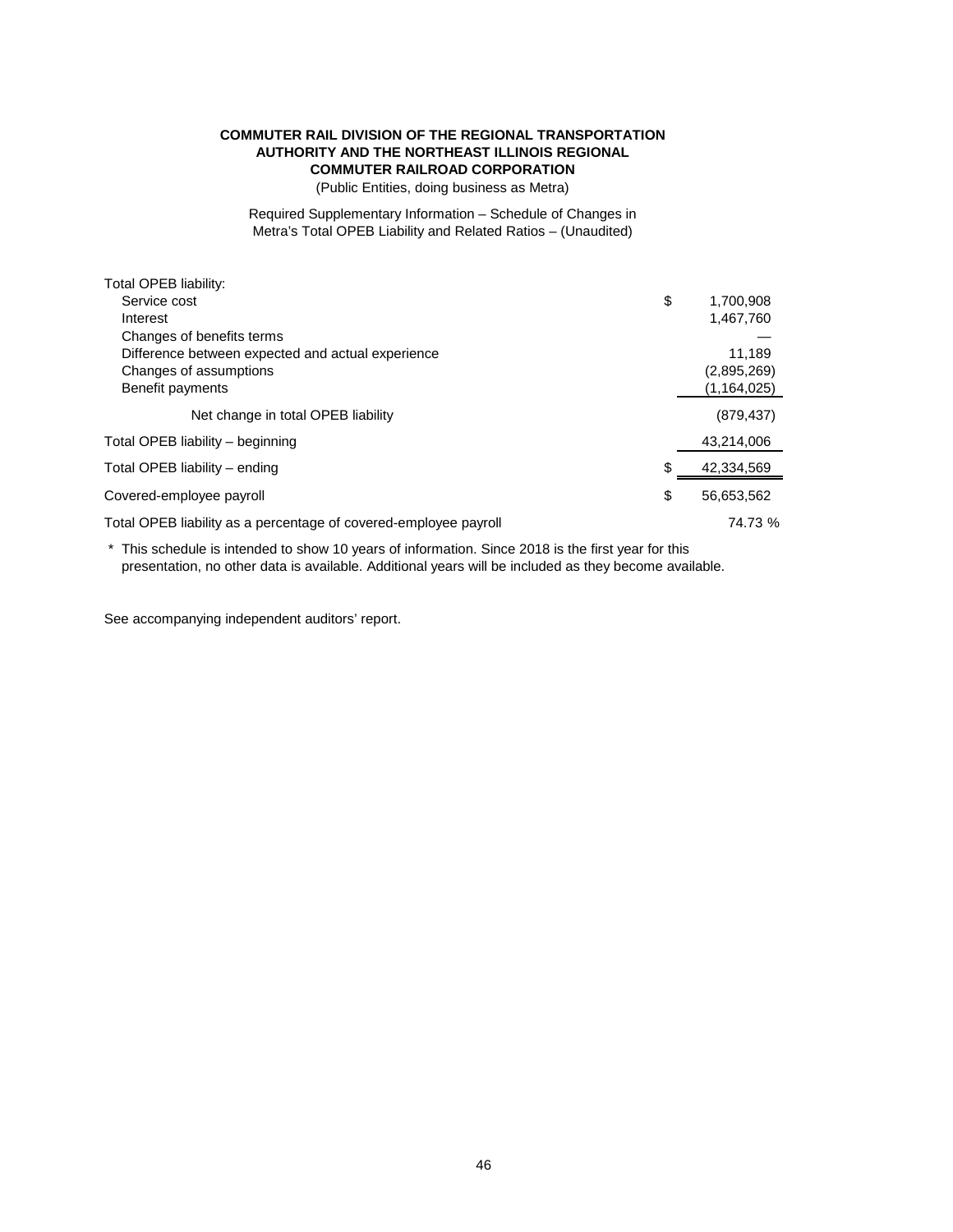(Public Entities, doing business as Metra)

Schedule of Revenues and Expenses – Budget to Actual (Budgetary Basis) – (Unaudited)

Year ended December 31, 2018

|                                                                                                         | <b>Final budget</b> | <b>Actual</b>   | <b>Favorable</b><br>(unfavorable) |
|---------------------------------------------------------------------------------------------------------|---------------------|-----------------|-----------------------------------|
| Revenue:                                                                                                |                     |                 |                                   |
| Passenger revenue:                                                                                      |                     |                 |                                   |
| Passenger revenue                                                                                       | \$<br>374,700,000   | 370,028,145     | (4,671,855)                       |
| Reduced fare reimbursement                                                                              | 3,138,000           | 1,672,122       | (1,465,878)                       |
| Total operating passenger revenue                                                                       | 377,838,000         | 371,700,267     | (6, 137, 733)                     |
| Other revenue                                                                                           | 33,299,000          | 45,356,782      | 12,057,782                        |
| Total revenue                                                                                           | 411,137,000         | 417,057,049     | 5,920,049                         |
| Operating expenses:                                                                                     |                     |                 |                                   |
| Transportation                                                                                          | 265,749,399         | 248,777,911     | 16,971,488                        |
| Fuel and motive power                                                                                   | 54,670,705          | 63,007,193      | (8,336,488)                       |
| Engineering                                                                                             | 154,221,582         | 137,605,389     | 16,616,193                        |
| Mechanical                                                                                              | 185,049,062         | 179,672,343     | 5,376,719                         |
| Administration                                                                                          | 108,326,426         | 106,085,079     | 2,241,347                         |
| Total administration and regional                                                                       |                     |                 |                                   |
| services                                                                                                | 768,017,174         | 735,147,915     | 32,869,259                        |
| Claims and insurance                                                                                    | 13,961,485          | 28,787,256      | 14,825,771                        |
| Downtown stations                                                                                       | 15,250,341          | 14,644,567      | (605, 774)                        |
| Total operating expenses                                                                                | 797,229,000         | 778,579,738     | (18, 649, 262)                    |
| Loss before depreciation, financial<br>assistance, and leasehold-related<br>interest income and expense | \$<br>(386,092,000) | (361, 522, 689) | 24,569,311                        |
| Note:                                                                                                   |                     |                 |                                   |
| Amounts excluded from the operating<br>budget-basis expenses for recovery ratio<br>calculations:        |                     |                 |                                   |
| Security expense                                                                                        | \$<br>21,824,644    | 19,904,850      | (1,919,794)                       |
| Funded depreciation included in operating<br>expenses                                                   | 3,438,579           | 3,512,122       | 73,543                            |
| Lease of transportation facilities                                                                      | 16,783,462          | 19,476,890      | 2,693,428                         |
| Bond service and fees                                                                                   |                     |                 |                                   |
| <b>Total deductions</b>                                                                                 | \$<br>42,046,685    | 42,893,862      | 847,177                           |

See accompanying independent auditors' report and notes to supplementary information.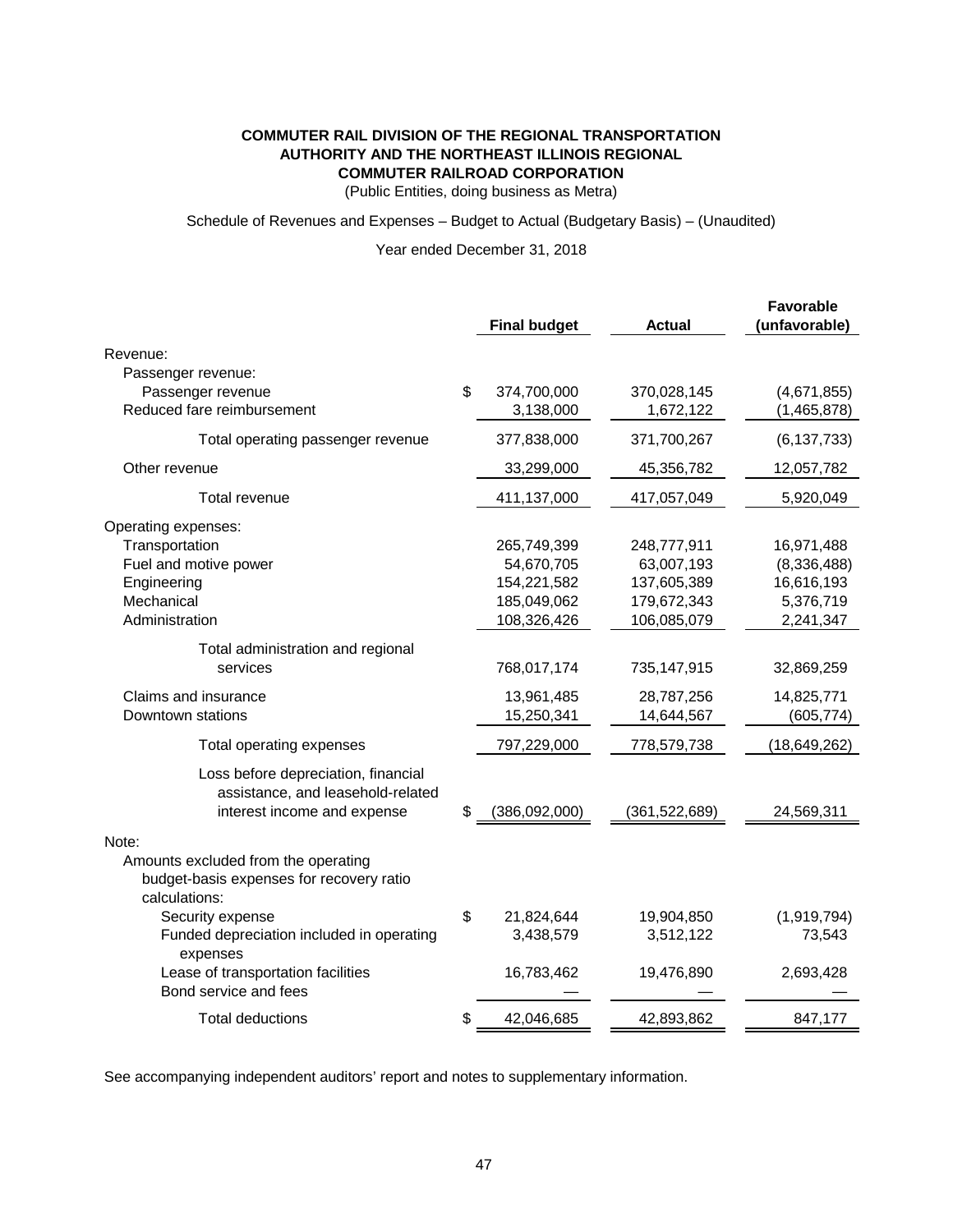(Public Entities, doing business as Metra)

Budgetary Basis Schedule of Operations – (Unaudited)

Year ended December 31, 2018

|                                                                                                                                      | <b>Union</b>      |                |             |    |                 |  |
|--------------------------------------------------------------------------------------------------------------------------------------|-------------------|----------------|-------------|----|-----------------|--|
|                                                                                                                                      | <b>NIRCRC</b>     | <b>Pacific</b> | <b>BNSF</b> |    | <b>Total</b>    |  |
| Operating revenue:                                                                                                                   |                   |                |             |    |                 |  |
| Passenger revenue*                                                                                                                   | \$<br>158,593,460 | 132,479,258    | 78,955,427  |    | 370,028,145     |  |
| Other revenue                                                                                                                        | 44,484,565        | 810,641        | 61,576      |    | 45,356,782      |  |
| Reduced fare reimbursement                                                                                                           | 877,655           | 551,909        | 242,558     |    | 1,672,122       |  |
| Total operating revenue                                                                                                              | 203,955,680       | 133,841,808    | 79,259,561  |    | 417,057,049     |  |
| Operating expenses:                                                                                                                  |                   |                |             |    |                 |  |
| Carrier-level expenses paid by carrier:                                                                                              |                   |                |             |    |                 |  |
| Transportation                                                                                                                       | 137,220,178       | 79,656,136     | 31,901,597  |    | 248,777,911     |  |
| Engineering                                                                                                                          | 80,201,757        | 50,112,770     | 7,290,862   |    | 137,605,389     |  |
| Mechanical                                                                                                                           | 93,883,876        | 58,554,750     | 27,233,717  |    | 179,672,343     |  |
| Administration                                                                                                                       | 98,539,948        | 7,533,225      | 11,906      |    | 106,085,079     |  |
| Total carrier-level expenses                                                                                                         | 409,845,759       | 195,856,881    | 66,438,082  |    | 672,140,722     |  |
| Centralized expenses paid by Metra:                                                                                                  |                   |                |             |    |                 |  |
| Diesel fuel                                                                                                                          | 23,426,209        | 24,199,046     | 10,209,065  |    | 57,834,320      |  |
| Motive electricity                                                                                                                   | 5,172,873         |                |             |    | 5,172,873       |  |
| Claims and insurance                                                                                                                 | 24,183,893        | 2,882,940      | 1,720,423   |    | 28,787,256      |  |
| Downtown stations                                                                                                                    | 7,731,184         | 1,520,489      | 5,392,894   |    | 14,644,567      |  |
| Total centralized expenses                                                                                                           | 60,514,159        | 28,602,475     | 17,322,382  |    | 106,439,016     |  |
| Total operating expenses                                                                                                             | 470,359,918       | 224,459,356    | 83,760,464  |    | 778,579,738     |  |
| Operating loss                                                                                                                       | (266, 404, 238)   | (90, 617, 548) | (4,500,903) |    | (361, 522, 689) |  |
| Calculation of revenue recovery ratio (unaudited):<br>Amounts excluded from the operating budget-basis expenses:<br>Security expense |                   |                |             | \$ | 19,904,850      |  |
| Funded depreciation included in expenses                                                                                             |                   |                |             |    | 3,512,122       |  |
| Lease of transportation facilities                                                                                                   |                   |                |             |    | 19,476,890      |  |
| Bond service and fees                                                                                                                |                   |                |             |    |                 |  |
| <b>Total exclusions</b>                                                                                                              |                   |                |             |    | 42,893,862      |  |
| Amounts added to the operating budget-basis revenues:<br>Senior free ride allowance                                                  |                   |                |             | \$ | 2,100,000       |  |
| Revenue recovery ratio (\$417,057,049+ \$2,100,000)/(\$778,579,738 - \$42,893,862)                                                   |                   |                |             |    | 57.0%           |  |
|                                                                                                                                      |                   |                |             |    |                 |  |

\* Includes \$20,300,000 farebox revenue dedicated to capital.

See accompanying independent auditors' report and notes to supplementary information.